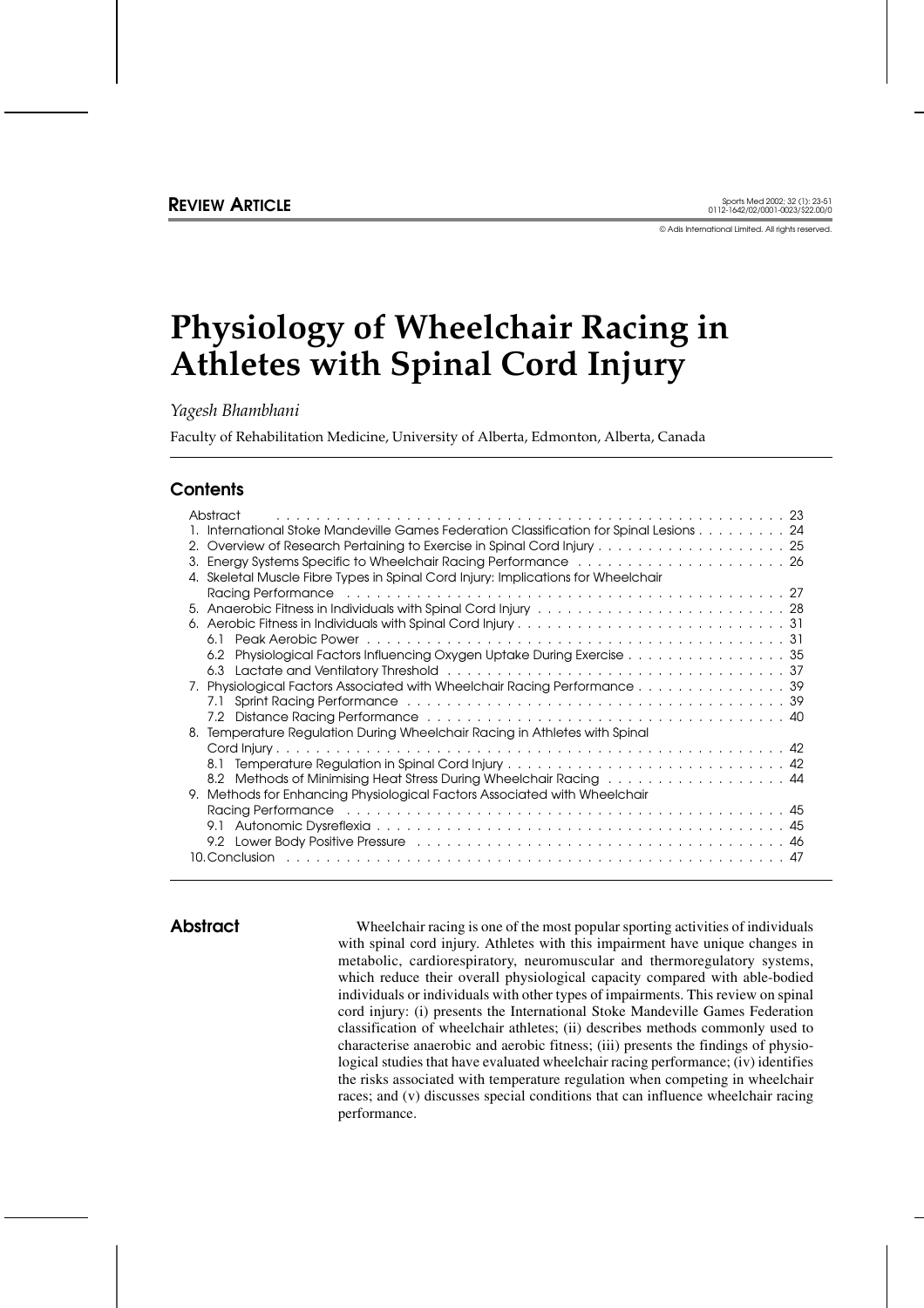Currently there is limited research that has examined the relationship between sprint or distance wheelchair racing performance and the anaerobic and aerobic components of physical fitness. Although the descriptive evidence indicates that the profiles of these athletes reflect their training and participation in these specific events, the association between their physiological profiles and real or simulated racing performance is unclear. The generally accepted concept that high values of aerobic and anaerobic power are strongly correlated with endurance and sprint racing performance, respectively, are not necessarily true in this population. Athletes with spinal cord injury have an impaired thermoregulatory capacity, because the compromised autonomic and somatic nervous system functions disrupt control of skin blood flow and sweating below the level of the lesion. As a result, they may be more susceptible to hyperthermia during distance wheelchair racing performance. Wheelchair athletes should follow recommendations advocated for able-bodied individuals to minimise their risks of heat stress during competition. Many athletes with quadriplegia voluntarily induce autonomic dysreflexia (commonly known as boosting) during distance racing events to improve performance. Experimental evidence indicates that boosting can improve performance time by 10% in elite wheelchair marathon racers during simulated racing, as a result of increased oxygen utilisation in the boosted state. However, since boosting can be dangerous to health, the International Paralympic Committee has banned athletes from voluntarily inducing it during competition. The use of antigravity suits to increase lower-body positive pressure can increase the peak oxygen uptake, cardiac output and stroke volume. However, the use of abdominal binders does not influence these physiological responses. An effect of either of these techniques on wheelchair racing performance has not been demonstrated.

# **1. International Stoke Mandeville Games Federation Classification for Spinal Lesions**

Participation in regular physical activity and sport is considered to be an essential part of the rehabilitation process in individuals with chronic disabilities. During the last 5 decades, since the inception of the First International Wheelchair Games for individuals with spinal cord injury in Aylesbury, England, there has been a tremendous growth in competitive sport for those with disabilities.[1,2] Athletes with spinal cord injury, often referred to as wheelchair athletes, are allowed to participate in international competitive events if they have at least 10% loss of function in the lower extremities. An indepth analysis of the statistics of the 2000 Sydney Paralympic Games indicated that the largest number of competitors participated in athletics, with wheelchair racing being the most widely contested sport.[3]

In international competitions, athletes with different disabilities are classified according to their individual functional capabilities so that they can compete on an equitable basis. This implies that athletes with similar capabilities and not necessarily similar medical disabilities (eg. cerebral palsy) compete in the same class. $[1,4-6]$  The International Stoke Mandeville Games Federation (ISMGF) system is extensively used to classify athletes with spinal cord injuries who are competing in wheelchair sport. This system utilises a combined medical and functional approach to classify athletes into one of eight groups according to specific criteria identified in table  $I^{[1]}$ . The classification procedure usually involves an examination of the medical records as well as direct observation of the athlete to evaluate the functional capacity and identify the anatomic level of lesion. Trained classifiers conduct objective tests to evaluate trunk and limb movements as well as the strength of specific muscle groups to classify the athletes. The strength of the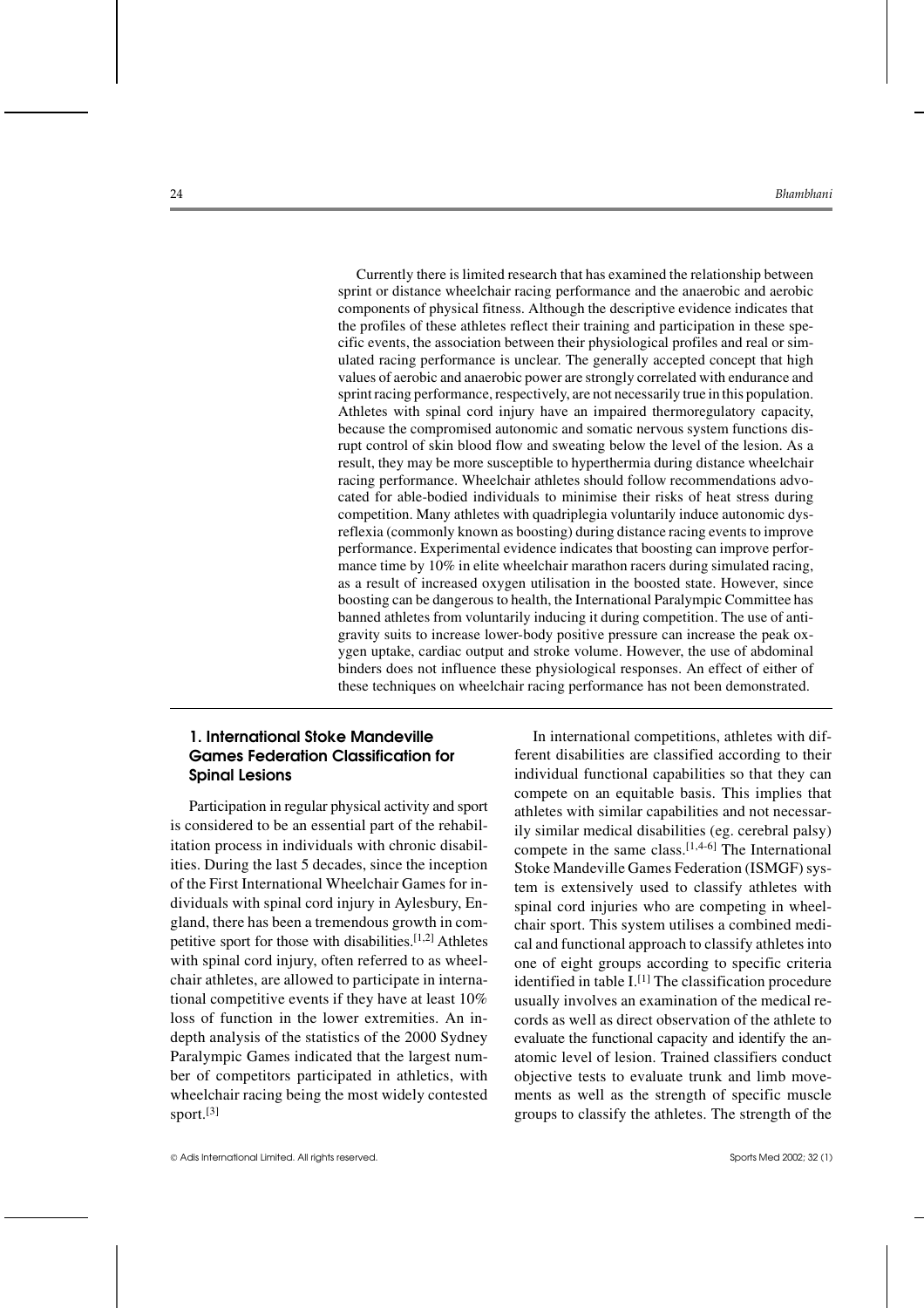| Class        | Cord level | <b>Functional characteristics</b>                                                                                                                                                                                                                                                  |
|--------------|------------|------------------------------------------------------------------------------------------------------------------------------------------------------------------------------------------------------------------------------------------------------------------------------------|
| IA           | $C4-C6$    | Triceps 0-3 on MRC Scale. Severe weakness of trunk and lower extremities, interfering with sitting<br>balance and ability to walk                                                                                                                                                  |
| <b>IB</b>    | $C4-C7$    | Triceps 4-5. Wrist flexion and extension may be present. Generalised weakness of trunk and lower<br>extremities, interfering significantly with sitting balance and ability to walk                                                                                                |
| IC           | $C4-C8$    | Triceps 4-5. Wrist flexion and extension may be present. Finger flexion and extension permits grasping<br>and release. No useful hand intrinsic muscles. Generalised weakness of trunk and lower extremities<br>interfering significantly with sitting balance and ability to walk |
| $\mathbf{I}$ | T1-T5      | No useful abdominal muscles (0-2). No functional lower intercostal muscles. No useful sitting balance                                                                                                                                                                              |
| Ш            | T6-T10     | Good upper abdominal muscles. No useful lower abdominal or lower trunk extensor muscles. Poor<br>sitting balance                                                                                                                                                                   |
| IV           | $T11-L3$   | Good abdominal and spinal extensor muscles. Some hip flexors and adductors. Weak or non-existent<br>quadriceps strength, limited gluteal control (0-2). Points 1-20, traumatic, 1-15 polio                                                                                         |
| $\mathsf{V}$ | L4-S2      | Good or fair quadriceps control. Points 21-40, traumatic, 16-35 polio                                                                                                                                                                                                              |
| VI           | L4-S2      | Points 41-60, traumatic, 36-50 polio <sup>a</sup> (Class VI is a subdivision of V, applied only in swimming<br>competitions)                                                                                                                                                       |
| a            |            | Each of the following muscle groups is awarded up to 5 points $(5 = normal strength)$ per side: hip flexors, adductors, abductors and ex-<br>tensors, knee flexors and extensors, ankle plantar and dorsiflexors. Potential score, 40 points per side.                             |

Table I. International Stoke Mandeville Games Federation Classification for spinal injuries<sup>[7]</sup>

**MRC** = Medical Research Council.

individual muscle groups are graded on a 6-point scale: a score of zero indicates total lack of a voluntary muscle contraction while a score of 5 implies normal strength against resistance throughout the range of motion of the joint. The degree of sensory loss, presence of muscle spasticity, and use of orthotics, all of which play an important role in performance, are also given due consideration in the classification process. From a practical point of view, classes IA and IB are differentiated on the basis of the strength of the triceps, whereas class IC is distinguished on the basis of hand muscle function. Differences in the strength of the abdominal and spinal muscles are used to categorise athletes in classes II and III as they play an important role in maintaining posture and balance in the wheelchair. Muscles of the hip, knee and ankle are used in classifying athletes in classes IV, V and VI (swimming only).

There are several issues associated with the integrated ISMGF classification system for athletes with disabilities.<sup>[8,9]</sup> The first issue pertains to misclassification of athletes. This system penalises the athlete with a greater impairment but who has enhanced functional capacity and performance because of extensive physical training and practice of specific skills. It is possible that such an athlete

would be placed in a higher (more competitive) class and be forced to compete with those who have a lesser impairment. The second issue, termed classification instability, deals with the developing high potential athlete who is recently injured, insufficiently trained or coached and lacks sports skills. Such an athlete may be placed in a specific functional class based on current capabilities, but will likely improve over time necessitating a shift in class. The third issue is an ethical one, where an athlete might not perform at the highest potential during the classification process, thereby obtaining a lower classification and an unfair advantage during competition. The final issue is the subjective nature of the classification process that places special demands on the classifier. Experienced classifiers are expected to perform this subjective task as objectively as possible, often with considerable controversy.

# **2. Overview of Research Pertaining to Exercise in Spinal Cord Injury**

Competitive wheelchair racing performance is dependent upon three characteristics, namely, the athlete, the propulsion vehicle (wheelchair) and the interaction between the athlete and the wheelchair.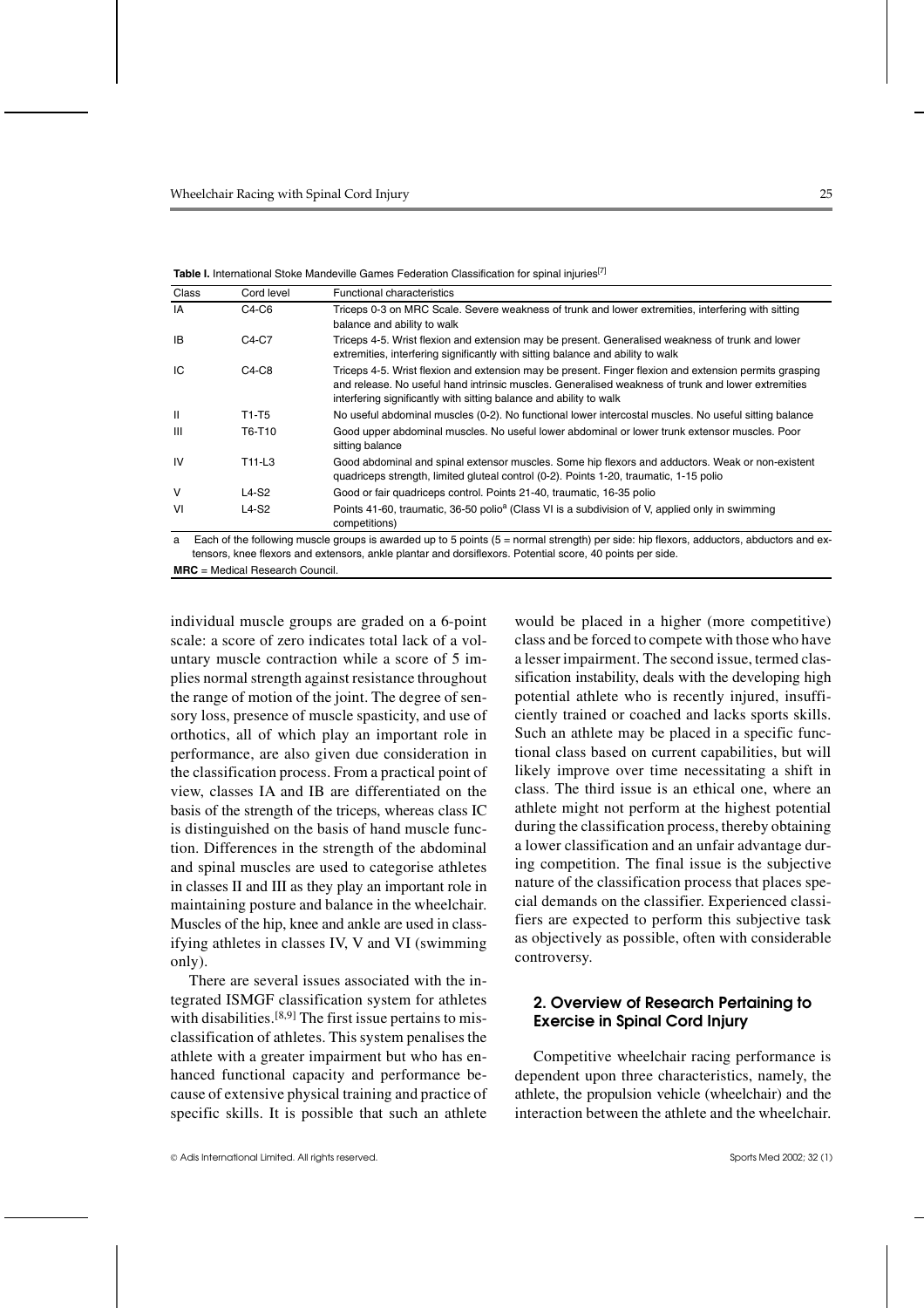Athletes with spinal cord injury have unique changes in cardiorespiratory, metabolic, neuromuscular and thermoregulatory systems that reduce their overall physiological capacity, in contrast to athletes with other disabilities such as amputees who do not face such inherent limitations. To date, the majority of the exercise physiology research that has been conducted on spinal cord injury has focused on their rehabilitation from an overall health perspective.<sup>[10,11]</sup> Although there is considerable descriptive information on the physiological capacity of athletes with spinal cord injury, this area of research has not kept up with the unprecedented growth experienced in disability sport. Most of the laboratory studies have focused on evaluating the metabolic and cardiorespiratory fitness parameters in this population. During the last decade, efforts have been directed towards quantifying the anaerobic performance of these athletes. Currently, there is a dearth of field studies that have examined the physiological aspects of these athletes during competition.

Earlier reviews have provided a general overview on the medical/physiological, $[7,12-16]$  biomechanical<sup>[17,18]</sup> and injury <sup>[19]</sup> profiles of wheelchair athletes. This document will synthesise research pertaining to the *acute physiological responses* of athletes with spinal cord injury and relate this information to wheelchair racing performance. More specifically, this article will: (i) discuss the metabolic factors pertinent to wheelchair racing in individuals with spinal cord injury; (ii) describe tests and methods commonly used to characterise an individual's anaerobic and aerobic fitness; (iii) present the findings of physiological studies that have evaluated wheelchair racing performance; (iv) identify the risks associated with temperature regulation when competing in wheelchair races; and (v) discuss special conditions which can influence wheelchair racing performance. Emphasis is placed on research that has been published since the mid 1980s, which was when the last comprehensive reviews pertaining to the physiological aspects of wheelchair racing were published.[7,13] The list of references was compiled using online searches using the following databases: Medline, Embase and Sport Discus. The following key words were used in the searches: *spinal cord injury (paraplegia, quadriplegia),* in combination with *wheelchair racing, anaerobic power and capacity, aerobic power and capacity, cardiorespiratory responses, metabolic responses, temperature regulation, autonomic dysreflexia*. In addition, the reference lists of published articles were examined to obtain pertinent references on these topics.

# **3. Energy Systems Specific to Wheelchair Racing Performance**

Wheelchair races for those with disabilities range from short sprints such as the 100m dash to the traditional marathon. Theoretically, the energy requirements for such races will depend upon the intensity and duration of the performance.<sup>[20]</sup> A 100m wheelchair race, which usually lasts between 14 to 20 seconds, is dependent primarily upon the immediate source of energy, namely adenosine triphosphate (ATP) and creatine phosphate (CP). This intramuscular energy source is available in limited quantities and is metabolised very rapidly during the early stages of high intensity exercise. It is considered to be anaerobic in nature because it does not require the utilisation of oxygen. Wheelchair athletes with high levels of intramuscular ATP/CP would have a greater potential for succeeding in such an event. Wheelchair races of longer durations, such as the 200 to 400m events, usually last between 30 seconds to 1 minute 30 seconds. These events are dependent upon both the immediate and short-term energy sources via anaerobic glycolysis, with a greater contribution from the latter the longer the duration of the race. In such events, carbohydrates are metabolised very rapidly in the muscle, resulting in the accumulation of large quantities of lactate and hydrogen ions, which result in muscle fatigue. Wheelchair races exceeding 5000m are dependent primarily upon the long-term sources of energy production. Energy is metabolised from the breakdown of carbohydrates and fats under aerobic conditions without the production of lactate. The availability of oxygen in the mitochondria is crucial to obtain a continuous supply of ATP for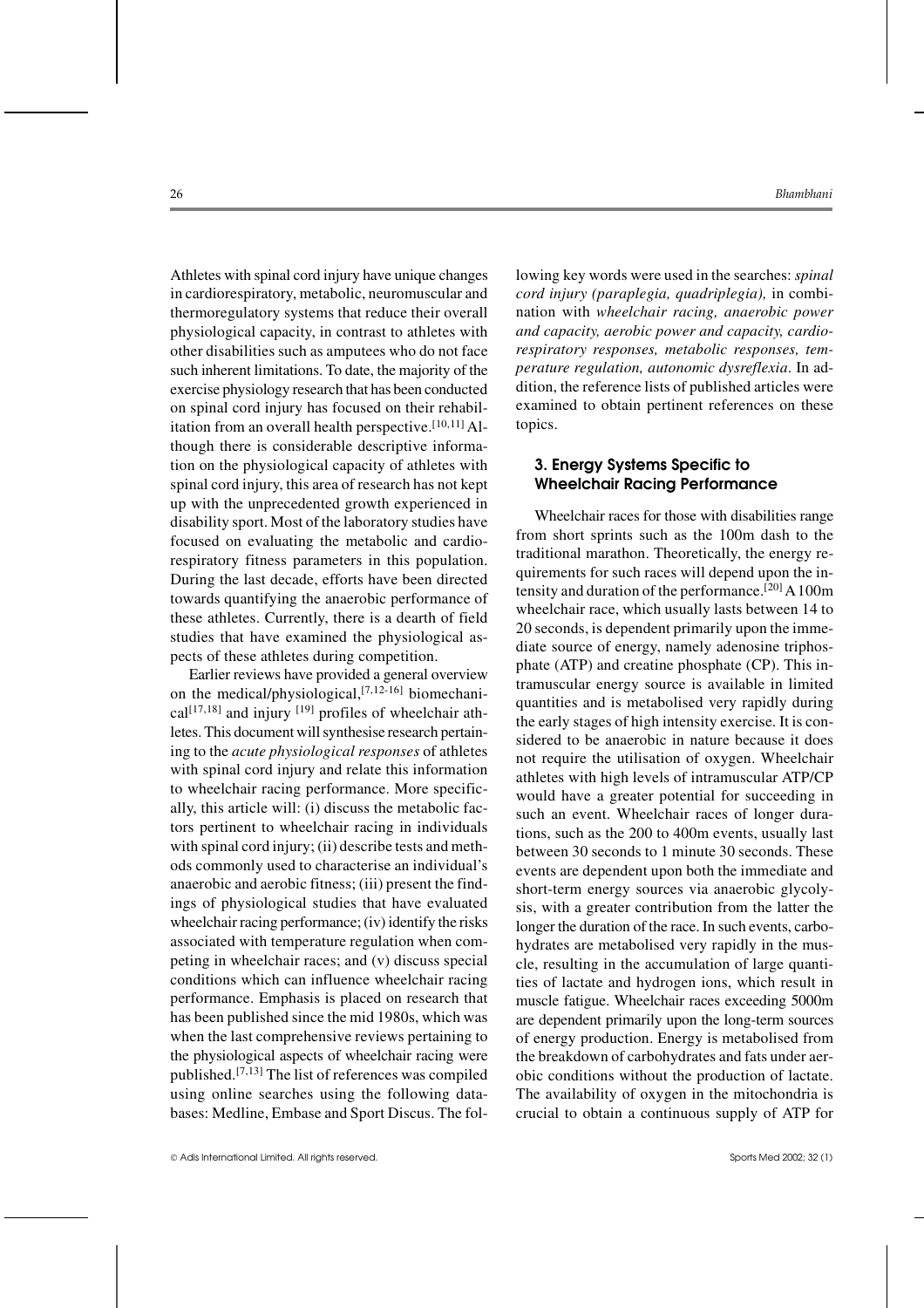muscular work. The volume of blood transported by the central circulation (cardiac output) and the amount perfusing the exercising muscle play an important role in this process. Usually, as the duration of the race increases, the proportion of energy derived from free fatty acids also increases, with a proportional decrease in the contribution from carbohydrates.

Research pertaining to substrate metabolism during competitive wheelchair sprint or distance racing performance in athletes with spinal cord injury is not available. However, there is limited research that has examined substrate utilisation during prolonged exercise in athletes with spinal cord injury under simulated conditions in the laboratory. The current evidence<sup>[21]</sup> obtained on a small number of athletes indicates that during 40 to 60 minutes of submaximal wheelchair exercise at approximately 60 to 70% peak aerobic power, the primary substrates utilised are intramuscular glycogen (based on depletion levels in the deltoid), glucose, free fatty acids and glycerol. The contribution of free fatty acids and glycerol increases with the duration of exercise and is accompanied by a moderate decrease in blood glucose utilisation.[21-23] However, some evidence suggests that blood glucose is not utilised during prolonged exercise at these intensities.[24] The increased contribution of fat relative to carbohydrate is indirectly evident as a decrease in the respiratory exchange ratio (ratio between carbon dioxide production and oxygen consumption) which is monitored non-invasively during exercise.<sup>[21,23,24]</sup> The elevated free fatty acid level during prolonged exercise in individuals with paraplegia suggests that adrenal medullary activity and the subsequent release of these substrates is not adversely affected at the lower spinal lesions.[23] Blood lactate levels increase significantly during the early stages of exercise and tend to decline towards the latter stages of the exercise bout.[22-24] This is most likely caused by an increase in lactate utilisation by other tissues during exercise. During a simulated wheelchair race, individuals with paraplegia accumulate a significantly higher level of blood lactate than those with quadriplegia, implying that the degree of anaerobic

metabolism is greater in the former group. This is despite the fact that individuals with paraplegia sustain a higher relative intensity during the race than those with quadriplegia.[25] The overall pattern of substrate utilisation during prolonged exercise in those with spinal cord injury is consistent with that observed in able-bodied individuals.

# **4. Skeletal Muscle Fibre Types in Spinal Cord Injury: Implications for Wheelchair Racing Performance**

It is well documented<sup>[26,27]</sup> that individuals with spinal cord injury have a preponderance of type IIb (fast glycolytic) motor units in the paralysed limbs with a concomitant reduction in the type I (slow oxidative) motor units. In individuals with quadriplegia, this alteration is evident in the muscles of the lower extremities (vastus lateralis) and the upper extremities (deltoid).[28] The shift in the motor unit characteristics is caused by the lack or reduction of neurological stimuli to the paralysed muscle, as well as the sedentary lifestyle that results from the injury. The overall effect is that the aerobic capacity of the exercising muscles is compromised, which will limit their ability to participate in distance events that are dependent upon longterm sources of energy. However, many athletes with spinal cord injury, including those with lowlevel quadriplegia, routinely participate in longdistance events such as the marathon and their performance has improved steadily over the years. One of the reasons for this is that the oxidative capacity of the motor units recruited during wheelchair racing is enhanced as a result of extensive physical training.<sup>[28,29]</sup> It is well documented<sup>[30]</sup> that ablebodied individuals who succeed in distance running events that are dependent upon aerobic metabolism have a large proportion of type I motor units in the exercising muscle, whereas those who excel in sprint events that are dependent upon anaerobic metabolism have a high percentage of type II motor units. While this characteristic can be attributed to the type of training that these individuals undertake, it is likely that their genetic predisposition is more suited to these sporting events. It is unclear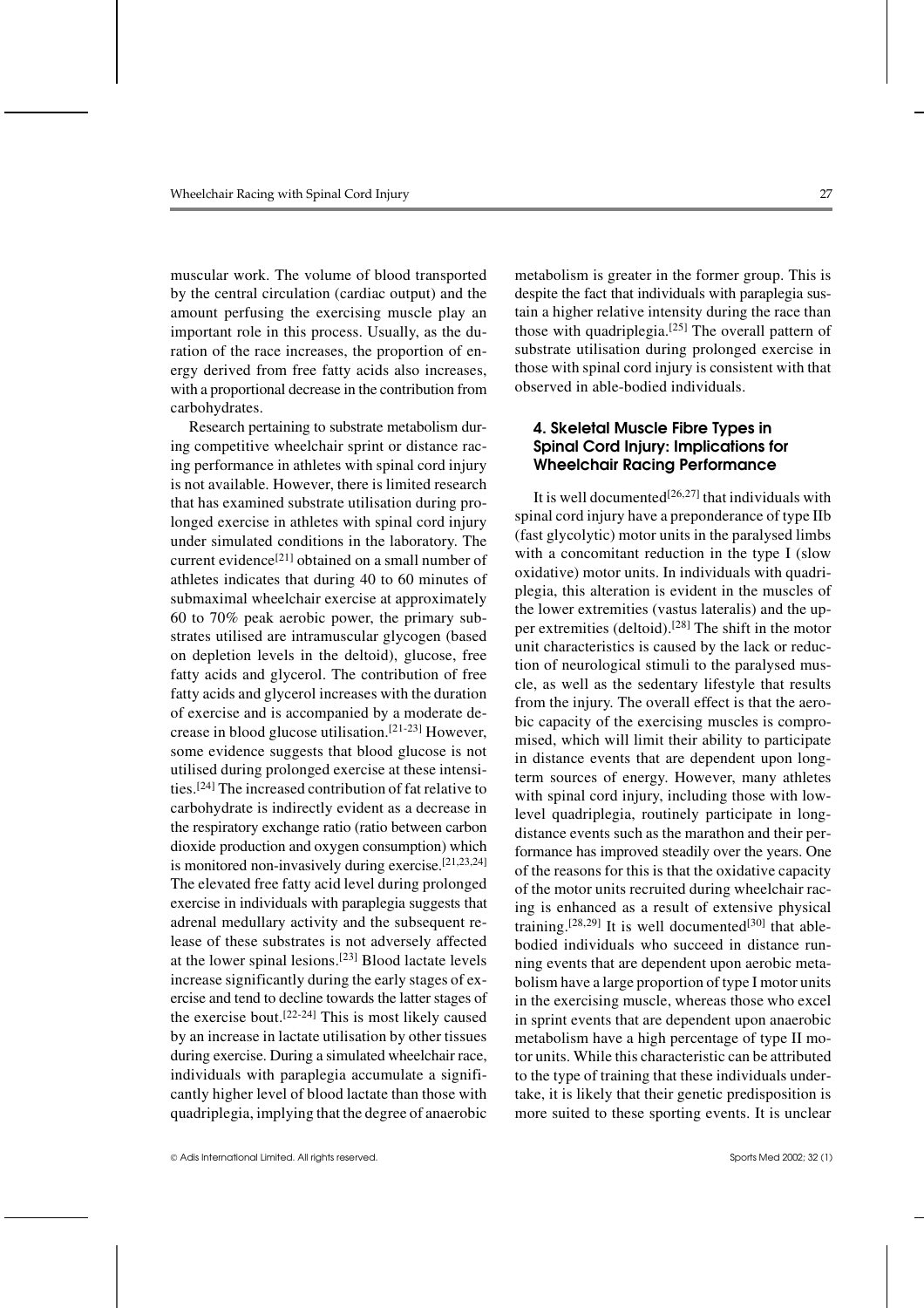whether this relationship between motor unit characteristics and wheelchair racing performance is true for individuals with spinal cord injury.

Glycogen depletion studies on able-bodied individuals have demonstrated that the recruitment of motor units during exercise is dependent upon the intensity and duration of the effort.[30] During low intensity efforts, the slow-twitch motor units are primarily recruited whereas during high intensity efforts the slow- and fast-twitch motor units are activated. This differential recruitment pattern is attributed to differences in the activation threshold between the two types of motor units. From a functional standpoint during wheelchair racing, the recruitment of motor units will depend upon the intensity and duration of the race. During short races such as the 100 and 200m sprints, the primary motor units that will be recruited are the type IIb motor units because they have a fast contractile speed and high glycolytic capacity. The energy for these events will be derived mainly from the immediate- and short-term sources, which have a limited capacity, and therefore, the intensity of performance will be reduced as the duration of the race increases. In contrast, during long-distance events such as the wheelchair marathon, the slow-twitch motor units will be recruited because of their high oxidative capacity. However, as the race progresses these motor units will become fatigued and a greater proportion of the fast twitch units will be recruited. Moreover, athletes competing in distance events usually try and increase the velocity towards the end of the race, and as a result, will recruit a greater number of the type II motor units during this period. Research pertaining to motor unit recruitment patterns during wheelchair racing is limited. The glycogen depletion evidence that is available<sup>[21]</sup> suggests that during submaximal wheelchair exercise at 40 to 60% of peak aerobic power, the slow oxidative motor units in the deltoid muscle are recruited, which is analogous to the trend described in able-bodied individuals.

# **5. Anaerobic Fitness in Individuals with Spinal Cord Injury**

Numerous studies have evaluated the anaerobic and aerobic fitness in individuals with spinal cord injury. While there is considerable information that is available on wheelchair athletes, including wheelchair racers, these studies have several limitations. Firstly, in a vast majority of the studies, the sample sizes within a disability classification are quite small. This limits the generalisations that can be made about the findings to the population under consideration. Secondly, in several studies, descriptive statistics on individuals from different classes are pooled which makes it difficult to evaluate the results. Thirdly, variations in the degree of the spinal cord lesion (complete *vs* incomplete) have a significant impact on the physiological responses, which further confounds the results. Fourthly, differences in the testing modes and protocols make comparisons amongst the studies difficult. Finally, most studies have been conducted on males with a limited database available on females.

The anaerobic power is defined as the maximum amount of power that can be generated using anaerobic (immediate- and short-term) sources of energy production. Anaerobic capacity is defined as the average power that can be developed over a given period of time using the anaerobic energy sources.[20] The Wingate anaerobic test, which was developed in Israel in the mid 1970s for able-bodied individuals,[31] has been adapted for the assessment of anaerobic power and capacity of individuals with spinal cord injury. The two common modes of exercise used for this evaluation are arm cranking (ACE) and wheelchair exercise. Several different instruments have been developed to quantify the power output during wheelchair exercise. These include: (i) computerised stationary wheelchair ergometer (WERG); (ii) wheelchair mounted on a treadmill (WCT); and (iii) wheelchair mounted on rollers (WCR). Details pertinent to these instruments are reviewed elsewhere.<sup>[14]</sup> Other techniques of evaluating anaerobic power in individuals with spinal cord injury include: (i) quantification of the instantaneous peak power that can be developed during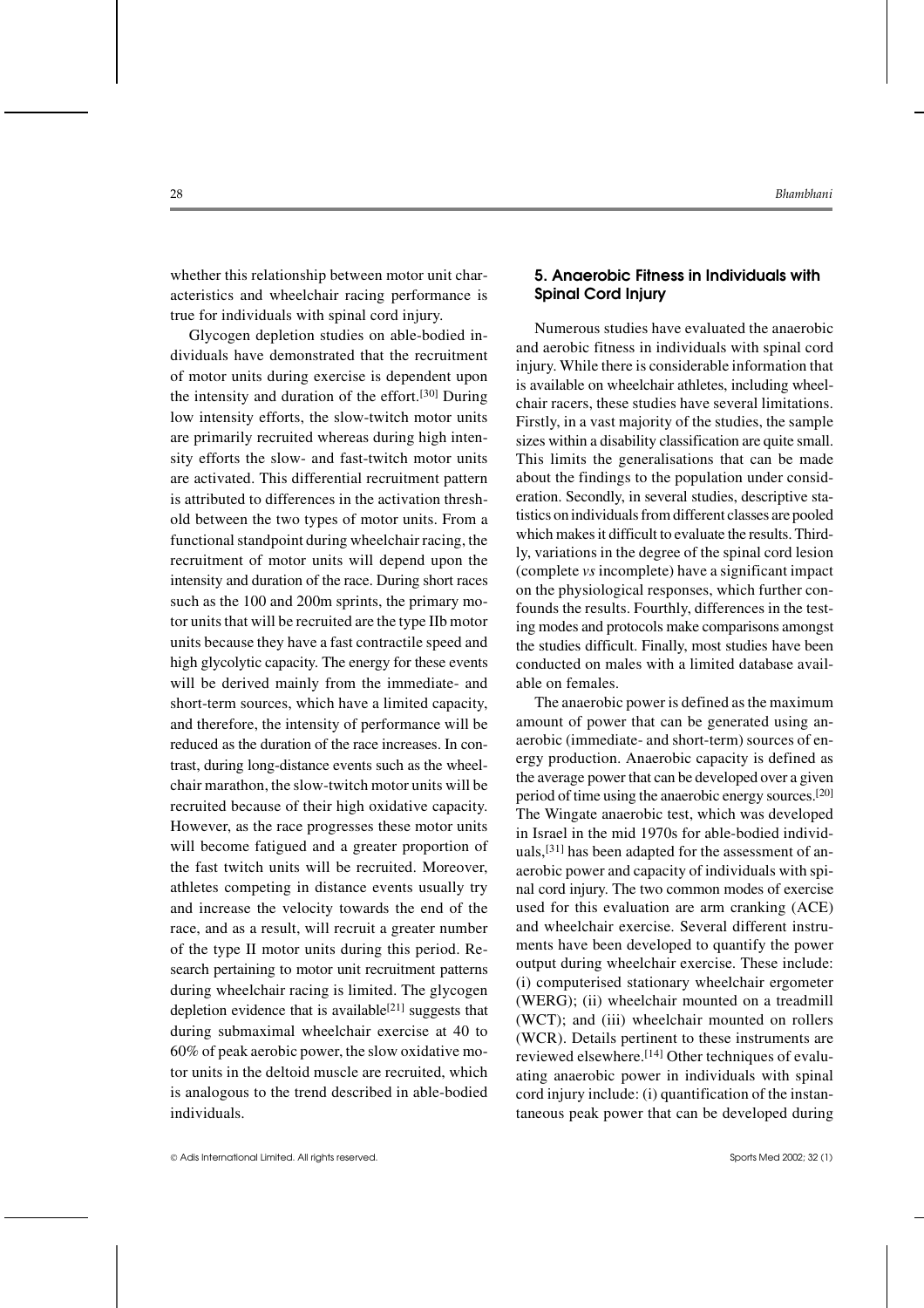a wheelchair drag test;[32] and (ii) development of the maximal wheelchair velocity under minimal braking forces which has been shown to be similar to wheelchair racing performance during actual performance.[33]

Currently there is no standardised method for determining the resistance for the Wingate test protocol in individuals with spinal cord injury. Because of the reduced muscle mass resulting from paralysis, the resistance applied is considerably lower than that used for able-bodied individuals. It is generally recommended that the load setting for wheelchair users performing the Wingate test be based upon the functionality, training status and gender of the individuals.[34] The test-retest reliability of the 30-second Wingate wheelchair test in wheelchair athletes has been established. In competitive wheelchair racers with paraplegia evaluated three times during a 5-week interval, the peak power, mean power and maximum velocity demonstrated a high degree of stability.[35] In older competitive male and female wheelchair basketball players, significant reliability coefficients have been reported for the peak power  $(0.95)$ , mean power  $(0.92)$ , peak velocity (0.88), mean velocity (0.91) and peak velocity fatigue index  $(0.62)$ .<sup>[36]</sup> Nonsignificant correlation coefficients were observed for the mean power (0.49) and fatigue index of the peak power (0.40). No significant differences were observed between the means of the two trials for each of these variables except the mean velocity which was significantly higher in trial two and the peak velocity fatigue index which was significantly lower in trial two. In general, the athletes performed better on the second test, which was most likely caused by a learning effect from the first test. The researchers recommended that future Wingate anaerobic power studies include a complete habituation session before administration of the actual test.

The results from numerous studies that have evaluated the anaerobic power during wheelchair ergometry, including individuals with spinal cord injury, are summarised in an earlier review.[14] The study cited, however, does not indicate the power output relative to body mass (Watts/kg) and the

gender of the participants evaluated. To overcome these limitations, the current review presents the absolute and relative values of the peak and average power output in males and females in tables II and III, respectively. The evidence indicates that the peak anaerobic power generated during the Wingate test is inversely related to the level of lesion; that is, the lower the injury level the greater the peak power output. The peak anaerobic power output of a class V wheelchair athlete can exceed that of a class IB or IC athlete by 3 to 4 times.[14,34,37,38] There appears to be no significant difference between able-bodied individuals and those with low level paraplegia (lesion at T8 or lower) for the absolute or relative values of anaerobic power during a 30-second Wingate test. However, the application of torque during wheelchair propulsion seems to be more effective in wheelchair-dependent individuals which could be attributed to their specific training.[39] Gender comparisons[32,36] indicate that: (i) the absolute and relative values of the peak power, mean power and mean velocity are significantly higher in male compared with female wheelchair athletes; (ii) the velocity fatigue index is significantly higher in females compared with males, suggesting a greater decline in force output during the test in females; and (iii) there is no significant correlation between peak power and body mass in either gender. Values of peak anaerobic power output, expressed as a function of lean body mass, are not available for male and female wheelchair athletes. It is hypothesised that the magnitude of this gender difference in peak power would be reduced because of the significantly lower percentage of lean body mass in females.

The fatigue index of elite wheelchair athletes (basketball players) during the Wingate test is 50 to 60%, implying an ~50% decline in power at the end of the test when compared with the peak values during the 30-second period.<sup>[14,43]</sup> Analysis of the performance during the WERG test indicates that the power profile of athletes becomes less effective at higher velocities, because the force production drops thereby maintaining a constant power output.[45] The validity of the anaerobic capacity mea-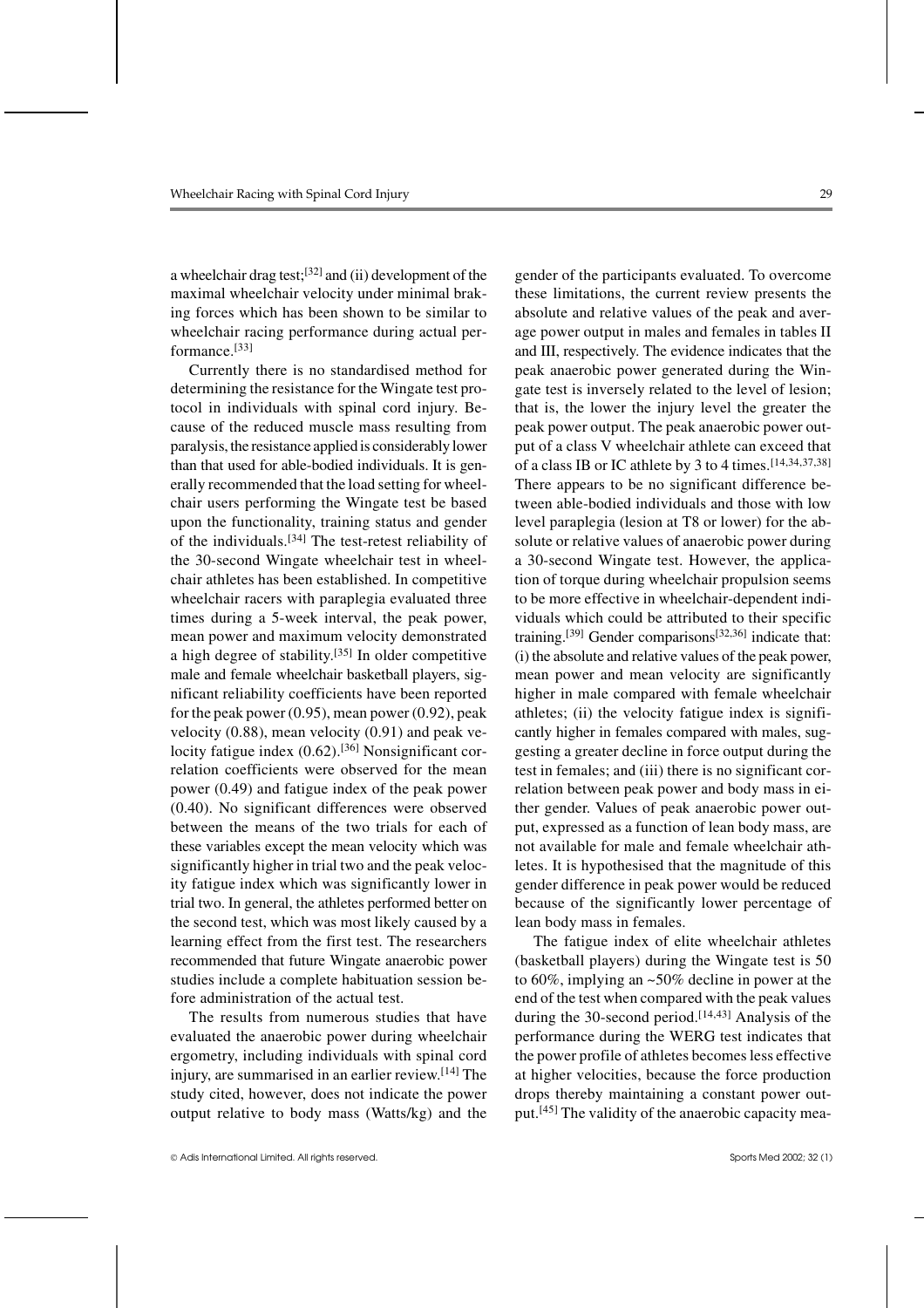| Study                                | Mode        | n            | <b>ISMGF</b><br>Classification | Lesion          | Peak power<br>(W)        | Peak power Average<br>(W/kg) | power (W)                | Average power<br>(W/kg) |
|--------------------------------------|-------------|--------------|--------------------------------|-----------------|--------------------------|------------------------------|--------------------------|-------------------------|
| Quadriplegia                         |             |              |                                |                 |                          |                              |                          |                         |
| Coutts and Stogryn <sup>[40]</sup>   | <b>WERG</b> | 2 WA         | IA, IB                         | C6-C7           | 46                       | 0.77                         | 41.4                     | 0.51                    |
| Dallmeijer et al. <sup>[41]</sup>    | <b>WERG</b> | 6 UT         | IA, IB, IC                     | $C4-C8$         | 121.8 <sup>a</sup>       | 1.47a                        | 21.5                     | 0.26                    |
| Janssen et al. <sup>[42]</sup>       | <b>WERG</b> | 9 UT         | T                              |                 |                          |                              | 33.3                     | 0.41                    |
| van der Woude et al. <sup>[37]</sup> | <b>WERG</b> | 3 WA         |                                | C5/6-C7         | 23                       | 0.36                         |                          |                         |
|                                      |             | 4 WA         |                                | C7              | 68                       | 1.03                         |                          |                         |
| Paraplegia                           |             |              |                                |                 |                          |                              |                          |                         |
| Dallmeijer et al. <sup>[41]</sup>    | <b>WERG</b> | 5 UT         | $\mathbf{H}$                   | $T1-T5$         | 248.7 <sup>a</sup>       | 3.0 <sup>a</sup>             | 46.9                     | 0.57                    |
|                                      |             | 5 UT         | $\mathbf{III}$                 | T6-T10          | 398.1ª                   | 5.1 <sup>a</sup>             | 63.7                     | 0.81                    |
|                                      |             | 7 UT         | IV                             | T11-L4          | 310.3 <sup>a</sup>       | 4.0 <sup>a</sup>             | 49.1                     | 0.63                    |
| Hutzler et al. <sup>[38]</sup>       | <b>ACE</b>  | <b>13 WA</b> | $\mathbf{H}$                   | $T1-T5$         | 280                      |                              |                          |                         |
|                                      |             | <b>15 WA</b> | $III-VI$                       | T6-S5           | 336                      |                              |                          |                         |
| Hutzler et al. <sup>[43]</sup>       | <b>WERG</b> | <b>11 WB</b> |                                | $T5-L3$         | 169.3                    | 2.32                         | 149.3                    | 2.07                    |
|                                      |             | 1 polio      |                                |                 |                          |                              |                          |                         |
| Janssen et al. <sup>[42]</sup>       | <b>WERG</b> | 6 UT         | $\mathbf{H}$                   |                 |                          |                              | 70.4                     | 0.85                    |
|                                      |             | 15 UT        | $\mathbf{III}$                 |                 |                          |                              | 95.9                     | 1.22                    |
|                                      |             | <b>12 UT</b> | IV                             |                 |                          |                              | 114.0                    | 1.45                    |
|                                      |             | 2 UT         | $\vee$                         |                 |                          |                              | 100.5                    | 1.47                    |
| Lees and Arthur <sup>[35]</sup>      | <b>WERG</b> | 6 WA         | II-V                           | $T1-L5$         | 124.8-221.6 <sup>b</sup> | $2.1 - 3.7b$                 | 102.1-148.6 <sup>b</sup> | $1.7 - 2.5^{b}$         |
| Roeleveld et al. <sup>[44]</sup>     | <b>WERG</b> | 9 WA         |                                | T8-L5           |                          |                              | 59.4 <sup>c</sup>        | 0.99 <sup>c</sup>       |
| Van der Woude et al. <sup>[37]</sup> | <b>WERG</b> | 8 WA         |                                | <b>T5-L1</b>    | 118                      | 1.95                         | 100                      | 1.65                    |
|                                      |             | 23 WA        |                                | T6-S1           | 170                      | 2.85                         | 138                      | 2.36                    |
| Veeger et al. <sup>[32]</sup>        | <b>WERG</b> | 4 WA         | $\mathbf{H}$                   | $T1-T5$         | 65.8 <sup>d</sup>        | 0.78 <sup>d</sup>            |                          |                         |
|                                      |             | 7 WA         | III                            | T6-T10          | 79.8 <sup>d</sup>        | 1.08 <sup>d</sup>            |                          |                         |
|                                      |             | <b>11 WA</b> | IV                             | T11-L3          | 85.4 <sup>d</sup>        | 1.27 <sup>d</sup>            |                          |                         |
|                                      |             | 7 WA         | V                              | $L4-S1$         | 79.3 <sup>d</sup>        | 1.34 <sup>d</sup>            |                          |                         |
| Veeger et al. <sup>[39]</sup>        | <b>WERG</b> | 9 UT         |                                | T8 and<br>below | 57.7                     | 0.79                         | 50.2 <sup>c</sup>        | 0.69 <sup>c</sup>       |

**Table II.** Anaerobic power in untrained and trained male wheelchair athletes with spinal cord injury

a Calculated as the average of the three highest strokes.

b Power output at work loads ranging between 1.2 and 2.4kg during the Wingate tests.

c Power calculated for right hand only.

d Power determined during a wheelchair drag test on a treadmill.

**ACE** = arm crank ergometry; **ISMGF** = International Stoke Mandeville Games Federation functional classification; **n** = sample size; **UT** = untrained participants; **WA** = wheelchair athletes (mixed group of athletes); **WB** = wheelchair basketball players; **WERG** = wheelchair ergometer.

sured by the Wingate test against a 30-second field sprint test in elite wheelchair basketball players has been demonstrated.[46] The large common variance of 71% between the two tests, implies that both these tests could be useful in evaluating the anaerobic performance in wheelchair basketball players. Wheelchair athletes who participate in events that stress the anaerobic energy system have a higher anaerobic power than those who participate in events that overload the aerobic system.<sup>[32,37,40]</sup> For example, basketball players whose training and sport involves intermittent exercise have a higher peak power output than track and field athletes whose events and training are not as dependent upon the anaerobic energy system. Furthermore, both these groups of athletes have higher peak power outputs than those who participate in events that are less metabolically demanding such as archery and target shooting.[32]

There is a moderate to high correlation (0.37 to 0.90) between the various indices of anaerobic power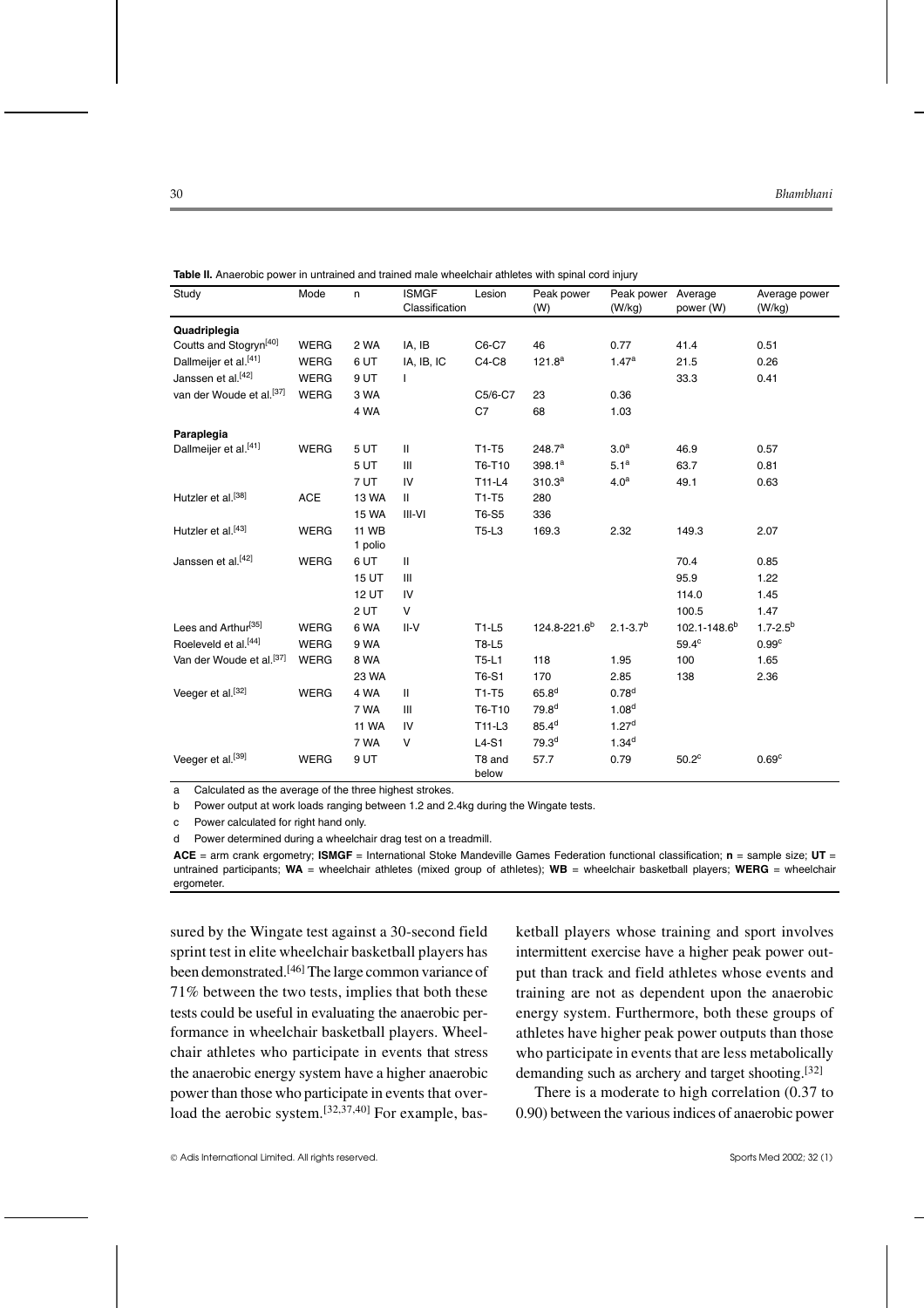(5-second peak and 30-second average) and the power output during an incremental aerobic exercise test. The proportion of the peak power output attained during incremental exercise and the anaerobic power indices ranged between 17 to 85% and 14 to 81% for the peak and average values, respectively.[14] The large variation amongst these studies can be attributed to the differences in the lesion levels, testing modes and fitness status of the participants. The aerobic contribution of the wheelchair anaerobic power test is estimated as 30%, which is within the range reported for able-bodied individuals.[43] There seems to be a significant relationship between the oxygen cost of the Wingate anaerobic power test and functional classification in wheelchair basketball athletes. This implies that muscle mass available for performance plays an important role in developing anaerobic power.[46]

# **6. Aerobic Fitness in Individuals with Spinal Cord Injury**

#### 6.1 Peak Aerobic Power

The maximal aerobic power [maximal oxygen uptake  $(\text{VO}_{2\text{max}})$ ] is defined as the maximum amount of oxygen that can be utilised per unit time. It is usually expressed as an absolute value in litres per minute or relative to bodyweight as millilitres per  $\frac{1}{100}$  kilogram per minute. The  $\rm{VO}_{2max}$  is dependent upon the overall ability to transport, deliver and utilise

| Table III. Anaerobic power in female wheelchair athletes with paraplegia |  |  |  |
|--------------------------------------------------------------------------|--|--|--|
|--------------------------------------------------------------------------|--|--|--|

oxygen, and therefore, is considered to be the best measure of maximal cardiorespiratory fitness. Mathematically, the  $VO<sub>2max</sub>$  is determined by the product of the maximal values of the cardiac output (central factor) and the mixed arterio-venous oxygen The difference  $[(a - \overline{v})O_{2\text{diff}}]$  (peripheral factor). The former is determined by the product of the maximal values of heart rate and stroke volume during exercise.[20]

The instrumentation used to assess aerobic fitness in individuals with spinal cord injury is similar to that used for the measurement of anaerobic power, that is, ACE, WERG, WCR and WCT. To assess the peak physiological responses during ACE, the individual performs asynchronous incremental cycling exercise with the upper extremities against a resistance at specified cadence. In the case of wheelchair exercise, the individual performs synchronous upper body exercise at a specific work rate (WERG), velocity (WCR) or combination of velocity and slope (WCT). In each of these exercise modes, the intensity is increased at regular intervals until voluntary fatigue is induced. Research has indicated that the mechanical efficiency of WERG (7 to 8%) is considerably less than that of ACE (17 to 18%), which in turn, is lower than that of cycle ergometry  $(23\%)$ .<sup>[47]</sup> Minimal differences in metabolic efficiency have been reported between asynchronous and synchronous ACE in able-bodied individuals and individuals with paraplegia.<sup>[48]</sup> In general, the stress of

| Study                                                | Mode        | n                  | <b>ISMGF</b><br>classification | Lesion                         | (W)               | (W/kg) | Peak power Peak power Average power<br>(W) | Average power<br>(W/kg) |
|------------------------------------------------------|-------------|--------------------|--------------------------------|--------------------------------|-------------------|--------|--------------------------------------------|-------------------------|
| Quadriplegia<br>van der Woude et al. <sup>[37]</sup> | WERG        | 4 WA               |                                | C5-C7, polio                   | 46                | 1.0    | 38                                         | 0.83                    |
| Paraplegia                                           |             |                    |                                |                                |                   |        |                                            |                         |
| Coutts and Stogryn <sup>[40]</sup>                   | <b>WERG</b> | 1 WA               | IV                             | T <sub>10</sub>                | 85                | 1.73   |                                            |                         |
| Veeger et al. [32]                                   | WERG        | 48 WA <sup>a</sup> | IC. III-IV                     |                                | 39.4 <sup>b</sup> | 0.66   |                                            |                         |
| van der Woude et al. <sup>[37]</sup>                 | WERG        | 3 WA               |                                | T8, spina bifida 89            |                   | 1.71   | 77                                         | 1.47                    |
|                                                      |             | 3 WA               |                                | T12-S1, spina<br>bifida, polio |                   |        |                                            |                         |

a Includes one athlete with quadriplegia.

b Power determined during a wheelchair drag test on a treadmill.

**ISMGF** = International Stoke Mandeville Games Federation functional classification;**n** = sample size; **WA** = wheelchair athletes (mixed group of athletes); **WERG** = wheelchair ergometry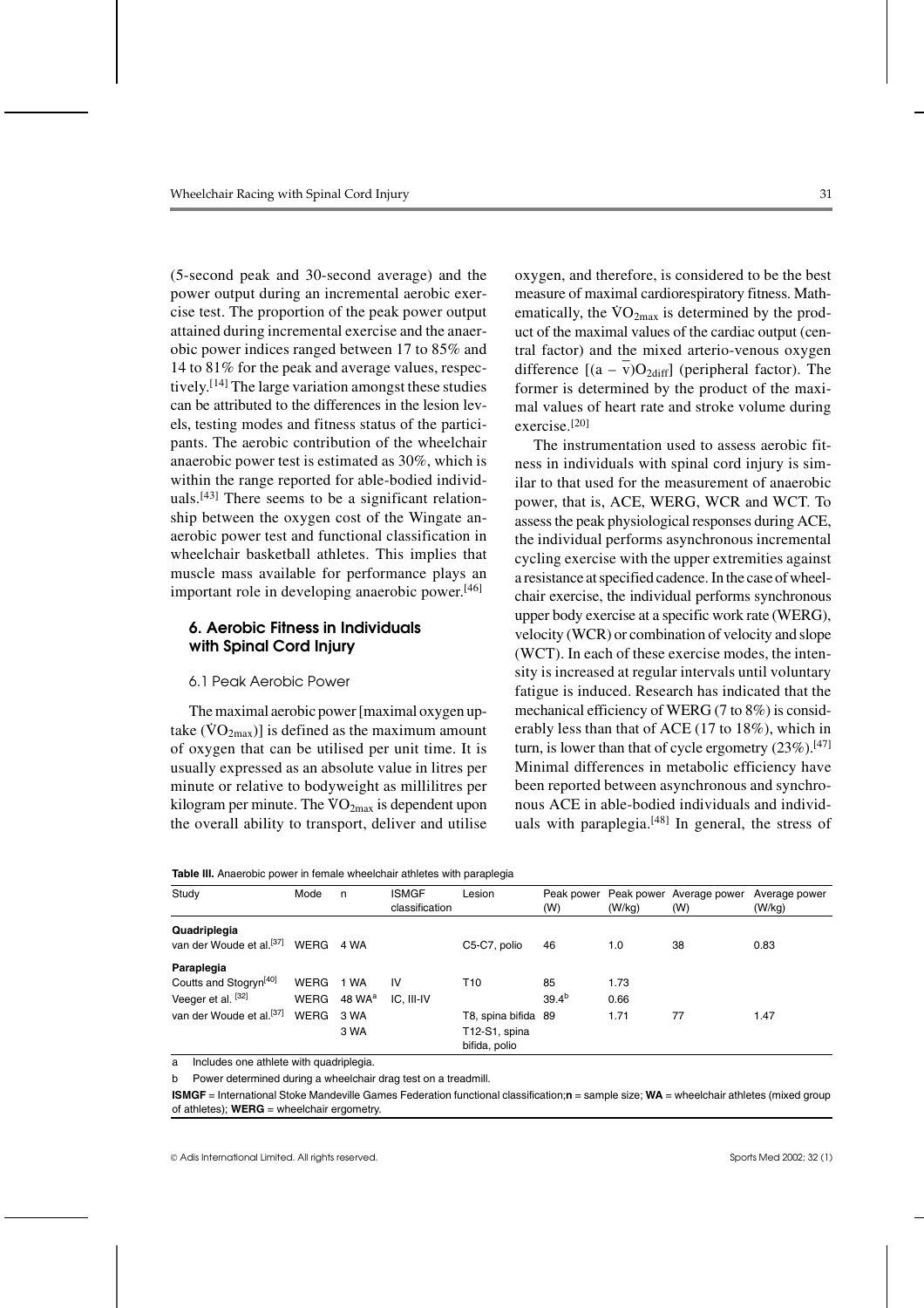wheelchair exercise is extremely high when the physiological responses are expressed as a percentage of the peak physiological capacity. When evaluating wheelchair athletes, it is preferable to use wheelchair propulsion instead of ACE because it is specific to the mode of ambulation during the race. Because the muscle mass utilised during upper body exercise is considerably smaller than that recruited during lower body exercise, it is difficult to fully tax the cardiovascular system and attain true  $\sqrt{O_{2max}}$  valthe cardio vascular system and all that if the  $\sqrt{O_{2max}}$  variances. Hence, the term peak oxygen uptake  $(\sqrt{O_{2peak}})$ is commonly used instead of  $VO_{2max}$  when referring to these data.

The validity of the peak physiological responses during different WCT protocols has been demonstrated.<sup>[49,50]</sup> Studies that have compared ACE with WCT or WCR protocols have indicated no signif- $\overline{O}$  is the V. Protocol's have indicated no significant differences in the  $\overline{VO}_{2peak}$  between the two exercise modes, although peak values of heart rate may be slightly different.<sup>[51,52]</sup> No significant dif- $\frac{1}{10}$  or  $\frac{1}{10}$  significant and  $\frac{1}{10}$  ferences in  $\sqrt{O_{2peak}}$  have also been reported between 1-minute continuous incremental and 3-minute discontinuous incremental WCT protocols in individuals with paraplegia.<sup>[53]</sup> The optimum work rate increment for eliciting the  $VO<sub>2peak</sub>$  in individuals with quadriplegia during ACE or WERG is between 2 and 6W each minute. Work rate increments of 8W and greater tend to underestimate the  $VO<sub>2peak</sub>$ . [54,55] Significant test-retest reliability coefficients have been reported for the peak values of the oxygen uptake  $(\text{VO}_2)$  [r = 0.98] and heart rate (r = 0.97) during WCR in individuals with quadriplegia and paraplegia.[56] In individuals with quadriplegia, the peak values of the power output and the cardiorespiratory responses are significantly greater when ACE is conducted in the supine posture compared with the sitting posture.<sup>[57]</sup> It is postulated that these differences are caused by greater ventilation, enhanced venous return and greater trunk stability in the supine position.

Several researchers have adapted valid field tests for able-bodied individuals to assess the  $\rm VO_{2peak}$  in individuals with spinal cord injury. The Leger and Boucher multistage incremental running test for ablebodied individuals has been validated for measur-

ing the  $\rm \ddot{V}O_{2peak}$  during wheelchair propulsion in male athletes with class II to V paraplegia.<sup>[58]</sup> An intra-class correlation of 0.65 has been reported between direct measurements of  $VO<sub>2peak</sub>$  during an incremental WCT and the adapted wheelchair test. However, the correlation between the maximal speed attained during the test and the  $VO<sub>2peak</sub>$  was not significant  $(r = 0.18)$ . The authors suggested that other biomechanical, anthropometric and physiological factors were important determinants of the  $\rm VO_{2peak}$ . The short-term (3 to 10 days) and longterm (8 days to 1 month) reliability of the peak heart rate and maximal speed measurements of this adapted field test has also been demonstrated in male athletes with paraplegia.<sup>[59]</sup> The 12-minute wheelchair propulsion distance (designed on the basis of the Cooper 12-minute run-walk) is significantly related to the  $VO<sub>2peak</sub>$  in individuals with paraplegia<sup>[60,61]</sup> but not with quadriplegia.<sup>[60]</sup> The  $\mu$  correlation coefficient is stronger when the  $\rm{VO}_{2\text{peak}}$ is expressed relative to bodyweight (0.84 *vs* 0.54), suggesting that body mass plays an important role in determining wheelchair propulsion distance. The strength of the relationship is improved by including other variables such as blood pressure, age and height of the individuals.

The peak physiological responses of sedentary and competitive athletes with spinal cord injury have been extensively documented during the last 3 decades. The reader is referred to earlier publica- $\frac{1}{2}$  decades. The reduct is referred to carnet publications<sup>[7,12,13]</sup> for expected peak values of the  $\sqrt{O_2}$ and heart rate in these individuals. When the physiological responses are evaluated across the whole range of lesion levels (C5 to S1) in individuals with spinal cord injury, the  $VO<sub>2</sub>$  peak and other related physiological measures such as heart rate, cardiac output, ventilation rate and blood lactate are inversely related to the lesion level.[62-64] This means that the higher the level of injury the lower the peak responses and vice versa. The physiological responses in well-trained athletes with paraplegia are not necessarily dependent upon the lesion level. Research  $\alpha$  has demonstrated minimal differences in  $\dot{V}O_2$ , heart rate and ventilation rate between athletes with high and low level paraplegia.<sup>[65]</sup> At a given lesion level,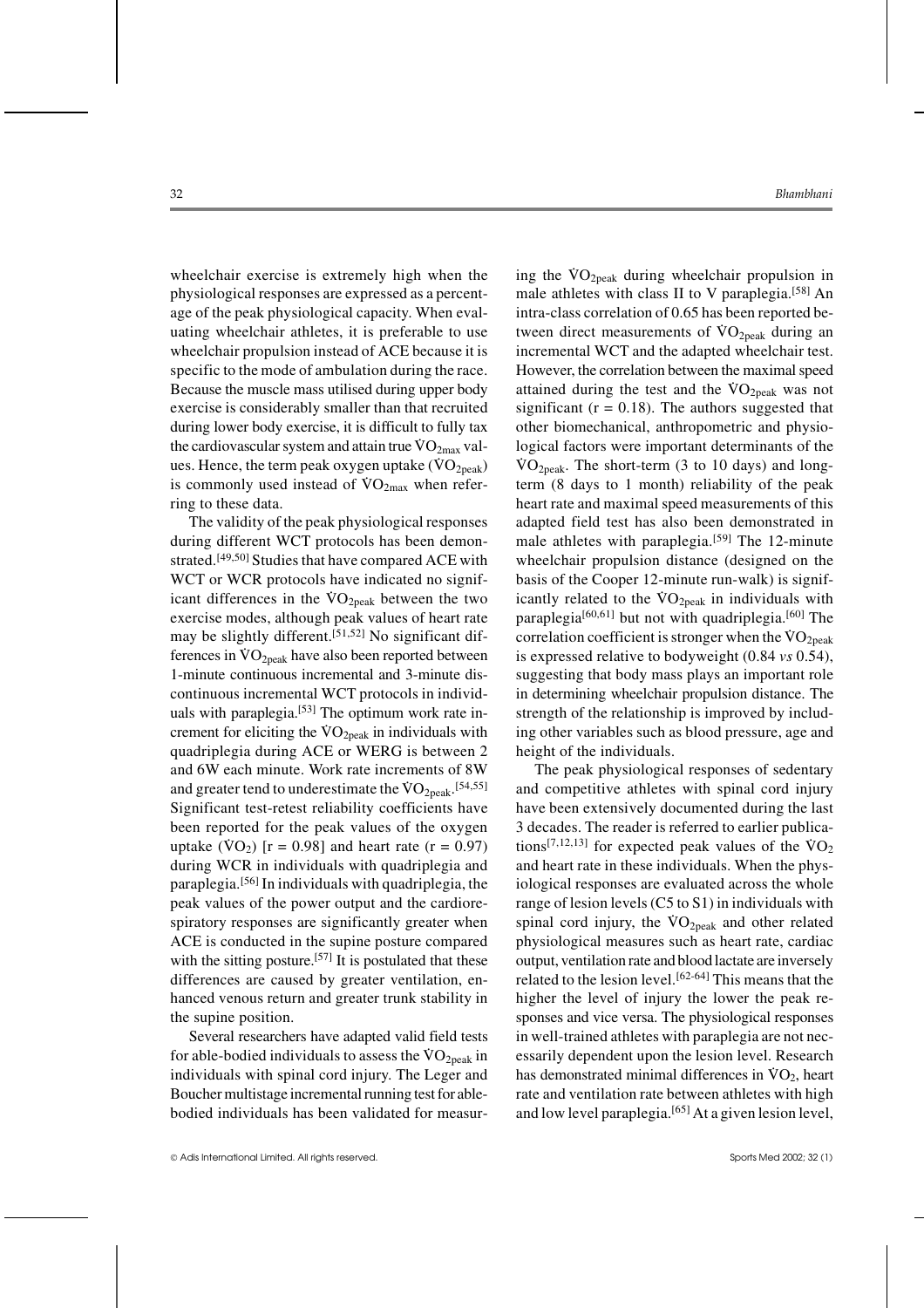the completeness of the injury also plays an important role in determining the peak physiological responses during exercise. Incomplete lesions may enable the individual to attain higher heart rates and recruit a greater proportion of the muscle mass, thereby resulting in higher  $\text{VO}_{2\text{peak}}$  values caused by greater central and peripheral contributions.[24,66]

A summary of several studies published during the last decade in untrained and trained male and female athletes with quadriplegia and paraplegia is available in tables IV to VII. Comparison amongst studies is difficult because of differences in testing mode, protocols, level and completeness of injury.  $T_0$  minimise variations in  $\sqrt{O_2}$  that could be caused by differences in heart rate at the different lesion levels, the values of the oxygen pulse  $(O_2$  pulse, ratio between absolute  $VO<sub>2</sub>$  and heart rate), which indicates oxygen utilisation per heart beat have also been presented. It is evident that: (i) the values are significantly higher in individuals with paraplegia compared with those with quadriplegia; (ii) there is considerable overlap among the different classes in individuals with quadriplegia and paraplegia; (iii) the values are greater in trained compared with untrained individuals in both these groups; and (iv) the values for well trained individuals with quadriplegia can exceed those observed in untrained individuals with paraplegia. The last three points make it difficult to use this physiological variable to distinguish among the different ISMGF classes.

The cross sectional evidence presented in tables IV to VII clearly indicates that the  $VO<sub>2peak</sub>$  of endurance-trained individuals with spinal cord injury is significantly greater than their untrained counterparts.[67,81,82] Although much of this increase can be attributed to the endurance training responses of these individuals, two other important factors must be considered: $[7]$  (i) the genetic predisposition of the individuals for aerobic metabolism (eg. having a preponderance of type I motor units); and (ii) the fitness level of the individuals before the injury. It is likely that individuals who had a high aerobic power before the injury would also adapt more readily to endurance training post injury, which could result in their higher  $\text{VO}_{2\text{peak}}$  values.

The  $VO<sub>2peak</sub>$  in individuals with quadriplegia is significantly lower than that of able-bodied individuals performing ACE,<sup>[63]</sup> with the value in the former group being ~40% of the able-bodied individuals. This difference was maintained even when the  $O<sub>2</sub>$  pulse was compared between the two groups. However, comparisons between able-bodied indi-

| Study                                | Mode        | n           | <b>ISMGF</b><br>classification | Lesion  | VO <sub>2</sub><br>(L/min) | VO <sub>2</sub><br>(ml/kg/min) | Heart rate<br>(beats/min) | Oxygen pulse<br>(ml/beat) |
|--------------------------------------|-------------|-------------|--------------------------------|---------|----------------------------|--------------------------------|---------------------------|---------------------------|
| <b>Untrained</b>                     |             |             |                                |         |                            |                                |                           |                           |
| Bhambhani et al. <sup>[67]</sup>     | <b>WCR</b>  | 8 RR        | IA, B, C                       | $C5-C8$ | 1.06                       | 14.9                           | 118                       | 8.9                       |
| Eriksson et al. <sup>[66]</sup>      | <b>WCR</b>  | 12 UT       |                                |         | 0.88                       | 13.9                           | 119                       | 7.5                       |
|                                      |             | 6 UT i      |                                |         | 1.18                       | 16.4                           | 138                       | 8.7                       |
| Janssen et al. <sup>[42]</sup>       | <b>WCT</b>  | 9 UT        |                                |         | 1.11                       | 13.6                           |                           |                           |
| <b>Trained</b>                       |             |             |                                |         |                            |                                |                           |                           |
| Bhambhani et al. <sup>[67]</sup>     | <b>WCR</b>  | 8 RR        | IA, B, C                       | $C5-C8$ | 1.43                       | 19.8                           | 121                       | 11.8                      |
| Campbell et al. <sup>[24]</sup>      | <b>WCT</b>  | 1 WA        |                                | C7i     | 1.39                       |                                | 164                       | 8.5                       |
|                                      |             | 1 WA        |                                | C7      | 1.06                       |                                | 113                       | 9.4                       |
| Eriksson et al. <sup>[66]</sup>      | <b>WCR</b>  | <b>8 RR</b> |                                |         | 1.11                       | 17.4                           | 118                       | 9.6                       |
| Ready <sup>[68]</sup>                | <b>ACE</b>  | 6 WA        | IA, IB                         | C6-C7   | 1.08                       | 15.0                           | 121.8                     | 8.9                       |
| van der Woude et al. <sup>[34]</sup> | <b>WERG</b> | 3 WA        |                                | C5-C7   | 0.67                       | 10.9                           |                           |                           |
|                                      |             | 4 WA        |                                | C6-C7   | 1.30                       | 19.7                           |                           |                           |

**Table IV.** Peak aerobic power in untrained and trained male wheelchair athletes with quadriplegia

**ACE** = arm crank ergometer; **i** = incomplete lesion; **ISMGF** = International Stoke Mandeville Games Federation functional classification; **n** = sample size; **RR** = wheelchair road racers; **UT** = untrained wheelchair dependent participants; V. **O**<sup>2</sup> = oxygen uptake; **WA** = wheelchair athletes (mixed group of athletes); **WCR** = wheelchair roller system; **WCT** = wheelchair mounted on treadmill.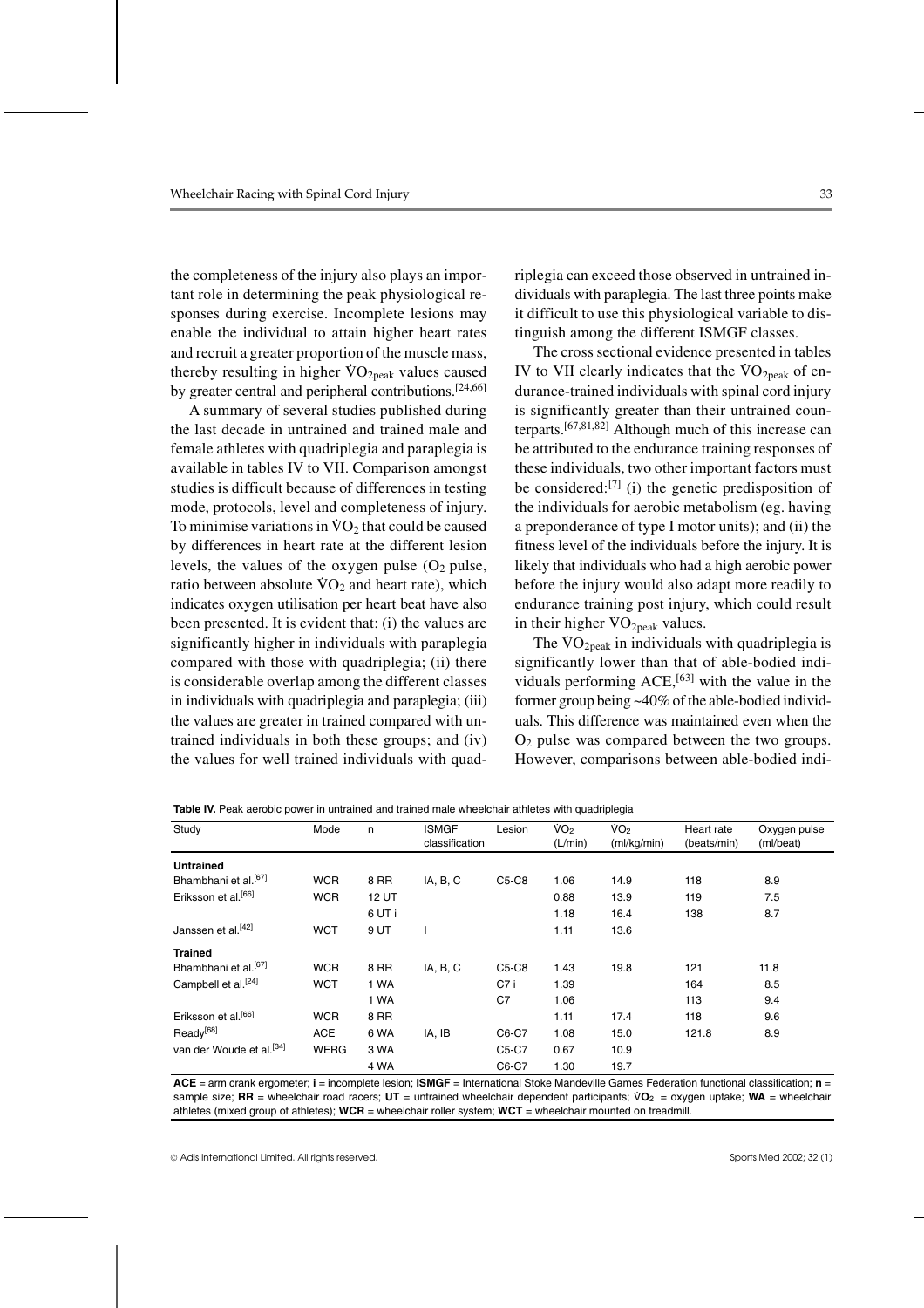| Study                                | Mode        | n                  | <b>ISMGF</b>   | Lesion            | $\dot{V}O_2$ | VO <sub>2</sub> | Heart rate  | Oxygen pulse |
|--------------------------------------|-------------|--------------------|----------------|-------------------|--------------|-----------------|-------------|--------------|
|                                      |             |                    | classification |                   | (L/min)      | (ml/kg/min)     | (beats/min) | (ml/beat)    |
| <b>Untrained</b>                     |             |                    |                |                   |              |                 |             |              |
| Eriksson et al. <sup>[66]</sup>      | <b>WCR</b>  | 9 UT               |                |                   | 1.66         | 22.0            | 186         | 9.0          |
|                                      |             | 6 UT i             |                |                   | 1.81         | 25.4            | 183         | 11.9         |
| Janssen et al. <sup>[42]</sup>       | <b>WCT</b>  | 6 UT               | Ш              |                   | 1.45         | 17.5            |             |              |
|                                      |             | 15 UT              | Ш              |                   | 1.67         | 21.2            |             |              |
|                                      |             | 12 UT              | IV             |                   | 2.03         | 25.7            |             |              |
|                                      |             | 2 UT               | v              |                   | 2.14         | 31.3            |             |              |
| Mossberg et al. <sup>[48]</sup>      | ACE         | 11 UT <sup>a</sup> |                | T5-L5             | 1.40         | 19.4            | 180         | 7.8          |
| Raymond et al. <sup>[69]</sup>       | ACE         | 10 UT              |                | T5-T12            | 1.81         | 26.3            | 175         | 10.3         |
| <b>Trained</b>                       |             |                    |                |                   |              |                 |             |              |
| Bernard et al. <sup>[65]</sup>       | <b>WERG</b> | 7 WA               | II, III        | T1-T10            | 1.79         | 28.5            | 183         | 9.8          |
|                                      |             | 6 WA               | IV             | T11-L3            | 2.35         | 34.3            | 169         | 13.9         |
| Campbell et al. <sup>[24]</sup>      | <b>WCT</b>  | 10 WA              |                | $T2-L2$           | 1.91         |                 | 196         | 9.7          |
| Coutts[70]                           | <b>WERG</b> | 3 WR               | III-IV         | <b>NA</b>         | 3.28         | 51.2            | 183.7       | 17.9         |
| Cooper et al. <sup>[49]b</sup>       | <b>WERG</b> | <b>11 WR</b>       | II-IV          | T3-L1             | 2.46         | 37.4            | 186.5       | 13.2         |
| Eriksson et al. <sup>[66]</sup>      | <b>WCR</b>  | <b>17 WR</b>       |                |                   | 2.16         | 33.6            | 183         | 11.9         |
| Gass and Camp <sup>[22]</sup>        | <b>WCT</b>  | 6 WR               | III-IV         | T10-L3            | 2.86         | 47.5            | 190         | 15.0         |
| Hooker and Wells[71]                 | <b>ACE</b>  | 6 WR               | II-IV          | T4-T12 i          | 2.72         | 43.1            | 180.3       | 15.1         |
| Huonker et al. <sup>[72]</sup>       | <b>WERG</b> | 20 UT              | II-V           | T1-S2             | 1.76         | 23.9            | 161.8       | 10.5         |
|                                      |             | 29 WA              | II-V           | T1-S2             | 2.42         | 34.5            | 183.3       | 13.2         |
| O'Connor et al. <sup>[73]</sup>      | <b>WERG</b> | 6WR                |                |                   | 2.29         | 36.2            | 186         | 12.3         |
| Okuma et al. <sup>[74]</sup>         | <b>WCT</b>  | <b>8 WR</b>        |                | T7-L1             | 2.44         | 46.5            | 169         | 13.4         |
| Price and Campbell <sup>[75]</sup>   | <b>ACE</b>  | 11WA               |                | T3-4/L1           | 2.04         | 30.5            | 185         | 11.0         |
| van der Woude et al. <sup>[34]</sup> | <b>WERG</b> | 8 WA               |                | T3-L1             | 2.04         | 32.9            |             |              |
|                                      |             | 23 WA              |                | T6-S1,            | 2.29         | 38.1            |             |              |
|                                      |             |                    |                | polio,            |              |                 |             |              |
|                                      |             |                    |                | spina             |              |                 |             |              |
| Veeger et al. <sup>[32]</sup>        | <b>WCT</b>  | 6 WA               | Ш              | bifida<br>$T1-T5$ | 1.84         | 23.0            | 170         | 10.8         |
|                                      |             |                    |                |                   |              |                 |             |              |
|                                      |             | 10 WA              | Ш              | T6-T10            | 1.97         | 26.8            | 175         | 11.2         |
|                                      |             | 13 WA              | IV             | T11-L3            | 2.42         | 36.9            | 182         | 13.3         |
|                                      |             | 7 WA               | v              | L4-S1             | 2.38         | 40.6            | 182         | 13.2         |
| Vinet et al. <sup>[76]</sup>         | <b>WCT</b>  | 8 WA               | $III-V$        | T8-L5             | 2.67         | 40.6            | 174         | 15.3         |

**Table V.** Peak aerobic power in untrained and trained male wheelchair athletes with paraplegia

a Includes one female participant.

b Average of values obtained on incremental speed and incremental resistance protocols.

**ACE** = arm crank ergometer; **i** = incomplete lesion; **ISMGF** = International Stoke Mandeville Games Federation functional classification; **n** = sample size; **NA** = not available; **UT** = untrained participants; V. **O**<sup>2</sup> = oxygen uptake; **WA** = wheelchair athletes (mixed group of athletes); **WCR** = wheelchair roller system; **WCT** = wheelchair mounted on treadmill; **WERG** = wheelchair ergometer.

viduals and individuals with paraplegia depend upon the training status of the two groups and the exercise mode. One study<sup>[48]</sup> indicated a minimal difference in the  $\rm{VO}_{2peak}$  during ACE between untrained able-bodied individuals and those with paraplegia despite an 11% higher heart rate in the latter group. However, calculation of the peak  $O_2$  pulse indicated a 25% higher value in the able-bodied individuals. During  $WERG$ ,<sup>[72]</sup> the  $VO_{2peak}$  in able-bodied individuals was ~32% higher than that of untrained individuals with paraplegia but 10% lower than that of trained athletes with paraplegia. The  $O<sub>2</sub>$  pulse was lower in the untrained individuals with paraplegia by 20%, with no difference being observed between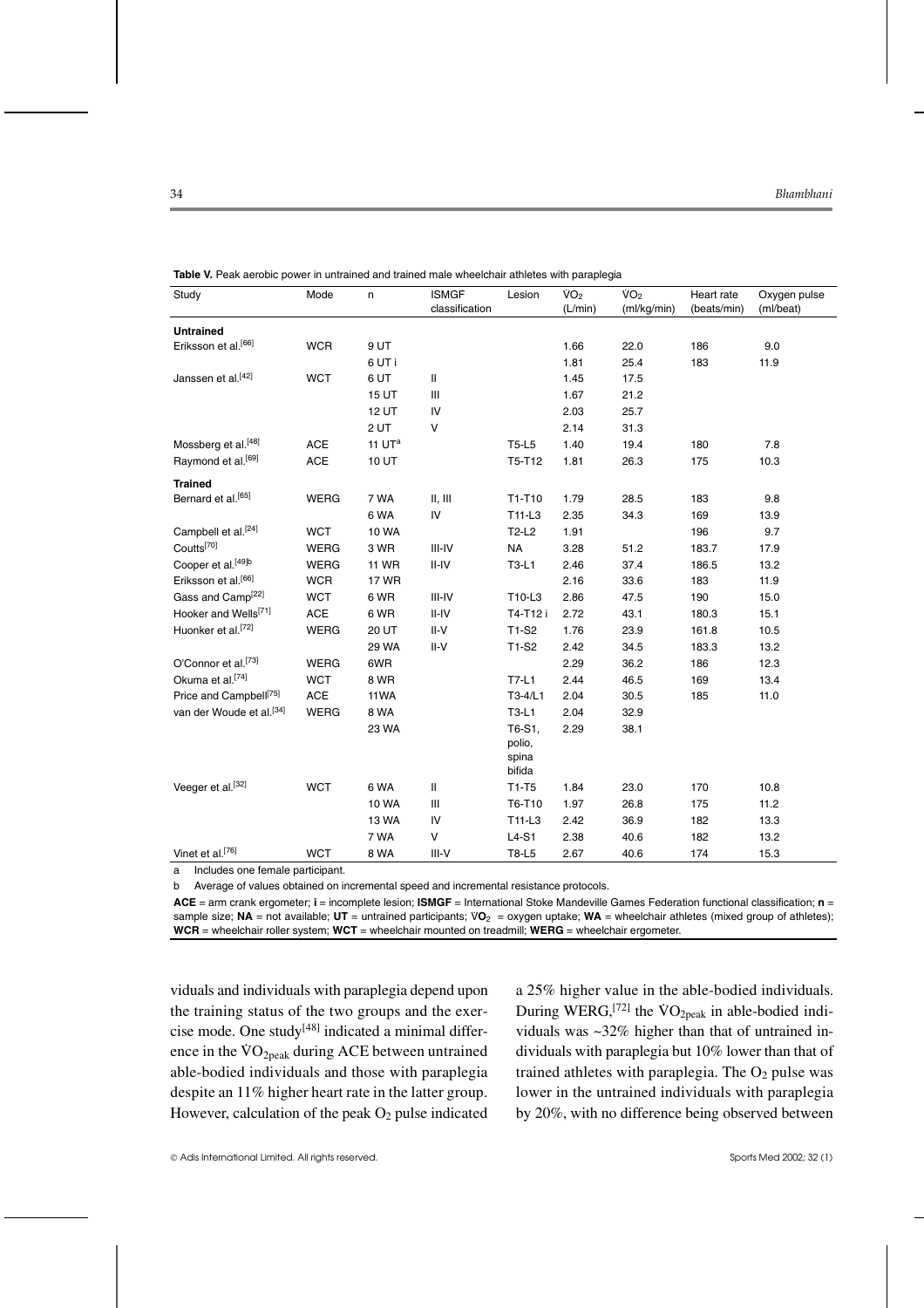the able-bodied individuals and the athletes with paraplegia. Comparisons between trained ablebodied individuals (canoeists) and trained athletes with paraplegia indicate that the former group has a 41% higher  $\text{VO}_{2\text{peak}}$  and 75% higher peak  $\text{O}_2$ pulse compared with the latter.<sup>[75]</sup> Since the  $O_2$ pulse is closely related to stroke volume and not puise is closely related to stroke volume and not<br>the  $(a - \overline{v})O_{2\text{diff}}$  in healthy individuals<sup>[83]</sup> and individuals with spinal cord injury, [84] the differences in this variable among the different groups most likely reflect differences in their stroke volume during exercise.

# 6.2 Physiological Factors Influencing Oxygen Uptake During Exercise

The lower  $\rm VO_{2peak}$  during incremental exercise in individuals with spinal cord injury is due to alterations in the central and peripheral factors that determine the  $VO<sub>2</sub>$ .<sup>[63,85-89]</sup> At lesion levels above T1, sympathetic stimulation to the myocardium is disrupted and the individual is physiologically unable to attain the age predicted maximal heart rate. This significantly reduces the maximal cardiac output, thereby diminishing the overall capacity to transport oxygen to the tissues. At lesion levels below T1, the myocardium is fully innervated and the individual should theoretically be able to attain the age predicted maximal heart rate. This is clearly evident in the peak heart rate values presented in tables IV to VII. The stroke volume during peak exercise is lower in individuals with spinal cord injury which further contributes to the hypokinetic circulation.[85-87] This reduction is attributed to the venous pooling that takes place in the lower extremities because of the reduction in muscle pump action. Although the respiratory muscle pump in individuals with quadriplegia does facilitate venous return to the heart, the magnitude of the muscle pump is greatly compromised, thereby resulting in the reduced cardiac preload and stroke volume during exercise. Echocardiographic evidence indicates that left ventricular volume is lower in untrained individuals with spinal cord injury compared with able-bodied individuals.[72] However, there is some controversy whether this difference persists when comparisons between sedentary and active individuals with paraplegia are conducted. Some evidence suggests wheelchair athletes with paraplegia have significantly higher left ventricular volumes<sup>[72]</sup> while other observations[90] indicate no significant difference between the two groups. Left ventricular ejection fraction during WERG in individuals with paraplegia is similar to that observed in able-bodied individuals and does not seem to be affected by the level of physical activity in individuals with paraplegia.[72]

Peripheral oxygen extraction during peak exercise in individuals with spinal cord injury, as recise in individuals with spinal cord injury, as re-<br>flected by the  $(a - \bar{v})O_{2diff}$ , is controversial. No significant differences have been reported among able-bodied individuals and individuals with quadriplegia and quadriplegia during peak ACE.<sup>[63]</sup> The lower  $\text{VO}_{\text{2peak}}$  of those with spinal cord injury was attributed primarily to the hypokinetic circulation as a result of lower heart rate and stroke volume during peak exercise. Other evidence[89] indicates that ing peak exercise. Other evidence  $\frac{1}{2}$  indicates that the  $(a - \overline{v})O_{2\text{diff}}$  is significantly lower in individuals with high level paraplegia compared with ablebodied individuals. The lower  $VO<sub>2peak</sub>$  in those with paraplegia was caused primarily by the reduced extraction as the values of cardiac output

**Table VI.** Peak aerobic power in trained female wheelchair athletes with quadriplegia

| Study                                                                                                                                                                                                                                   | Mode       | n    | <b>ISMGF</b><br>classification | Lesion          | VO <sub>2</sub><br>(L/min) | VO2<br>(ml/kg/min) | Heart rate<br>(beats/min) | Oxygen pulse<br>(ml/beat) |
|-----------------------------------------------------------------------------------------------------------------------------------------------------------------------------------------------------------------------------------------|------------|------|--------------------------------|-----------------|----------------------------|--------------------|---------------------------|---------------------------|
| Skrinar et al. <sup>[21]</sup>                                                                                                                                                                                                          | WERG       | 1 WA | IB                             | $C4-5/T6$       | 1.23                       | 17.3               | 175                       | 7.0                       |
| van der Woude et al. <sup>[34]</sup>                                                                                                                                                                                                    | WERG       | 4 WA |                                | C5-C7.<br>polio | 0.74                       | 16.1               |                           |                           |
| Veeger et al. <sup>[32]</sup>                                                                                                                                                                                                           | <b>WCT</b> | 1 WA | IC                             | $C7-C8$         | 0.80                       |                    |                           |                           |
| <b>ISMGF</b> = International Stoke Mandeville Games Federation functional classification; $n =$ sample size; $VO2 =$ oxygen uptake; WA = wheelchair<br>athlete; $WCT =$ wheelchair mounted on treadmill; $WERG =$ wheelchair ergometer. |            |      |                                |                 |                            |                    |                           |                           |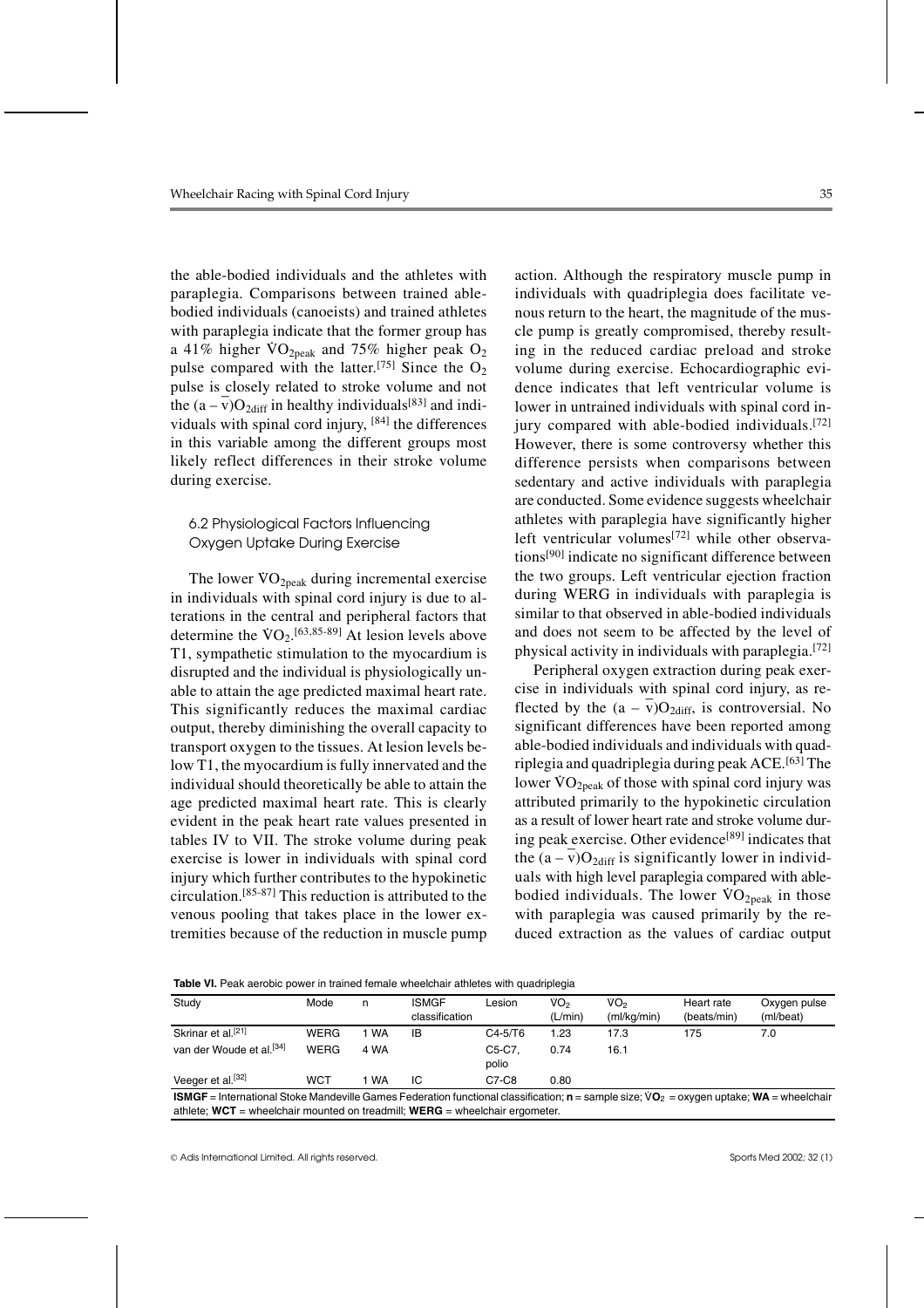| Study                                | Mode        | n     | <b>ISMGF</b><br>classification | Lesion                          | VO <sub>2</sub><br>(L/min) | VO <sub>2</sub><br>(mI/kg/min) | Heart rate<br>(beats/min) | Oxygen pulse<br>(ml/beat) |
|--------------------------------------|-------------|-------|--------------------------------|---------------------------------|----------------------------|--------------------------------|---------------------------|---------------------------|
| <b>Untrained</b>                     |             |       |                                |                                 |                            |                                |                           |                           |
| Schmid et al. <sup>[77]</sup>        | <b>WERG</b> | 10 UT |                                | T1-L5                           | 1.09                       | 18.3                           | 180                       | 6.1                       |
| Tahamont et al. <sup>[78]</sup>      | <b>WERG</b> | 6 UT  |                                | T10-L4                          | 0.90                       | 14.8                           | 150                       | 6.0                       |
| <b>Trained</b>                       |             |       |                                |                                 |                            |                                |                           |                           |
| Hooker and Wells <sup>[71]</sup>     | <b>ACE</b>  | 1 RR  | Ш                              | T10                             | 1.99                       | 38.0                           | 167                       | 11.9                      |
| Morris <sup>[79]</sup>               | <b>ACE</b>  | 1 RR  |                                | T3-T4                           | 1.32                       | 20.3                           | 161                       | 8.2                       |
| Schmid et al. <sup>[77]</sup>        | WERG        | 13 BB | $1 - 111$                      | T1-L5                           | 1.90                       | 33.7                           | 181                       | 10.5                      |
| Vanlandewijck et al. <sup>[80]</sup> | <b>WCT</b>  | 10 BB |                                | T3-T12                          | 1.67                       | 25.5                           |                           |                           |
|                                      |             | 11 BB | Ш                              | T9-T12                          | 2.40                       | 33.9                           |                           |                           |
|                                      |             | 4 BB  | Ш                              | $L1-L5$                         | 2.49                       | 36.1                           |                           |                           |
|                                      |             | 9BB   | IV                             | Amputee, polio,<br>spina bifida | 2.62                       | 38.6                           |                           |                           |
| van der Woude et al. <sup>[34]</sup> | 3 WA        |       |                                | T8, spina bifida                | 1.30                       | 24.9                           |                           |                           |
|                                      | 3 WA        |       |                                | T12-S1, spina<br>bifida, polio  | 1.15                       | 22.8                           |                           |                           |
| Veeger et al. <sup>[32]</sup>        | <b>WCT</b>  | 8 WA  | IC, III-V                      | C7/8-S1                         | 1.22                       | 20.7                           | 172                       | 7.1                       |

**Table VII.** Peak aerobic power in untrained and trained female wheelchair athletes with paraplegia

**ACE** = arm crank ergometer; **BB** = wheelchair basketball players; **ISMGF** = International Stoke Mandeville Games Federation functional classification; **<sup>n</sup>** = sample size; **RR** = wheelchair road racers; **UT** = untrained wheelchair dependent participants; V. **O**<sup>2</sup> = oxygen uptake; **WA** = wheelchair athletes (mixed group of athletes, including one athlete with quadriplegia); **WCT** = wheelchair mounted on treadmill; **WERG** = wheelchair ergometer.

and stroke volume were not different between the two groups. It is likely that the aerobic and functional capacity of the active musculature play an important role in determining peripheral oxygen extraction during exercise. Individuals with lesion levels below the T10 level (ISMFG class IV or lower) are able to utilise a large proportion of the trunk musculature during upper body exercise which will result ture during upper body exercise which will result<br>in higher  $(a - v)O_{2\text{diff}}$  and  $VO_{2\text{peak}}$  values than those with injuries at higher lesion levels whose ability to utilise these muscles is reduced or non-existent. It is interesting to note that the peak blood lactate level, an index of anaerobic metabolism, is similar in able-bodied individuals and those with paraplegia during ACE.[48,81] However, significantly higher values have been reported in individuals with paraplegia compared with quadriplegia, most likely due to differences in the active muscle mass available for exercise and catecholamine responses between the two groups.[81]

Several studies have evaluated the physiological factors that determine the  $VO<sub>2</sub>$  during submaximal exercise. At the same absolute  $\sqrt{O_2}$  during ACE,

the cardiac output is significantly lower while (a – \_  $v)O<sub>2diff</sub>$  is significantly higher in untrained individuals with quadriplegia compared with able-bodied individuals.[91] However, comparisons between individuals with paraplegia and able-bodied individuals indicate no significant differences in the caruals indicate no significant differences in the car-<br>diac output and  $(a - \overline{v})O_{2diff}$  at the same absolute  $\text{VO}_2$ .<sup>[87,88]</sup> These observations collectively suggest that the exercising muscles in individuals with quadriplegia have the capacity to enhance oxygen extraction when blood perfusion is reduced. This is an interesting phenomenon in light of the fact that the aerobic capacity of the skeletal muscle is compromised in individuals with spinal cord injury.[26-29] During submaximal exercise at the same relative in-But the same relative in tensity (i.e. percentage of  $VO<sub>2peak</sub>$ ), no significant differences have been reported between able-bodied individuals and those with paraplegia for the cardiac individuals and those with paraplegia for the cardiac<br>output and  $(a - \overline{v})O_{2\text{diff}}$ . With respect to the cardiac output, research has consistently demonstrated that this is attained by a lower stroke volume and proportionate increase in heart rate in those with spinal cord injury.[86-88]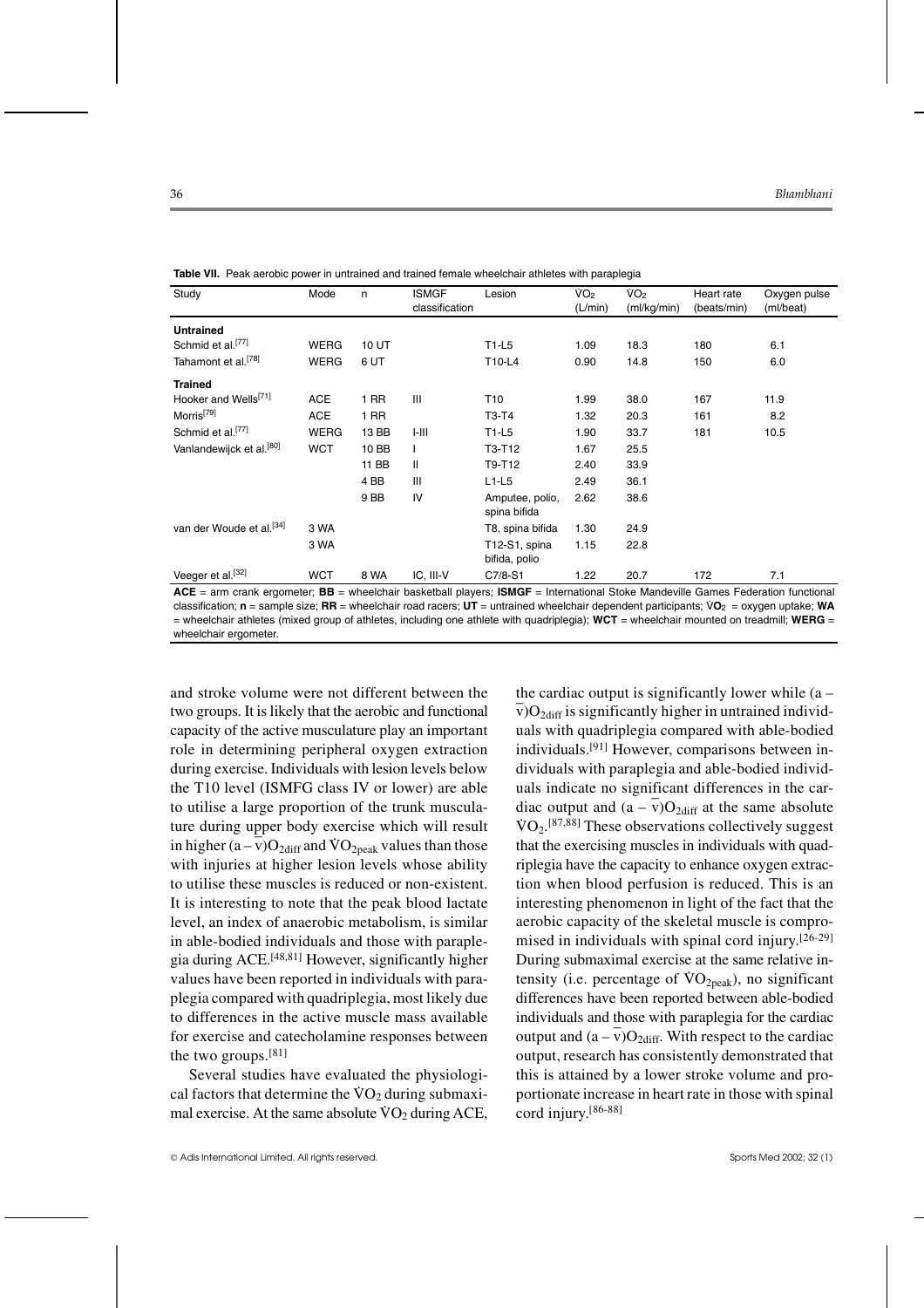There is a linear relationship between heart rate and  $\sqrt{O_2}$  in individuals with spinal cord injury, which is analogous to that observed in able-bodied individuals.[57,82,89,92] This relationship is stronger in individuals with low level compared with high level quadriplegia.[57] The slope of the relationship be $t$  ween heart rate and absolute  $VO<sub>2</sub>$  is significantly greater in those with high-level paraplegia compared with able-bodied individuals during incremental ACE, implying that the increase in heart rate for a FICE, implying that the increase in heart face for a unit increase in  $\sqrt{O_2}$  is higher in the former group. However, when the slope is calculated as a percentrrowever, when the stepe is calculated as a percentage of the  $VO<sub>2peak</sub>$ , there is no significant difference between the two groups of participants.[89] Furthermore, the slope between percentage heart rate and more, the slope between percentage heart rate and<br>percentage  $\dot{V}O_2$  is not significantly different among individuals with high and low level paraplegia and able-bodied individuals. [92] These findings suggest that training programmes prescribed on the basis of target heart rate measurements need not be altered for individuals with paraplegia.

### 6.3 Lactate and Ventilatory Threshold

The lactate threshold is defined as the lowest  $\rm VO_2$ at which a significant amount of lactate accumulates in the blood during a continuous incremental test to voluntary exhaustion.[93] The lactate threshold indicates the maximum amount of energy that can be derived from aerobic sources without the accumulation of lactate. This threshold is determined during the incremental  $VO<sub>2peak</sub>$  test using invasive and/or non-invasive methods. Invasively, it is identified as the exercise intensity  $(\text{VO}_2)$  at which the lactate level increases exponentially during the incremental test. Although this is the recommended method for identifying the individual lactate threshold, some researchers have utilised a fixed lactate level of 4 mmol/L as a measure of this parameter.

The lactate threshold can also be determined non-invasively from the respiratory gas exchange responses measured during the incremental exercise test.[93] It is generally accepted that when a significant amount of lactate accumulates in the blood, an additional amount of carbon dioxide, above that formed as a result of aerobic metabolism, is released due to the buffering of lactate by bicarbonate in the blood. The increased carbon dioxide production stimulates the peripheral chemoreceptors thereby stimulating the ventilatory drive. The net result is that the ventilation rate, carbon dioxide production and respiratory exchange ratio all increase nonlinearly at the lactate threshold. Improved criteria for detecting this threshold from the respiratory gas exchange measurements are a systematic increase in the ventilatory equivalent for oxygen (ratio between ventilation rate and oxygen consumption), without a concomitant increase in the ventilatory equivalent for carbon dioxide (ratio between ventilation rate and carbon dioxide production). In the scientific literature, this exercise intensity is usually referred to as the ventilatory threshold because the exact physiological mechanism of the relationship between lactate accumulation and the respira-

ly understood and is currently under debate. The lactate (ventilatory) threshold is considered to be the best indicator of submaximal aerobic fitness because it represents the exercise intensity at which energy for muscular work can be produced aerobically without the utilisation of anaerobic sources.[20] At this threshold, oxygen supplied by the central circulation is sufficient to meet the requirements of the muscle, resulting in the majority of the energy being produced under aerobic conditions. At exercise intensities that are below this threshold, the individual can continue exercising for prolonged periods because there is minimal accumulation of lactate, a metabolite that is implicated with muscular fatigue. At intensities above the threshold, blood lactate increases in an exponential manner with respect to exercise intensity, and exercise performance is curtailed at the high work rates. Laboratory research on able-bodied individuals has indicated that the lactate threshold may be a better predictor of endurance performance than the  $\text{VO}_{2\text{max}}$ . [94,95] During prolonged treadmill running, individuals select a running velocity at which the  $\rm \ddot{vO}_2$  is closely related to that observed at the lactate (ventilatory) threshold. Hence, it is important that athletes com-

tory gas exchange measurements is not complete-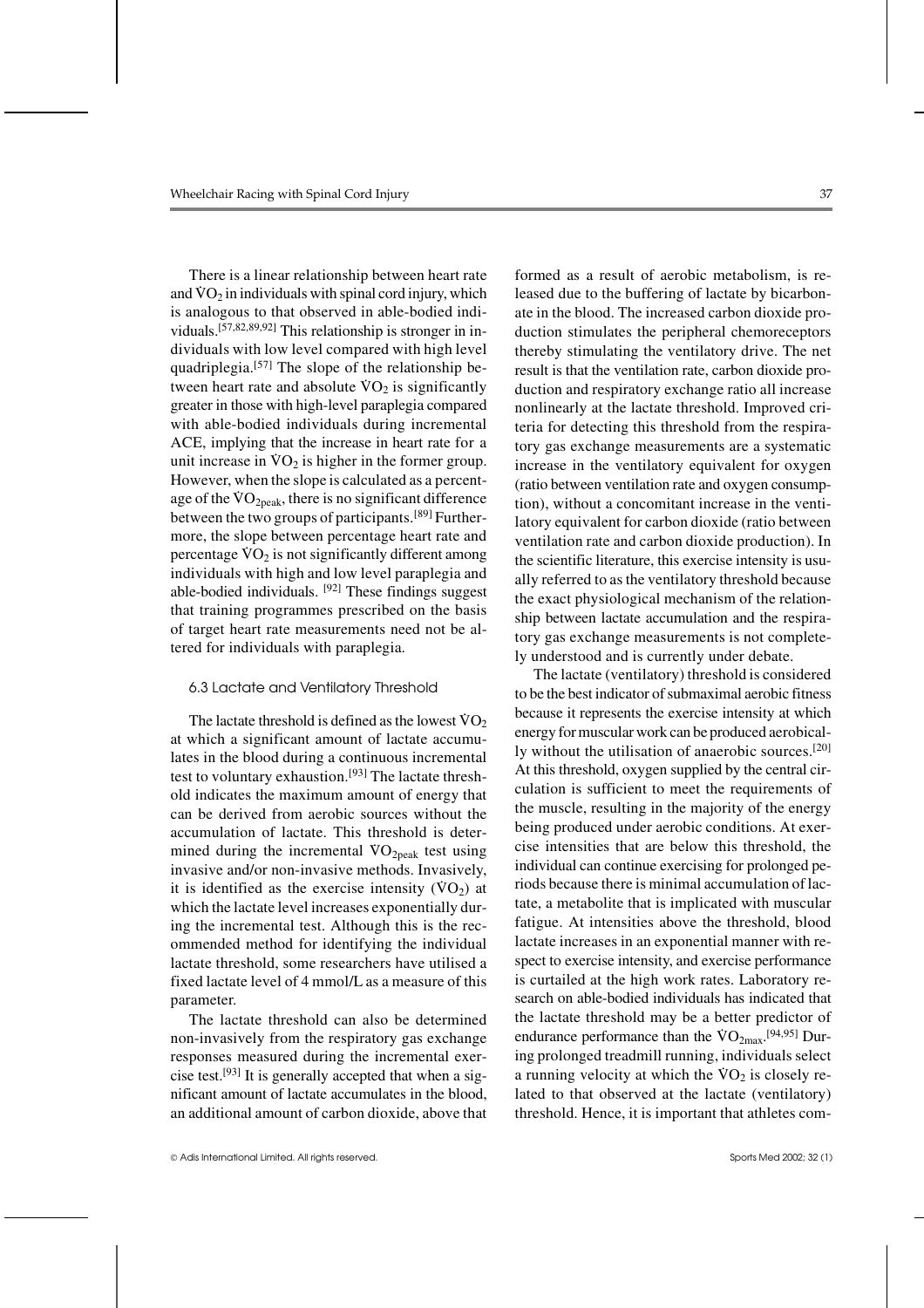peting in endurance events have a high lactate (ventilatory) threshold when the values are expressed relative to the  $VO<sub>2max</sub>$ .

The validity and test-retest reliability of detecting the lactate threshold from respiratory gas exchange measurements in individuals with spinal cord injury has not been demonstrated. The inter-rater reliability of this detection during WCR in individuals with quadriplegia is 0.90.<sup>[62]</sup> A summary of studies that have evaluated either the lactate or ventilatory threshold in individuals with spinal cord injury is presented in table VIII. Two of the three lactate threshold studies<sup>[96,97]</sup> have used the 4 mmol/L value to identify this intensity and did not undertake respiratory gas exchange measurements during the tests. Therefore, the findings of these two studies are not included in the table. The evidence suggests that the absolute power output at the lactate threshold is significantly higher in endurance trained wheelchair racers compared with untrained individuals. However, the relative power output values (expressed as a percentage of the peak value during the incremental test) at the lactate threshold are significantly higher in the untrained individuals compared with the endurance trained racers, primarily because of the lower peak power in the former group.[97] These differences in power output are not reflected by significant differences in the relative values of the heart rate at this threshold. In elite basketball players, the 4 mmol/L lactate threshold occurs at a heart rate of 139 beats/min which corresponds to 57% of the heart rate reserve.[98] The evidence from the remaining study<sup>[99]</sup> indicates that there is no significant difference in the absolute  $\sqrt[3]{O_2}$  at the lactate threshold between able-bodied individuals and untrained individuals with high and low level paraplegia during ACE. However, because those with paraplegia have lower  $\dot{V}O_{2\text{peak}}$  values than able-bodied individuals, the lactate threshold  $\alpha$  occurs at a higher percentage of  $\text{VO}_{\text{2peak}}$  in the former group. This is most likely caused by the intracellular adaptations resulting from the regular upper body training in individuals with paraplegia.

The absolute  $\sqrt{VQ_2}$  at the ventilatory threshold in wheelchair athletes with class IA to IC quadriplegia is significantly lower than those with class III

| Study                                                                                                                                            | Mode       | n           | <b>ISMGF</b>   | Lesion   | Peak $VO2$ |       | VO <sub>2</sub> at lactate or ventilatory threshold |        |  |
|--------------------------------------------------------------------------------------------------------------------------------------------------|------------|-------------|----------------|----------|------------|-------|-----------------------------------------------------|--------|--|
|                                                                                                                                                  |            |             | classification |          | (L/min)    | L/min | ml/kg/min                                           | % peak |  |
| <b>Lactate threshold</b>                                                                                                                         |            |             |                |          |            |       |                                                     |        |  |
| Flandrois et al. <sup>[99]</sup>                                                                                                                 | <b>ACE</b> | 5 HP        |                | T4-T7    | 1.20       | 0.76  | 10.7                                                | 63     |  |
|                                                                                                                                                  |            | 4 LP        |                | T12-L2   | 2.40       | 1.42  | 14.8                                                | 59     |  |
| <b>Ventilatory Threshold</b>                                                                                                                     |            |             |                |          |            |       |                                                     |        |  |
| Bhambhani et al. <sup>[67]</sup>                                                                                                                 | <b>WCR</b> | 8 UT        | IA, IB, IC     | $C5-C8$  | 1.06       | 0.67  | 9.0                                                 | 63     |  |
|                                                                                                                                                  |            | <b>8 RR</b> | IA, IB, IC     | $C5-C8$  | 1.43       | 0.83  | 11.4                                                | 58     |  |
| Coutts and McKenzie <sup>[98]</sup>                                                                                                              | <b>WCR</b> | 2 WA        | IA             |          | 1.09       | 0.93  |                                                     | 84     |  |
|                                                                                                                                                  |            | 4 WA        | IB             |          | 0.83       | 0.69  |                                                     | 85     |  |
|                                                                                                                                                  |            | 3 WA        | IC             |          | 1.03       | 0.95  |                                                     | 92     |  |
|                                                                                                                                                  |            | 4 WA        | Ш              |          | 1.95       | 1.36  |                                                     | 69     |  |
|                                                                                                                                                  |            | 4 WA        | III            |          | 2.43       | 1.78  |                                                     | 74     |  |
|                                                                                                                                                  |            | 7 WA        | IV             |          | 2.73       | 1.89  |                                                     | 69     |  |
|                                                                                                                                                  |            | 3 WA        | V              |          | 2.63       | 1.72  |                                                     | 66     |  |
| Lin et al. <sup>[100]</sup>                                                                                                                      | <b>ACE</b> | 9 UT        | Ш              | $T1-T5$  | 0.95       | 0.58  | 10.9                                                | 61     |  |
|                                                                                                                                                  |            | 11 UT       | Ш              | T6-T10   | 1.05       | 0.78  | 13.2                                                | 74     |  |
|                                                                                                                                                  |            | 19 UT       | IV-V           | T11-S2   | 1.24       | 0.78  | 13.5                                                | 63     |  |
| Vinet et al. <sup>[76]</sup>                                                                                                                     | <b>WCT</b> | 8 WA        | III-V          | T8 to L5 | 2.67       | 1.53  | 23.1                                                | 56     |  |
| $ACE = arm$ crank ergometry; $HP = high$ -level paraplegia; $ISMGF = International$ Stoke Mandeville Games Federation functional classification; |            |             |                |          |            |       |                                                     |        |  |

**Table VIII.** Summary of studies that have evaluated the lactate or ventilatory threshold in individuals with spinal cord injury

**LP** = low-level paraplegia; **<sup>n</sup>** = sample size; **RR** = wheelchair road racers; **UT** = untrained wheelchair dependent participants; V. **O**<sup>2</sup> = oxygen uptake; **WA** = wheelchair athletes (mixed group of athletes); **WCR** = wheelchair roller system; **WCT** = wheelchair mounted on treadmill.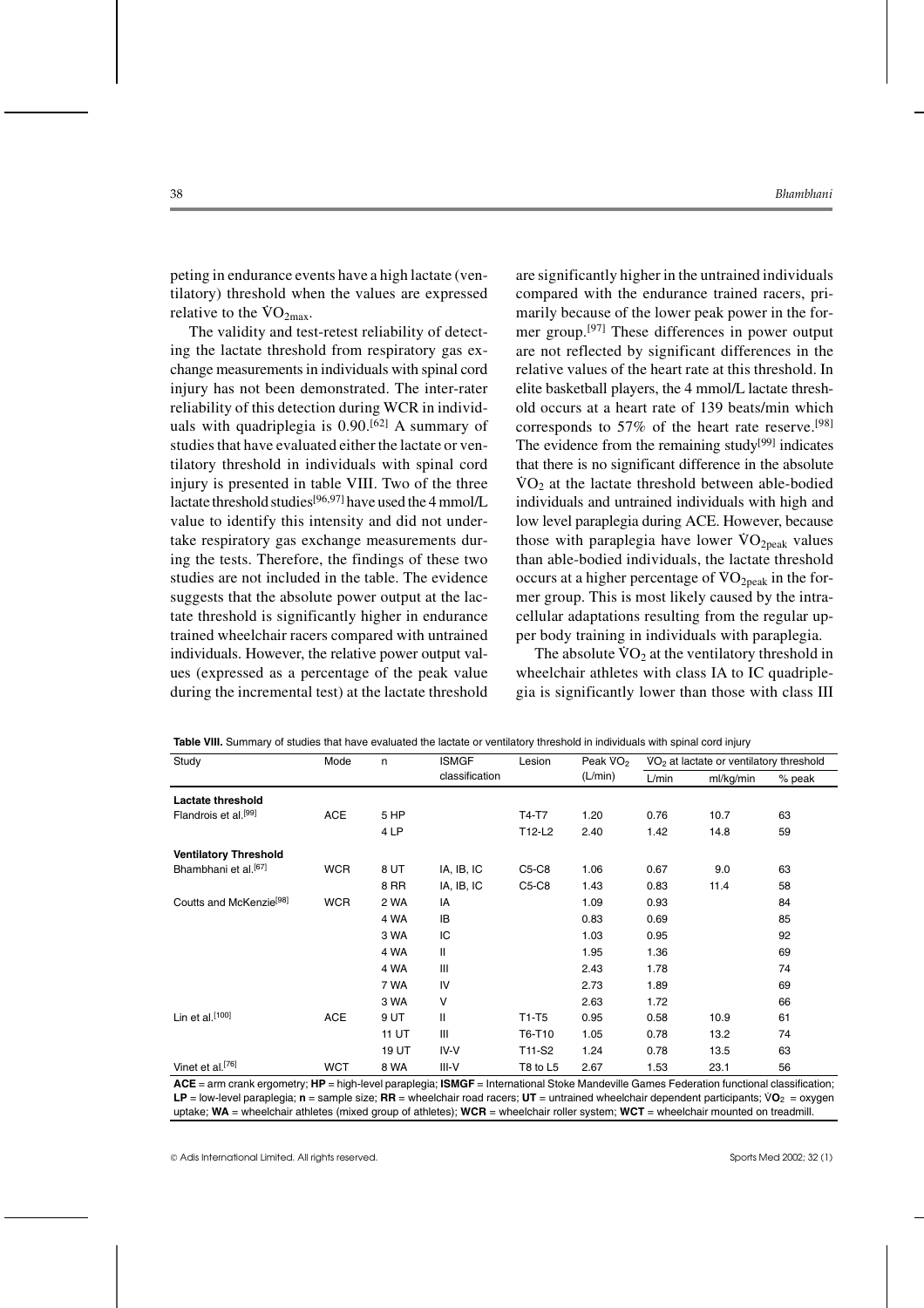to V paraplegia. However, when the values are ex- $\frac{1}{2}$  pressed relative to the  $\overline{VO_{2peak}}$ , the trend is reversed. The mean value of 87% for the athletes with quadriplegia is significantly higher than the value of 69% reported for those with paraplegia. This could be due to loss of sympathetic control to the heart and/or loss of central innervation to the intercostal muscles in those with quadriplegia, which could influence their respiratory response to incremental  $\frac{1081}{200}$  During ACE, the absolute  $\sqrt{O_2}$  at the ventilatory threshold in individuals with class II paraplegia is significantly lower when compared with able-bodied individuals. However, values for the class III and IV individuals are not significantly different from those of able-bodied individuals.<sup>[100]</sup> The finding that the ventilatory threshold occurs at a significantly higher percentage of  $VO<sub>2peak</sub>$  in those with paraplegia when compared with able-bodied individuals is consistent with that reported for the lactate threshold.[82]

The absolute  $\overline{VO}_2$  at the ventilatory threshold during simulated wheelchair exercise is significantly higher in competitive wheelchair marathon racers with quadriplegia compared with their untrained counterparts. There is a strong correlation between the absolute  $\sqrt[3]{O_2}$  at the ventilatory threshold and the VO<sub>2peak</sub> ( $r = 0.86$  and 0.81 for untrained and trained individuals, respectively), implying that individuals with a higher level of aerobic fitness were also able to attain a higher  $\sqrt{O_2}$  before the accumulation of significant amounts of lactate during incremental exercise.<sup>[62]</sup> When comparing the results by sport participation, track athletes demonstrated significantly higher values for the absolute  $VO<sub>2</sub>$  at the ventilatory threshold and peak exercise when compared with basketball players and other athletes (swimming, table tennis and target shooting). No significant differences were observed among the athletes when the values at the ventilatory threshold were expressed as a percentage of  $VO<sub>2peak</sub>.<sup>[98]</sup>$ Similar results were obtained when comparisons between track athletes and tennis players were made.<sup>[76]</sup> To date, the relationship between the lactate or ventilatory thresholds and wheelchair racing performance has not been examined. Neither has this parameter been evaluated in female wheelchair athletes. Given the importance of this parameter in endurance performance, it is important that such studies be undertaken in the future.

# **7. Physiological Factors Associated with Wheelchair Racing Performance**

During the last few decades, the knowledge gained from research in the field of exercise physiology has played an important role in improving training techniques for able-bodied sport. There is a strong research database that has documented the relationship between sport performance and the five essential components of physical fitness, namely, anaerobic power and capacity, aerobic power, muscular strength and endurance, body composition and flexibility. This information has led to several developments and refinements in testing, training and monitoring of athletes on a continual basis.[101] However, this does not seem to be the case with disability sport. An international study $[102]$  pertaining to the training practices of elite athletes with disabilities (41 wheelchair racers, 20 swimmers and 14 throwers) indicated that a third of the wheelchair racers did not receive any coaching. Possible reasons include inadequate information pertaining to the training principles in wheelchair sport and lack of qualified personnel in this field. To improve training techniques, avoid counteractive training behaviours and avoid the risk of overtraining, it is important that scientific knowledge in the area of disability sport be developed.<sup>[103]</sup> Although there is considerable descriptive information on the physiological profiles of wheelchair athletes, particularly road racers and basketball players, research that has identified factors associated with improved performance in wheelchair racers is limited. The available evidence suggests that some of the physiological parameters described above can be used to predict success in sprint and distance racing performance.

#### 7.1 Sprint Racing Performance

The relationships between selected measures of anaerobic fitness and sprint racing performance in wheelchair athletes are presented in table IX. There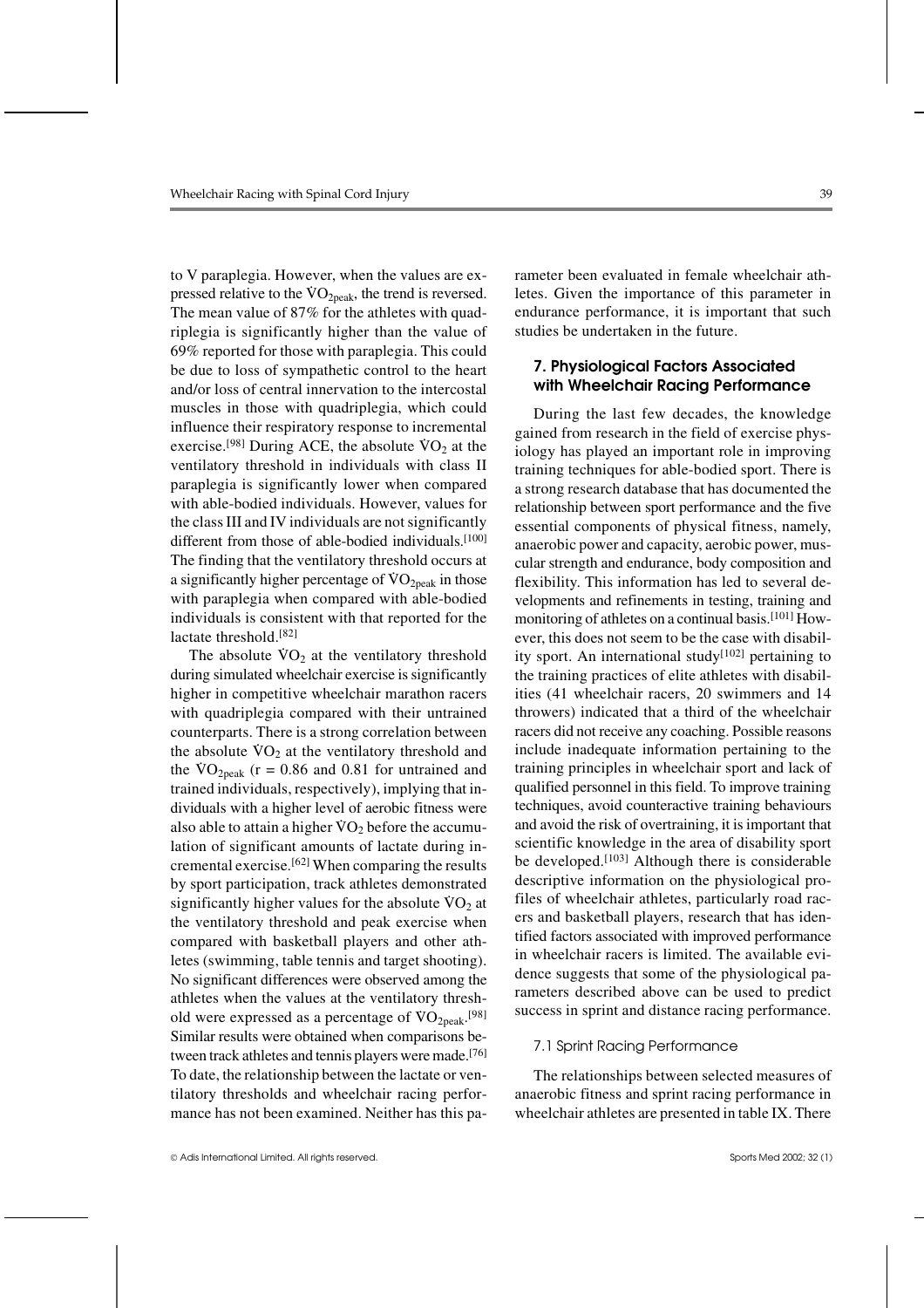is a strong inverse correlation between Wingate test results performed during wheelchair exercise and performance during sprint races ranging between 100 to 400m in elite wheelchair athletes.[33,35,37,104] Similar relationships are also observed for other sprint events such as a 30-second sprint, shuttle run and slalom.[42,105] However, it has been reported that Wingate anaerobic power measured during arm cranking is not a good predictor of success in wheelchair basketball players performing a 400m race, slalom and 6-minute wheelchair endurance race.<sup>[105]</sup> The lack of association between the physiological parameters and performance could be due to the difference in the testing modes: arm cranking for the measurement of anaerobic power versus wheeling during the performance tests. The study cited [105] demonstrated that peak heart rate attained during arm cranking was significantly correlated with wheeling tasks such as a 400m race, slalom and 6-minute wheelchair endurance race. There appears to be no significant relationship between power production and wheelchair marathon times.<sup>[34]</sup> In general, the indices of anaerobic power vary considerably among the different disabilities and sports disciplines and are strongly influenced by the functionality, number of hours of training and gender of the athletes.[34]

#### 7.2 Distance Racing Performance

Currently there is limited research that has evaluated the physiological responses during competitive wheelchair racing. The results from several field and laboratory studies that have analysed such performance are summarised in table X. The criterion validity of simulated wheelchair racing performed on frictionless rollers in the laboratory against indoor track racing performance has been established.[25] In individuals with quadriplegia and paraplegia, significant correlations between the track and simulated tests have been reported for the racing time (r  $= 0.79$  and 0.82), wheeling velocity ( $r = 0.81$  and 0.88), heart rate  $(r = 0.89$  and 0.88) and blood lactate  $(r = 0.77$  and  $(0.81)$  in the two respective groups. The  $VO<sub>2</sub>$  and beart rate during distance racing performance in elite wheelchair racers with quadriplegia and paraplegia range between 90 to 95% of the peak values observed during incremental wheelchair exercise.<sup>[107-109]</sup> One study<sup>[109]</sup> reported that the relative intensity at marathon race pace was considerably higher in wheelchair marathoners with paraplegia compared with elite marathon runners. The wheelchair racers sustained a  $\dot{V}O_2$  and heart rate that corresponded to 94 and 96% of their respective peak values during incremental exercise, while the marathon runners sustained values of 78 and 85%, respectively. The absolute values of the

|        | Table IX. Relationship between indices of anaerobic power and wheelchair sprint racing performance in wheelchair athletes |  |  |  |
|--------|---------------------------------------------------------------------------------------------------------------------------|--|--|--|
| $\sim$ |                                                                                                                           |  |  |  |

| Study                                | Mode        | n               | Event            | Peak power (5 sec)   | Average power (30 sec) |
|--------------------------------------|-------------|-----------------|------------------|----------------------|------------------------|
| Bar-Or et al. <sup>[106]</sup>       | <b>ACE</b>  | 17 UT           | $3 \times 26m$   | $-0.70a$             |                        |
|                                      |             |                 | Slalom: 3-4 min  | $-0.64$ <sup>a</sup> |                        |
| Hutzler <sup>[105]</sup>             | <b>ACE</b>  | 9 <sub>BB</sub> | 428m             | $-0.10$              | $-0.43$                |
|                                      |             |                 | Slalom           | $-0.11$              | $-0.38$                |
| Lees <sup>[33]</sup>                 | <b>WERG</b> | 9 WA            | 100m             | $-0.79a$             | $-0.78$ <sup>a</sup>   |
|                                      |             |                 | 800m             | $-0.56a$             | $-0.26$                |
| Lees <sup>[104]</sup>                | <b>WERG</b> | <b>17 WA</b>    | 100m             | $-0.73a$             |                        |
|                                      |             |                 | 200 <sub>m</sub> | $-0.35$              |                        |
| Lees and Arthur <sup>[35]</sup>      | <b>WERG</b> | 7 WA            | 100m             | $-0.95^{\rm a}$      | $-0.89$ <sup>a</sup>   |
|                                      |             |                 | 400m             | $-0.86a$             | $-0.88$ <sup>a</sup>   |
| van der Woude et al. <sup>[37]</sup> | <b>WERG</b> | <b>20 WA</b>    | 200 <sub>m</sub> |                      | $-0.79a$               |
| Vanlandewijck et al. <sup>[46]</sup> | <b>WCR</b>  | 15 BB           | 30 sec sprint    |                      | 0.93 <sup>a</sup>      |

Indicates significant correlation at the 0.05 level.

**ACE** = arm crank ergometry; **BB** = basketball players; **n** = sample size; **UT** = untrained wheelchair dependent participants; **WA** = wheelchair athletes (mixed group of athletes); **WCR** = wheelchair roller system; **WERG** = wheelchair ergometer.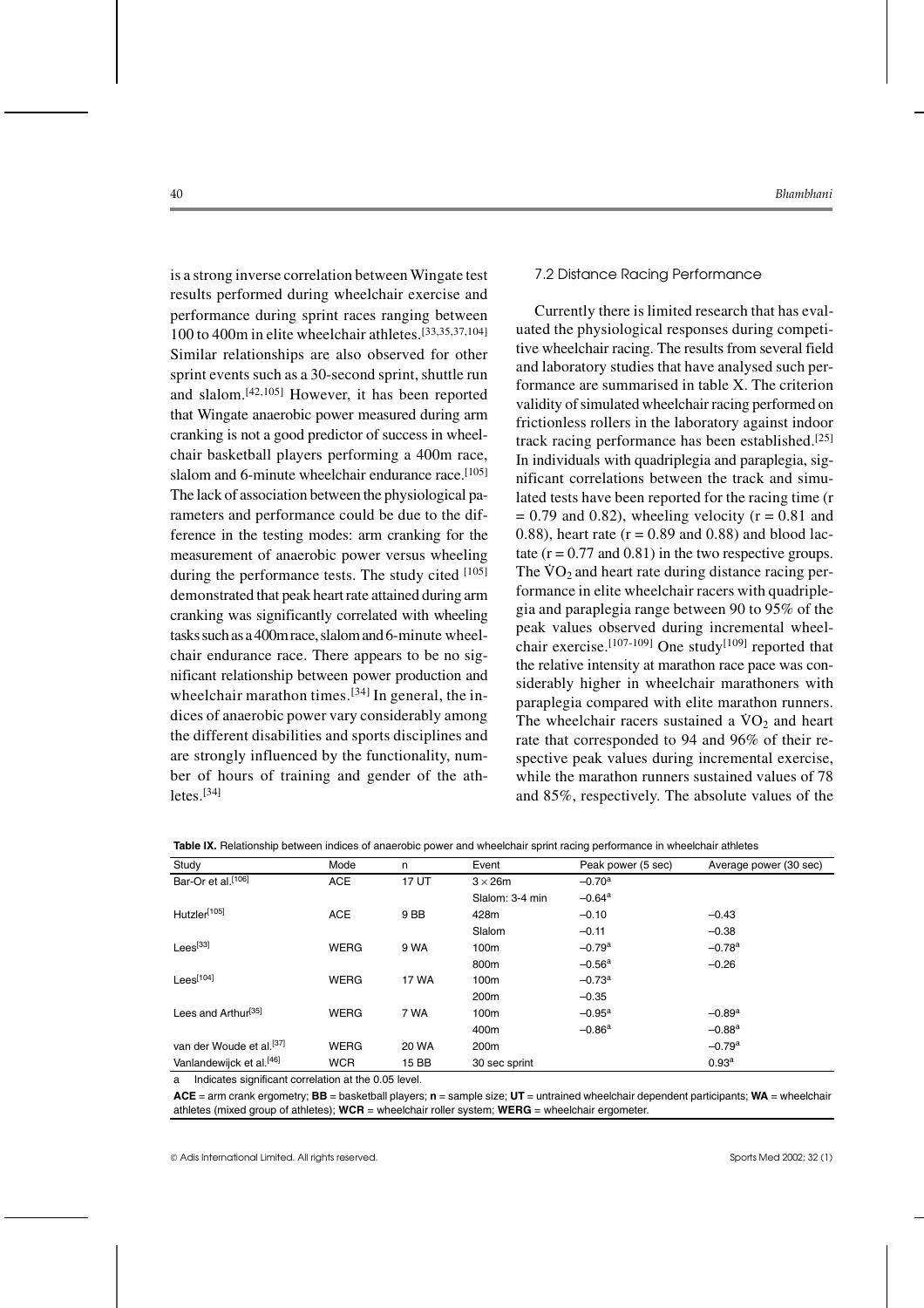| Study                             | Mode       | n            | <b>ISMGF</b><br>classification | Lesion       | <b>Distance</b>    | $%$ peak $VO2$     | % peak heart<br>rate |
|-----------------------------------|------------|--------------|--------------------------------|--------------|--------------------|--------------------|----------------------|
| Quadriplegia                      |            |              |                                |              |                    |                    |                      |
| Bhambhani et al. <sup>[107]</sup> | <b>WCR</b> | <b>8 RR</b>  | IB. IC                         | $C6-C8$      | 7.5km              | 94%                | 93%                  |
| Bhambhani et al. <sup>[25]</sup>  | <b>WCR</b> | 7 UT         | IA, IB, IC                     | $C5-C8$      | 1.6km              | $76%$ <sup>a</sup> | $86\%$ <sup>a</sup>  |
| Paraplegia                        |            |              |                                |              |                    |                    |                      |
| Asayama et al. <sup>[108]</sup>   | <b>WCR</b> | <b>11 RR</b> | II-V                           | T4-L5        | Marathon           | 90%                | 93%                  |
| Bhambhani et al. <sup>[25]</sup>  | <b>WCR</b> | 6 UT         | II-V                           | T5-L4        | 3.2km              | $95%$ <sup>a</sup> | $95%$ <sup>a</sup>   |
| Crews <sup>[109]</sup>            | <b>WCF</b> | 3 RR         | II-IV                          | $T4-L3$      | Marathon race pace | $96%^{b}$          | $97%^{b}$            |
|                                   | Running    | 3 MR         |                                |              |                    | 78%                | 85%                  |
| Gayle et al. <sup>[51]</sup>      | <b>WCF</b> | 15 UT        | II-V                           | T4-L6        | 1.6km              |                    | 100%                 |
| Lakomy[110]<br>.                  | <b>WCT</b> | <b>12 WA</b> | II-V                           | <b>T5-L5</b> | 5km                | 79%                | 80-90%               |

Table X. Oxygen uptake (VO<sub>2</sub>) and heart rate during wheelchair racing performance in athletes and nonathletes with spinal cord injury

a Significant differences between untrained paraplegics and quadriplegics at similar stages of the race.

b Significantly different from the marathon runners tested.

**ISMGF** = International Stoke Mandeville Games Federation functional classification; **MR** = able-bodied marathon runners; **n** = sample size; **RR** = wheelchair road racers; **UT** = untrained wheelchair dependent participants; **WA** = wheelchair athletes (mixed group of athletes, including two athletes with quadriplegia); **WCF** = wheelchair field test; **WCR** = wheelchair roller system; **WCT** = wheelchair mounted on treadmill.

 $\rm \ddot{V}O_2$  and heart rate during simulated wheelchair racing are higher in athletes with paraplegia compared with quadriplegia.[25] Contributing factors are the hypokinetic circulation and reduced muscle mass available for exercise in athletes with quadriplegia. However, there is some controversy pertaining to the relative intensity (i.e.  $\sqrt{O_2}$  expressed as a percentage of the peak value) that is sustained during wheelchair racing between these two groups. One report indicated that this value is significantly higher in individuals with paraplegia $[25]$  while another suggested that it is higher in those with quadriplegia.[110] The reason for this discrepancy is unclear and needs to be elucidated because it has important implications for training. Wheelchair racing for 16 minutes at 60, 70, 80 and 90% of the top speed attained during an incremental  $\text{VO}_{2\text{peak}}$  test in well trained male wheelchair athletes does not match the corresponding values of the  $VO<sub>2peak</sub>$ .<sup>[24]</sup> Since wheelchair athletes frequently train at a percentage of the peak speed (assuming that it corresponds to the same percentage of  $VO<sub>2peak</sub>$ ) the use of this method for training purposes is discouraged.

The fact that elite wheelchair athletes sustain  $\overline{V}O_2$ and heart rate values during the race that are close to their respective peak values during incremental exercise suggests that these two physiological variables

might be directly related to successful racing performance. However, the results from several studies that are presented in tables XI and XII indicate that the evidence is controversial. Some researchers<sup>[68,111]</sup> reported no significant relationship between the  $\rm VO_{2peak}$  and actual wheelchair racing velocity recorded during a 10km road race in well-trained athletes with paraplegia. Others<sup>[107,110]</sup> have documented significant correlations between the  $VO<sub>2peak</sub>$  and time taken to complete simulated wheelchair races of 5 and 7.5km in athletes with paraplegia and quadriplegia. The former study<sup>[107]</sup> also demonstrated that wheelchair racing performance was significantly related to the absolute  $\text{VO}_2$  (r = –0.90), cardiac output  $(r = -0.88)$  and stroke volume  $(r = -0.82)$  during  $(r = -0.88)$  and stroke volume  $(r = -0.82)$  during<br>the race, but not the  $(a - \overline{v})O_{2diff}$   $(r = 0.42)$ , age  $(-0.47)$  and lesion level  $(0.58)$  of the athletes. These observations suggest that: (i) aerobic power is important for successful wheelchair distance racing performance; and (ii) central factors related to oxygen transport play a more important role than peripheral factors in enhancing performance. Besides these metabolic and cardiorespiratory variables, other evidence indicates that in elite wheelchair racers, arm power measured on a steel spring apparatus and total lung capacity play an important role in successful wheelchair marathon racing per-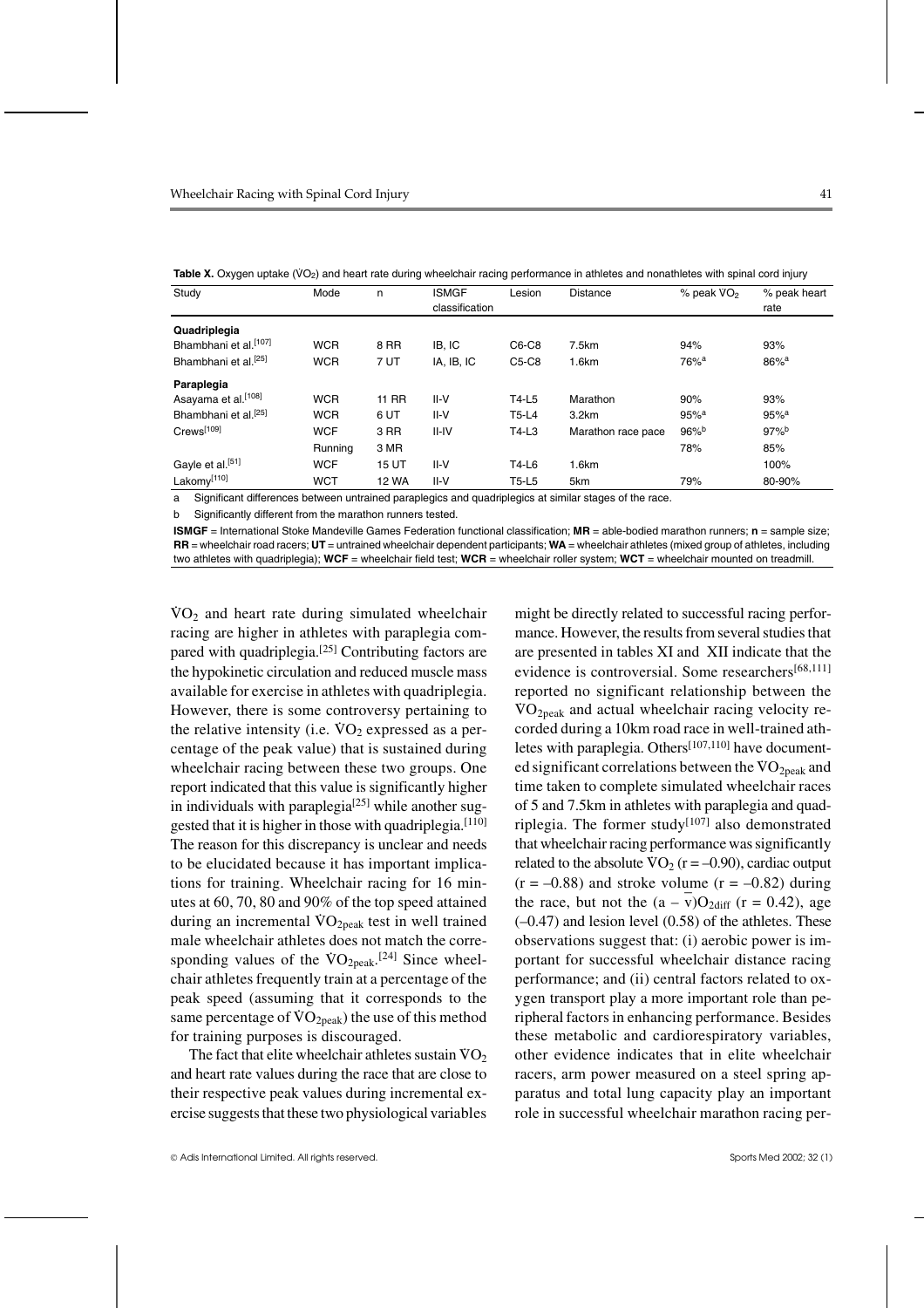| , ,                               |             |                    |                                |              |                       |                                 |                                     |
|-----------------------------------|-------------|--------------------|--------------------------------|--------------|-----------------------|---------------------------------|-------------------------------------|
| Study                             | Mode        | n                  | <b>ISMGF</b><br>classification | Lesion       | Distance/<br>duration | VO <sub>2</sub> peak<br>(L/min) | VO <sub>2</sub> peak<br>(ml/kg/min) |
| Quadriplegia                      |             |                    |                                |              |                       |                                 |                                     |
| Bhambhani et al. <sup>[107]</sup> | <b>WCR</b>  | 8 RR               | IB, IC                         | $C6-C8$      | 7.5 km                | $-0.79$ vs time <sup>a</sup>    | $-0.73$ vs time <sup>a</sup>        |
| Bhambhani et al. <sup>[25]</sup>  | <b>WCR</b>  | 7 RA               | IA, IB, IC                     | C5-C8        | 1.6km                 | $0.23$ vs velocity <sup>b</sup> | $0.32$ vs velocity <sup>b</sup>     |
| Rhodes et al. <sup>[60]</sup>     | <b>WCF</b>  | 16 UT              | IA, IB, IC                     | $C5-C8$      | $12 \text{ min}$      | 0.12 $vs$ distance <sup>b</sup> |                                     |
| Paraplegia                        |             |                    |                                |              |                       |                                 |                                     |
| Bhambhani et al. <sup>[25]</sup>  | <b>WCR</b>  | 6 <sub>RA</sub>    | $II-V$                         | $T5-L4$      | 3.2 km                | $0.52$ vs velocity <sup>b</sup> | $0.50$ vs velocity <sup>b</sup>     |
| Cooper <sup>[111]</sup>           | <b>WERG</b> | <b>11 RR</b>       | $II-V$                         | T5-L4        | 10 km                 | $0.02$ vs time <sup>b</sup>     |                                     |
| Franklin et al. <sup>[61]</sup>   | <b>ACE</b>  | 30 UT              | $II-V$                         |              | $12 \text{ min}$      |                                 | $0.84^{a}$                          |
| Hooker and Wells <sup>[71]</sup>  | <b>ACE</b>  | 7 R R <sup>c</sup> | $II - IV$                      | T4-T12       | 10 km                 | $-0.06$ vs time <sup>b</sup>    |                                     |
| Lakomy <sup>[110]</sup>           | <b>WCT</b>  | <b>12 WA</b>       | $II-V$                         | <b>T5-L5</b> | 5 km                  | 0.61 vs velocity <sup>a</sup>   |                                     |
| Rhodes et al. <sup>[60]</sup>     | <b>WCF</b>  | 14 UT              | $II-VI$                        | T4-S1        | $12 \text{ min}$      | 0.23                            |                                     |

Table XI. Correlations between peak oxygen uptake (VO<sub>2peak</sub>) and distance wheelchair racing performance in individuals with spinal cord injury

a Correlation significant at the 0.05 level; p > 0.05.

b Correlation not significant.

c Includes one female participant.

**ACE** = arm cranking ergometer; **ISMGF** = International Stoke Mandeville Games Federation functional classification; **n** = sample size; **RA** = recreational athletes; **RR** = wheelchair road racers; **UT** = untrained wheelchair dependent participants; **WA** = wheelchair athletes (mixed group of athletes, including two athletes with quadriplegia); **WCF** = wheelchair field test; **WCR** = wheelchair roller system; **WCT** = wheelchair mounted on treadmill; **WERG** = wheelchair ergometer.

formance.[112] In general, the differences in wheelchair racing velocity of world-class athletes are dependent upon the race distances, as well as the gender and classes of the athletes.<sup>[113]</sup>

In light of the current research evidence pertaining to wheelchair racing performance in athletes with spinal cord injury, it can be concluded that the generally accepted concept that high values of anaerobic and aerobic power are strongly associated with sprint and endurance racing performance, respectively, are not necessarily true in this population. Further research is needed to elucidate the factors that best predict performance in these events.

# **8. Temperature Regulation During Wheelchair Racing in Athletes with Spinal Cord Injury**

# 8.1 Temperature Regulation in Spinal Cord Injury

During intense exercise such as a long distance wheelchair race, energy metabolism in the localised muscles increases substantially. A large portion of this energy is unproductive and is released in the form of heat. To maintain core body temperature fairly close to the resting value of 37ºC, it is essential that this thermal energy be dissipated fairly rapidly. Failure to do so would result in symptoms of hyperthermia, which include dehydration, heat exhaustion, heat syncope and heat stroke.<sup>[114]</sup> The brain initiates three distinct mechanisms to dissipate heat:[114,115] (i) increased circulation to the skin blood vessels thereby facilitating dry heat loss by means of convection and radiation; (ii) stimulation of the sweat glands via the sudomotor centre, which enhances evaporative heat loss; and (iii) redistribution of cardiac output so that there is greater blood flow to the active muscles via vasodilation and a reduction in blood flow to the splanchnic area because of vasoconstriction. Environmental conditions play an important role in initiating the pertinent mechanism for maintaining core body temperature. When exercise is performed in a cool environment, radiation and convection are the primary modes of heat loss. However, when exercise is performed in a hot dry environment, 80 to 90% of the heat is dissipated via evaporative sweat loss. This proportion, however, is significantly reduced when the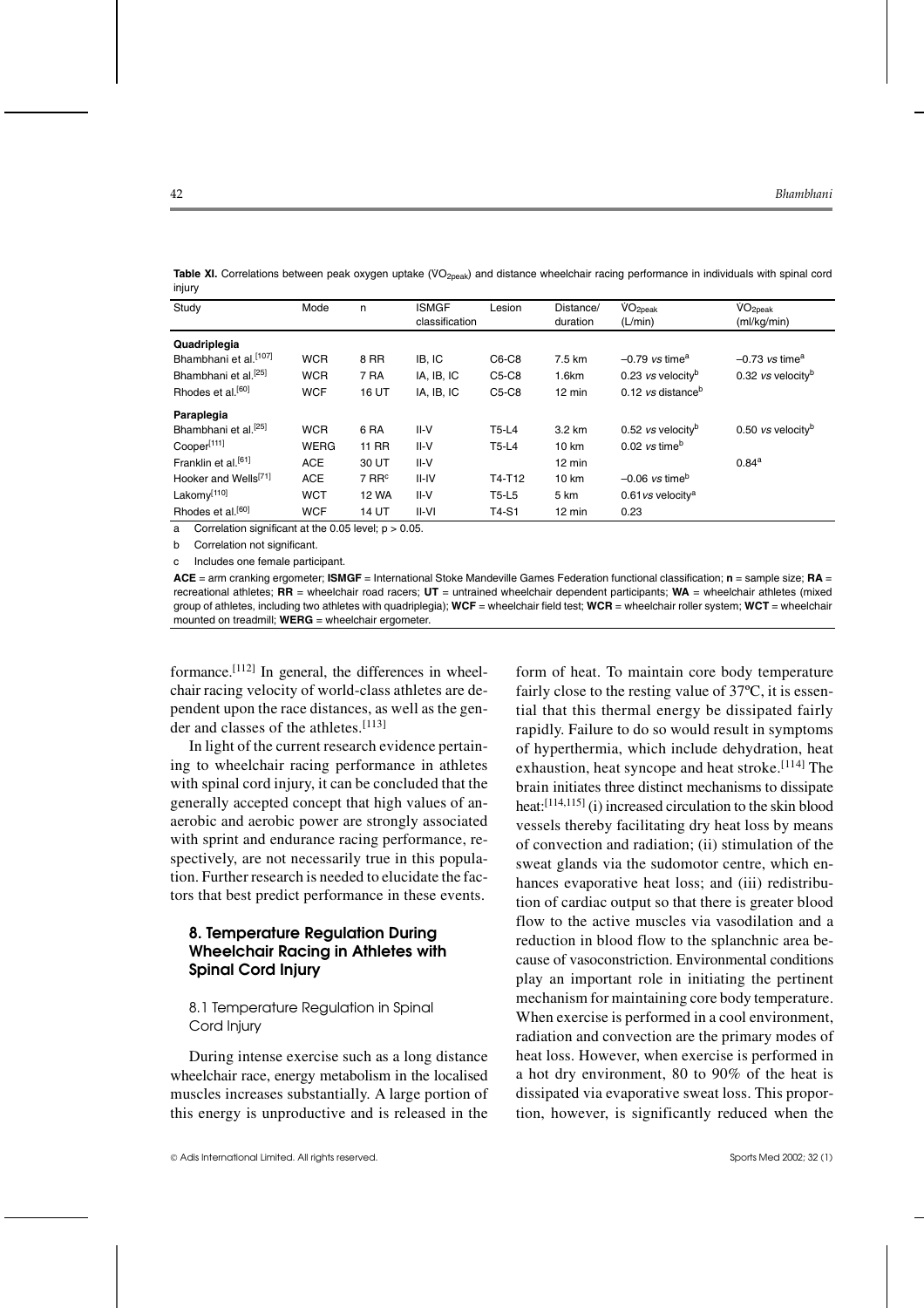relative humidity increases beyond 70%. Under these conditions, there is increased reliance on convective and radiative heat loss. As a result, a greater proportion of the cardiac output is diverted to the cutaneous blood vessels to facilitate heat loss. This reduces the venous return to the heart, and to maintain the cardiac output for the given exercise intensity, heart rate is increased proportionately. This is commonly referred to the 'cardiovascular drift' that occurs during prolonged exercise.

Individuals with spinal cord injury, both athletes and nonathletes, have an impaired thermoregulatory capacity compared with their able-bodied counterparts. This is most likely caused by impairment of the autonomic and somatic nervous systems which disrupts control of skin blood flow and sweating below the level of lesion.<sup>[116,117]</sup> The consequence of the limited vascular control over a large proportion of the skin is an elevated core body temperature at rest and during exercise, which could adversely affect wheelchair racing performance. It has been demonstrated<sup>[117,118]</sup> that the degree of thermoregulatory impairment in individuals with spinal cord injury is inversely related to the level and completeness of the lesion. This implies that individuals with quadriplegia will have a lower heat tolerance than those with paraplegia and able-bodied individuals. The elevated core body and skin temperature during prolonged exercise in the heat by those with spinal cord injury could be related to their inability to maintain cardiac output during prolonged exercise.<sup>[119,120]</sup> Individuals with spinal cord injury have a decreased skin blood flow and sweating capacity for a given core body temperature compared with able-bodied individuals. This could be caused by the reduced afferent feedback that stimulates sweating during exercise.<sup>[117]</sup> In individuals with paraplegia: (i) oesophageal temperature may be a better index of core body temperature than rectal temperature; $[121]$  and (ii) there may be some inconsistency between the sites where vasomotor control is lost and the areas where sweating capacity is reduced.[122] This difference is observed in several somato-sensory dermatomes, suggesting an anatomical dissociation of the vasomotor and sudomotor efferent pathways. Arm movements such as propelling a wheelchair during racing can substantially enhance evaporative heat loss. However, individuals with paraplegia and incomplete quadriplegia can also dissipate heat via sweating in the arm and head. There is some evidence which suggests that individuals with quadriplegia may have localised head and upper body sweat rates that are higher than those of their able-bodied counter-

**Table XII.** Correlations between distance wheelchair racing performance and selected physiological variables measured during the race in individuals with spinal cord injury

| Study                                                                                                        | Mode                                   | n                                               | <b>ISMGF</b><br>classification | Lesion                    | <b>Distance</b>          | VO <sub>2</sub><br>(L/min)                                          | VO <sub>2</sub><br>(L/kg/min)    | Other variables                                                                          |
|--------------------------------------------------------------------------------------------------------------|----------------------------------------|-------------------------------------------------|--------------------------------|---------------------------|--------------------------|---------------------------------------------------------------------|----------------------------------|------------------------------------------------------------------------------------------|
| Quadriplegia<br>Bhambhani et al. <sup>[107]</sup>                                                            | <b>WCR</b>                             | 8 RR                                            | IB. IC                         | $C6-C8$                   | 7.5km                    | $-0.90$ vs time <sup>a</sup>                                        | $-0.77$ vs time <sup>a</sup>     | $-0.88$ vs cardiac<br>output; $-0.82$ vs<br>stroke volume;<br>0.42 $vs (a - v)O_{2diff}$ |
| Bhambhani et al. <sup>[25]</sup>                                                                             | <b>WCR</b>                             | 7 RA                                            | IA, IB, IC                     | $C5-C8$                   | 1.6km                    | NS vs time                                                          | $NS$ $vs$ time                   |                                                                                          |
| Paraplegia<br>Asayama et al. <sup>[108]</sup><br>Bhambhani et al. <sup>[25]</sup><br>Lakomy <sup>[110]</sup> | <b>WCR</b><br><b>WCR</b><br><b>WCT</b> | <b>11 RR</b><br>6 <sub>RA</sub><br><b>12 WA</b> | IA, IB, IC<br>II-V<br>II-V     | $C6-C8$<br>T5-L4<br>T5-L5 | Marathon<br>3.2km<br>5km | NS vs velocity<br>NS vs velocity<br>0.69 $vs$ velocity <sup>a</sup> | NS vs velocity<br>NS vs velocity |                                                                                          |
| c. Corrolation gianificant at the O OF lovel                                                                 |                                        |                                                 |                                |                           |                          |                                                                     |                                  |                                                                                          |

orrelation significant at the 0.05 level.

**(a –** v \_ **)O**2diff = arterio-venous oxygen difference; **ISMGF** = International Stoke Mandeville Games Federation functional classification; **n** = number of participants; **NS** = correlation not significant; **RA** = recreational athletes; **RR** = wheelchair road racers; **WA** = wheelchair athletes (mixed group of athletes, including two athletes with quadriplegia); **WCR** = wheelchair mounted on rollers, **WCT** = wheelchair mounted on  $t$ readmill;  $VO<sub>2</sub> = oxygen uptake.$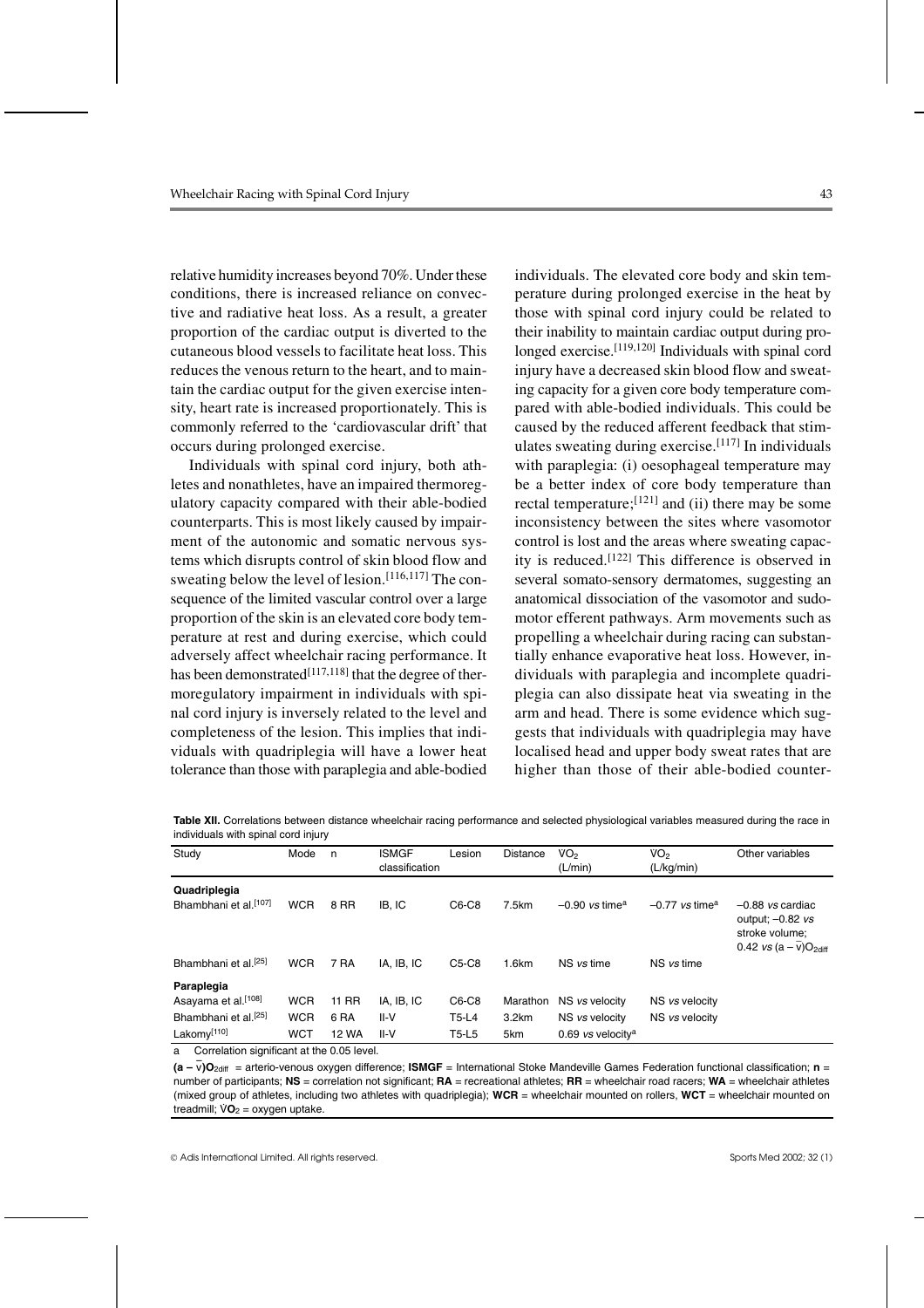parts.[118] The use of medications to alter bladder capacity and voiding mechanisms by wheelchair road racers can adversely affect sweating and thermoregulatory function.[123]

Some important points pertaining to research studies in spinal cord injury thermoregulation should be noted. Firstly, some studies [119,124] demonstrated no significant difference or lower core body temperature in individuals with spinal cord injury compared with able-bodied individuals. In both these investigations, the participants with spinal cord injury were exercising at similar relative but lower absolute metabolic rates than the able-bodied individuals. Because changes in core body temperature are proportional to the absolute metabolic rate during exercise,[117] these findings should be interpreted with caution. Secondly, it has been reported $[125]$ that individuals with quadriplegia do not demonstrate signs of hyperthermia when exercising for 30 minutes at  $50\%$  VO<sub>2peak</sub> in 23<sup>o</sup>C temperature. This is most likely caused by the low  $\sqrt{VQ_2}$  during exercise. Thirdly, several investigations[118,125-127] were performed during arm cranking which is a more efficient form of exercise than wheelchair ergometry. It is likely, therefore, that the thermoregulatory stress during wheelchair exercise (which is specific to wheelchair racing) would be greater, which could result in even larger differences between the spinal cord injured and able-bodied individuals. Finally, the exercise duration in these studies ranged between 30 to 90 minutes of continuous exercise. In some cases, the intensity expressed as a percentage of volution of the measured as a percentage of  $\rm VO_{2peak}$  was not given. Although two studies<sup>[120,124]</sup> evaluated the responses for 90 minutes, which is slightly lower than the current marathon race time for elite wheelchair racers, the intensity of exercise was only 53% of  $\sqrt{O_{2\text{peak}}}$  or 80% of peak heart rate, which is well below that experienced during competitive wheelchair racing (table X). It is recommended that future thermoregulation studies be designed to simulate not only the environmental conditions experienced during the race, but also the exercise mode, intensity and duration of the effort so that the impact of the findings in terms of wheelchair racing performance is maximised.

8.2 Methods of Minimising Heat Stress During Wheelchair Racing

It is generally accepted that healthy individuals who are aerobically fit (i.e. have a high  $VO_{2max}$ ) are at a lower risk for hyperthermia during exercise. This suggests that regular physical training that stresses the cardiorespiratory system plays an important role in minimising the changes in core body temperature during prolonged exercise in hot and humid conditions. Some of the reasons for this include: increased plasma volume, reduced threshold temperature for the onset of sweating, lower skin and rectal temperatures, reduced localised muscle blood flow during submaximal exercise which results in more blood being available for temperature regulation, increased stroke volume and cardiac output during exercise.[114,128]

Research that has examined the effects of heat acclimatisation (i.e. regular exposure to hot and humid conditions) and/or regular physical training on the thermoregulatory responses in athletes with spinal cord injury have not been conducted to date. Until such information is available, recommendations for minimising heat stress in the spinal cord injured population should be drawn from the findings on able-bodied athletes. Athletes and their trainers should consider the following when preparing for competition:[129,130]

(i) Focus on proper aerobic training, which enhances thermoregulatory capacity during exercise. Most researchers agree that training in a cool environment enhances the thermoregulatory responses when exercise is performed at high environmental temperatures

(ii) Avoid training in climatic conditions that can increase the risk of thermal stress. Usually heat loss mechanisms are compromised when environmental conditions exceed 21ºC and 50% relative humidity

(iii) Induce heat acclimatisation with caution and ensure that adequate fluid-electrolyte balance is maintained during this period

(iv) Avoid competing under conditions that are known to increase susceptibility to heat stress; for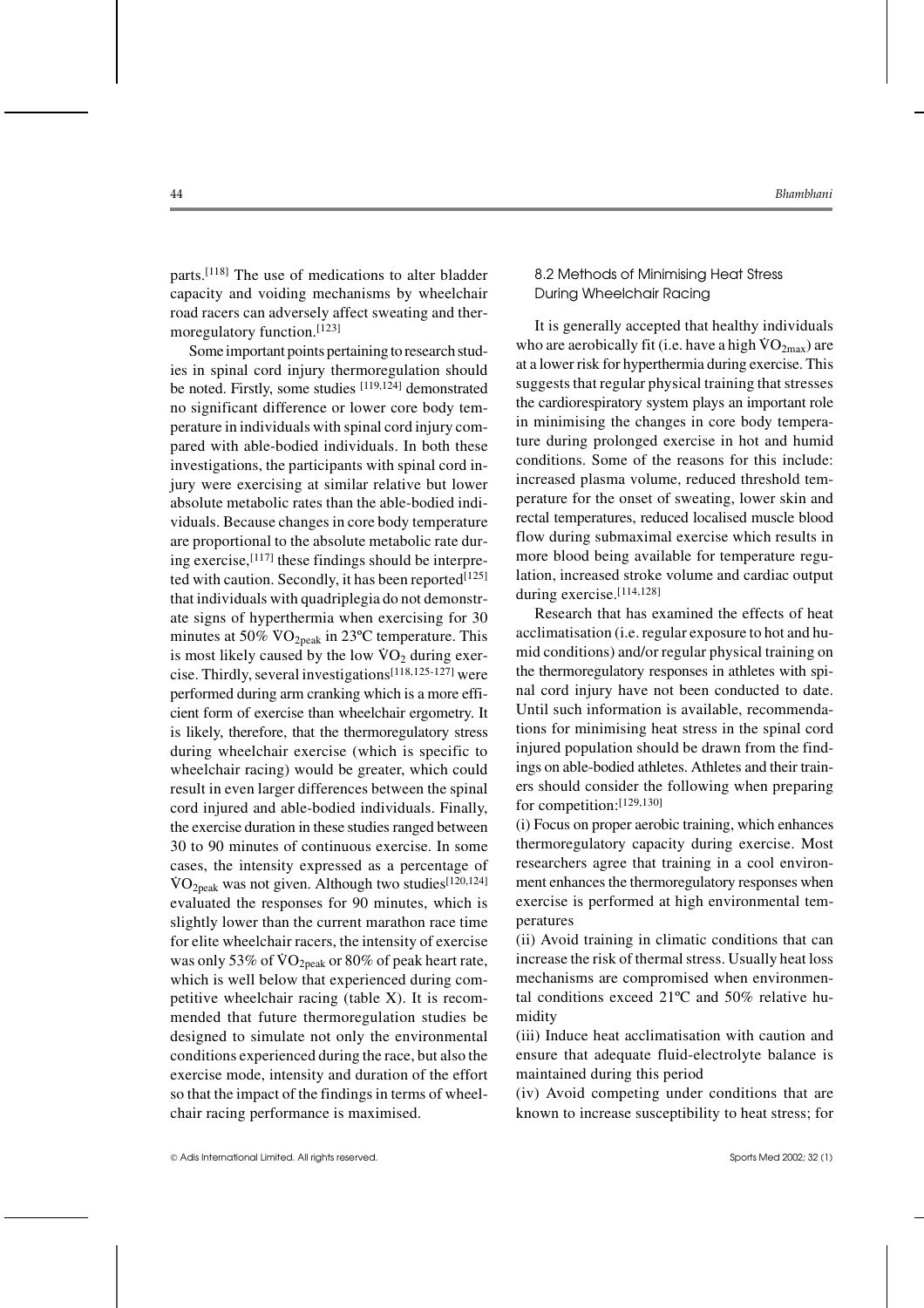example, periods of inactivity due to injury or sickness

(v) Ensure that athletes get adequate rest and sleep when competitions involve travel across different time zones

(vi) Wear lightweight, loose fitting clothes so that sweat can evaporate from the skin surface to facilitate cooling

(vii) Keep an accurate record of body mass to ensure that athletes are not losing excessive amounts of fluid.

It is generally recommended that ~1L of fluid be consumed for each kilogram of bodyweight lost. If fluid loss exceeds 4 to 6% of bodyweight, the intensity and duration of training should be reduced. When weight loss exceeds this amount, a physician should be consulted. Localised cooling devices that are worn on the head may reduce heart rate and oesophageal temperature in wheelchair athletes exercising under thermal stress.[131] These physiological changes are observed despite similar sweating rates with and without the cooling device. Although these preliminary results look promising, further research is necessary to corroborate these findings before these devices can be used during wheelchair racing.

# **9. Methods for Enhancing Physiological Factors Associated with Wheelchair Racing Performance**

#### 9.1 Autonomic Dysreflexia

Autonomic dysreflexia, as the term suggests, is a reflex syndrome that is unique to individuals with spinal cord injury at lesion levels above the major sympathetic splanchnic outflow (injury level above T6).[132,133] The exact mechanism of autonomic dysreflexia is not completely understood. It is postulated that this response is triggered by nociceptive stimuli distal to the lesion level which result in afferent stimuli that transcend the spinal cord, providing collateral connections to the pre-ganglionic cell bodies of the intermedio-lateral horn, thereby resulting in a massive sympathetic discharge. In individuals with high-level quadriplegia, the magnitude of the sympathetic discharge is amplified. This is most likely caused by: (i) denervation hypersensitivity of sympathetic spinal, ganglionic or peripheral receptor sites; (ii) loss of supraspinal inhibitory control; and (iii) formation of abnormal synaptic connections resulting from axonal resprouting. The sympathetic discharge results in peripheral piloerection and vasoconstriction, which is evident in the form of gooseflesh, shivering and pallor distal to the level of injury. In addition, there is a large increase in systemic blood pressure. In an attempt to buffer the increase in blood pressure, the aortic and carotid baroreceptors are stimulated, which in turn activate the parasympathetic nervous system proximal to the lesion level. However, the descending impulses originating from the vasodilatory centre of the medulla are unable to traverse the spinal cord at the level of the lesion, and therefore, peripheral vasoconstriction and systemic hypertension can not be regulated in the normal manner. The elevated blood pressure can result in several serious conditions such as cerebral haemorrhage, aphasia, blindness, cardiac arrhythmias and death.<sup>[132,133]</sup>

Many athletes with spinal cord injury who compete in wheelchair distance races such as the marathon, voluntarily induce autonomic dysreflexia before or during the event to enhance their performance. The nociceptive stimuli commonly used to induce this reflex are: (i) overdistending the bladder; (ii) sitting on sharp objects; and (iii) use of tight leg straps. This procedure, which is commonly referred to as 'boosting', is done 1 or 2 hours before the actual race performance for the reflex to be fully effective. It is postulated that the elevated blood pressure in the dysreflexic condition would increase the cardiac output, thereby improving racing performance. To date, only one research study has scientifically examined the effects of autonomic dysreflexia on wheelchair distance racing performance.[134] In this study, eight elite male wheelchair marathon racers voluntarily 'boosted'themselves by the method of their choice on two separate occasions. They subsequently performed a 7.5km simulated wheelchair race on a frictionless roller system on each day. Cardiovascular, metabolic and hormonal meas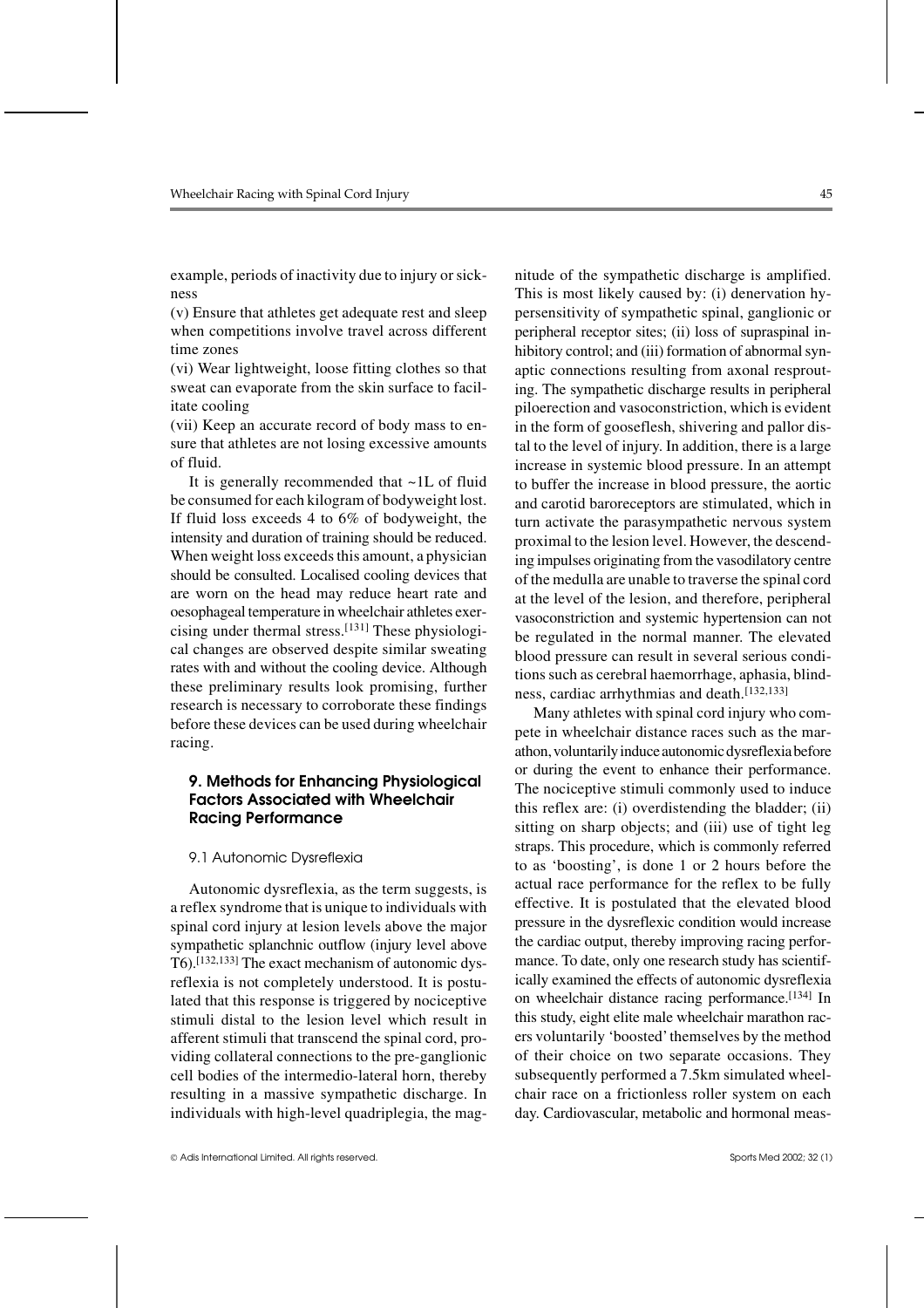urements were undertaken at regular intervals during the tests. The results indicated that 'boosting' improved wheelchair racing time by an average of 10% when compared with the control 'unboosted' race performed on two separate days. Metabolic measurements indicated that the athletes utilised a greater amount of oxygen during the 'boosted'races. The increased  $\overline{VO_2}$  was not caused by an increase in cardiac output, as one might expect as a result of autonomic dysreflexia, but was caused by enhanced oxygen extraction from the blood as evidenced by oxygen extraction from the blood as evidenced by<br>the increased  $(a - \overline{v})O_{2\text{diff}}$ . Systolic blood pressure was elevated before and during the race, but did not reach the dangerous levels according to the World Health Organization classification. No significant alterations were observed in the levels of free fatty acids, glucose and blood lactate between the two conditions, although adrenaline (epinephrine) levels were elevated in the 'boosted' state.<sup>[133,135]</sup> These findings clearly indicate that 'boosting' provides high level spinal cord injured athletes with an unfair advantage during distance racing events and the practice should be disallowed during competition.

The International Paralympic Committee Medical and Anti-Doping Code considers voluntary boosting to be an unethical and illegal practice. Because boosting can be dangerous to health, athletes are banned from voluntarily inducing this condition during competition.[5] Since it is difficult to differentiate between spontaneous autonomic dysreflexia and voluntary boosting, all athletes who demonstrate signs of the condition are subject to medical examination before the race. This includes measurement of blood pressure, heart rate, dyspnoea, level of sweating, presence or absence of skin blotching, goose flesh, anxiety and tremors. If the athlete demonstrates signs and symptoms that are consistent with autonomic dysreflexia, a re-examination is done after 10 minutes for confirmation. Once this is ascertained, further examination of the athlete with respect to cutaneous, visceral and proprioceptive stimuli known to induce autonomic dysreflexia is considered. Athletes who are deemed at risk may be asked to withdraw from competition after consultation with their representatives and the Chair of the International Paralympic Committee Medical Commission.

#### 9.2 Lower Body Positive Pressure

Many wheelchair racers with spinal cord injury routinely strap their lower extremities to gain a competitive edge over fellow athletes. The most likely reason for this is to reduce venous pooling which could enhance cardiac output thereby improving performance. Direct experimental evidence to support this practice during wheelchair racing is not available. However, several research studies have examined the effects of lower body positive pressure on the physiological responses of individuals with spinal cord injury. These studies have used antigravity suits, abdominal binders and stockings to increase the lower body positive pressure to induce a redistribution of blood flow during exercise. An increase in lower body positive pressure elevates the abdominal pressure as well as the pressure on the lower extremities in individuals with spinal cord injury. This decreases venous capacitance and facilitates venous return to the heart. The increased abdominal pressure also minimises orthostatic hypotension, which could improve the central circulation.[136] It has been demonstrated that the use of antigravity suits can significantly elevate the  $VO<sub>2peak</sub>$ during arm cranking and wheelchair exercise in untrained individuals with paraplegia and quadriplegia, $[137]$  as well as wheelchair marathon racers with paraplegia, but not in able-bodied individuals.<sup>[138]</sup> parapregna, out not in able bodied marviolals.<br>The mechanism for the increase in  $VO<sub>2peak</sub>$  is unclear. In untrained individuals with paraplegia and quadriplegia,[137] a significant increase in cardiac output and stroke volume has been reported, most likely as a result of an enhanced venous return to the heart. In the wheelchair marathon racers, [138] no significant alterations were observed in these two variables during submaximal exercise. It is possible that this discrepancy between the two studies could be caused by differences in the lesion levels and the training status of the individuals.

The use of an abdominal binder does not have a significant effect on the physiological and bio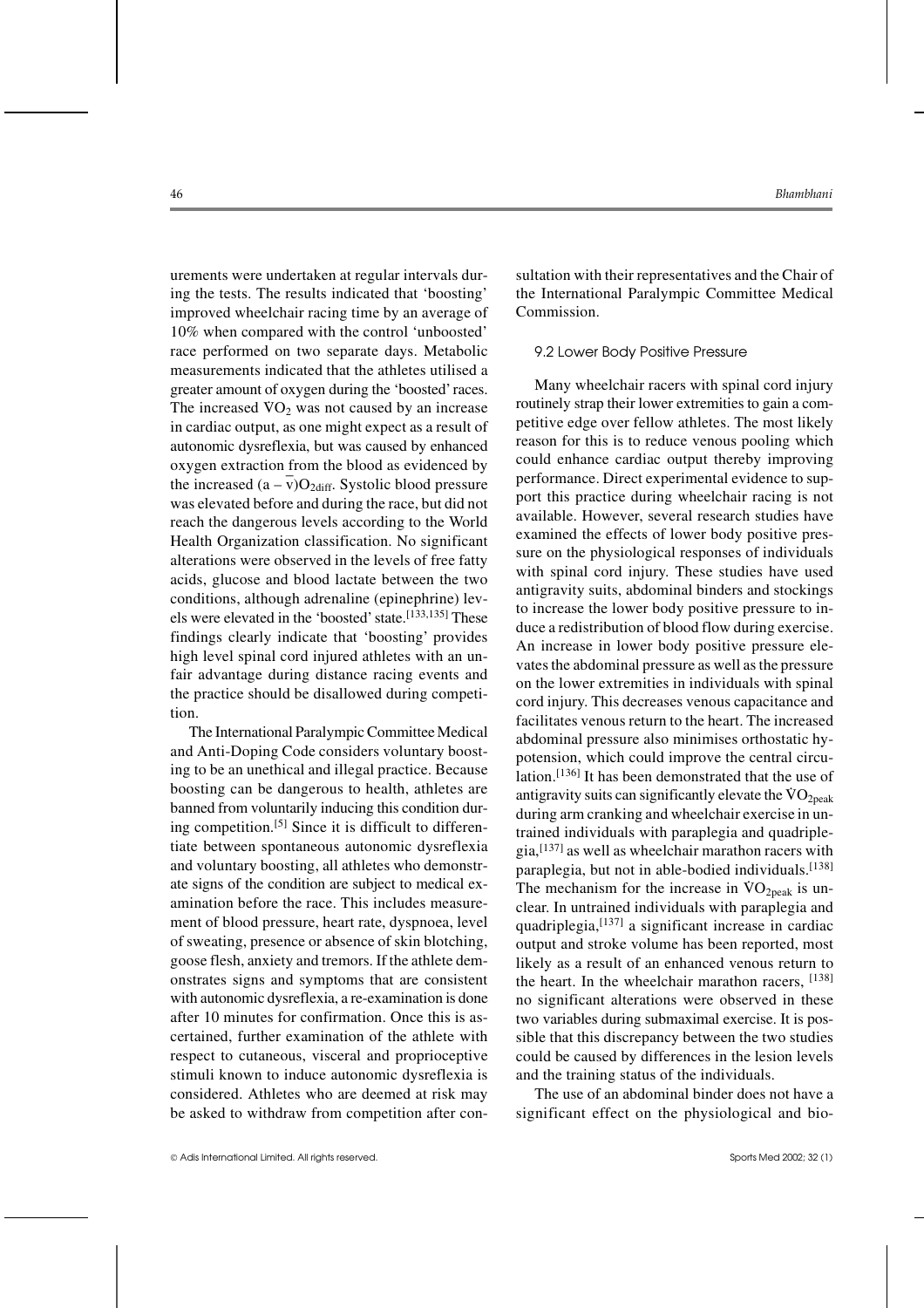mechanical responses during submaximal wheelchair exercise in athletes with paraplegia.<sup>[139]</sup> No  $\frac{1}{10}$  significant alterations in the  $\rm VO_2$  and heart rate during submaximal or maximal exercise have been reported. Furthermore, the biomechanical variables such as the cycle, stroke and recovery times which could influence wheelchair racing performance were unchanged. The results of this study suggest that the use of an abdominal binder will not aid wheelchair racing performance in individuals with spinal cord injury. A comparison between the use of antigravity suits and a combination of abdominal binders and stockings indicated that both these methods of inducing lower body positive pressure have a positive effect on the submaximal cardiovascular responses during ACE.<sup>[140]</sup> The improvement in performance was greater in individuals with quadriplegia compared with those with paraplegia, with anti-gravity suits inducing a larger improvement than the binder/stocking combination. To gain the maximum benefit from the anti-gravity suits, it is recommended that the pressure be set at a value which is 10 to 20mm Hg below the individual diastolic blood pressure. $[140]$  On the basis of these observations, it may be concluded that the use of anti-gravity suits significantly enhances the cardiovascular responses during submaximal and maximal exercise in individuals with quadriplegia and paraplegia. Theoretically, if distance wheelchair racing performance is associated with peak values of  $\sqrt{VQ_2}$ and cardiac output, as previously reported, $[107]$  then this technique should be effective in improving performance.

# **10. Conclusion**

Wheelchair racing is one of the most frequently participated competitive sporting activities by athletes with spinal cord injury. During the last 2 decades, considerable progress has been made in evaluating the anaerobic power and capacity, aerobic power and the lactate/ventilatory threshold in this population. However, research pertaining to the relationship between these physiological factors and wheelchair racing performance is limited. The available evidence suggests that the generally accepted

mance by increasing their aerobic power. However, this practice is banned by the International Paralympic Committee not because of its performance enhancing capabilities, but because it could be dangerous to the athletes' health. Other methods of improving exercise performance, such as an increase in lower body positive pressure, may improve the peak physiological responses during exercise but their influence on wheelchair racing performance has not been evaluated. **Acknowledgements** The author has no conflicts of interest. **References** 1. Shephard RJ. Fitness in special populations. Champaign (IL): Human Kinetics, 1990 2. Depauw KP, Gavron SJ. Disability and sport. Champaign (IL): Human Kinetics, 1995 3. International Paralympic Committee. The paralympian. Newsl Int Paralympic Comm 2000; 4: 1-12

4. Sherrill C. Disability sport and classification theory. A new era. Adapt Phys Activity Q 1999; 16: 206-15

concept that high values of anaerobic and aerobic power are strongly associated with sprint and endurance racing performance, respectively, are not necessarily true in this population. Athletes with spinal cord injury have an impaired thermoregulatory capacity and may be more susceptible to thermal stress when compared with able-bodied athletes. Therefore, they should take precautions to minimise the effects of dehydration, heat exhaustion and heat stroke during distance racing events. Wheelchair athletes with quadriplegia who voluntarily induce autonomic dysreflexia, commonly known as boosting, may enhance distance racing perfor-

- 5. International Paralympic Committee handbook. Part I. 2nd ed. Bonn: International Paralympic Committee, 2000
- 6. Kofsky PR, Shephard RJ, Davis GM, et al. Fitness classification tables for lower-limb disabled individuals. In: Sherrill C, editor. Sports and disabled athletes. Champaign (IL): Human Kinetics, 1986: 147-156
- 7. Shephard RJ. Sports medicine and the wheelchair athlete. Sports Med 1988; 4: 226-47
- 8. Davis R. Issues related to classification: investigation before implementation. In: Steadward RD, Nelson E, Wheeler G, editors. Vista '93. Edmonton (AB): The Outlook Rick Hansen Centre, 1994: 269-72
- 9. Cairbre McCann B. The medical disability-specific classification system in sports. In: Steadward RD, Nelson E, Wheeler G, editors. Vista '93. Edmonton (AB): The Outlook Rick Hansen Centre, 1994: 275-88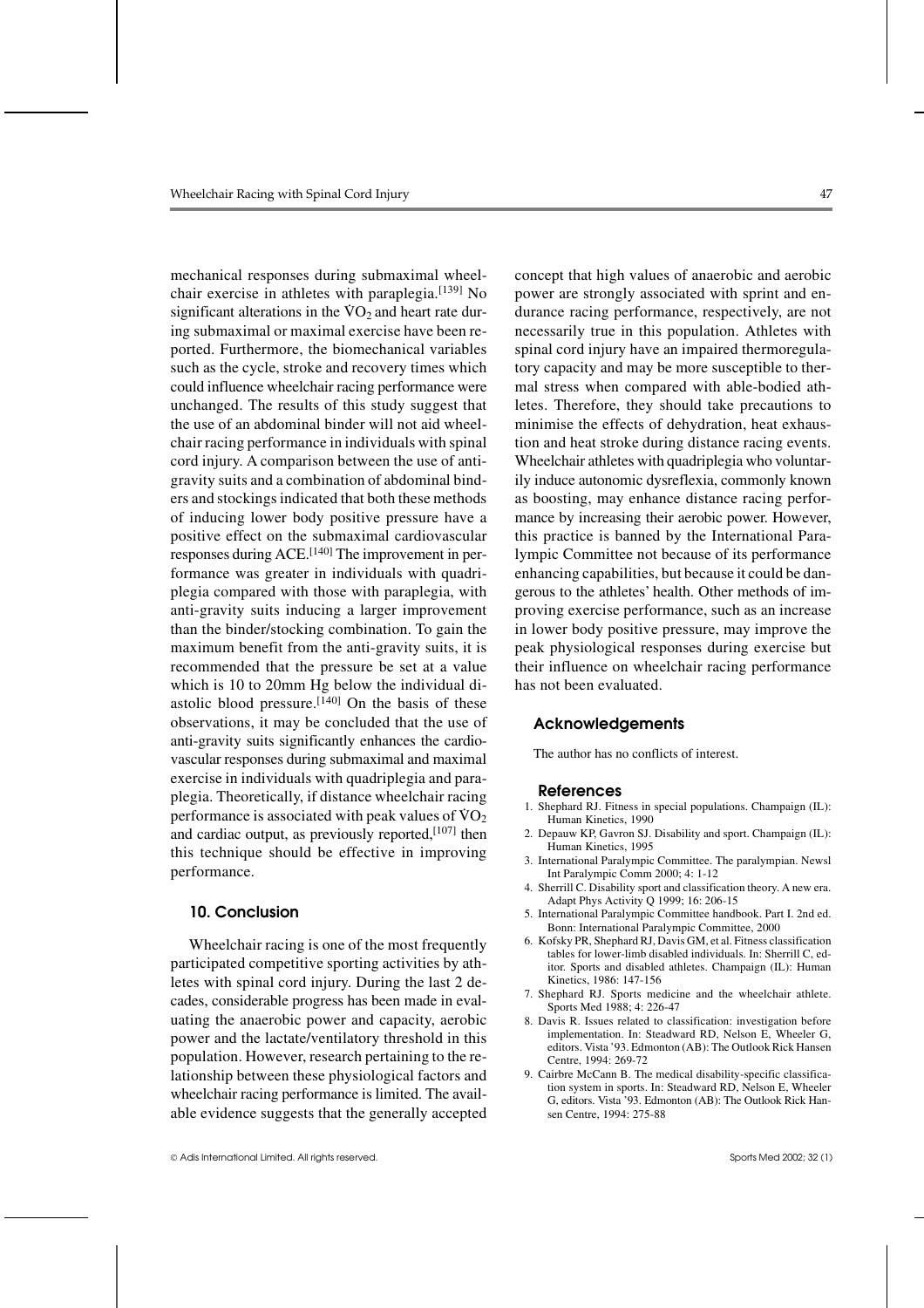- 10. Stewart MW, Melton-Rogers SL, Morrison S, et al. The measurement properties of fitness measures and health status of persons with spinal cord injuries. Arch Phys Med Rehabil 2000; 81: 394-400
- 11. Cooper RA, Baldini FD, Langbein WE, et al. Prediction of pulmonary function in wheelchair users. Paraplegia 1993; 31: 560-70
- 12. Corcoran PJ, Goldman RF, Hoerner EF, et al. Sports medicine and the physiology of wheelchair marathon racing. Orthop Clin North Am 1980; 11: 697-716
- 13. Hoffman MD. Cardiorespiratory and training in quadriplegics and paraplegics. Sports Med 1986; 3: 312-30
- 14. Hutzler Y. Anaerobic fitness testing of wheelchair users. Sports Med 1998; 25: 101-13
- 15. Wells CL, Hooker SP. The spinal injured athlete. Adapt Phys Activity Q 1990; 7: 265-85
- 16. Kocina P. Body composition in spinal cord injured adults. Sports Med 1997; 23: 48-69
- 17. Cooper RA. Wheelchair racing sports science: a review. J Rehabil Res Develop 1990; 27: 295-312
- 18. Vanlandewijck YC. Wheelchair propulsion biomechanics: implications for wheelchair sports. Sports Med 2001; 31: 339-6
- 19. Ferrara MS, Peterson CP. Injuries to athletes with disabilities: identifying injury patterns. Sports Med 2000; 30: 137-43
- 20. McArdle WD, Katch FI, Katch VL. Exercise physiology: energy, nutrition and human performance. Baltimore (MD): Williams and Wilkins, 1996
- 21. Skrinar GS, Evans WJ, Ornstein LJ, et al. Glycogen utilization in wheelchair-dependent athletes. Int J Sports Med 1982; 3: 215-9
- 22. Gass GC, Camp EM. Effects of prolonged exercise in highly trained traumatic paraplegic men. J Appl Physiol 1987; 63: 1846-52
- 23. Hooker SP, Wells CL. Physiologic response of elite paraplegic road racers to prolonged exercise. J Am Paraplegia Soc 1990; 13: 72-7
- 24. Campbell AG, Williams C, Lakomy HKA. Physiological responses of wheelchair athletes at percentages of top speed. Br J Sports Med 1997; 31: 36-40
- 25. Bhambhani Y, Holland L, Eriksson P, et al. Physiological responses during wheelchair racing in quadriplegics and paraplegics. Paraplegia 1994; 32: 253-60
- 26. Grimby G, Broberg C, Krotkiewska I, et al. Muscle fiber composition in patients with traumatic cord lesion. Scand J Rehabil Med 1976; 8: 37-42
- 27. Martin TP, Stein RB, Hoeppner PH, et al. Influence of electrical stimulation on the morphological and metabolic properties of paralyzed muscle. J Appl Physiol 1992; 72: 1393-400
- 28. Taylor AW, McDonnell E, Royer D, et al. Skeletal muscle analysis of wheelchair athletes. Paraplegia 1979; 17: 456-60
- 29. Taylor AW, McDonell E, Brassard L. The effects of arm ergometer training programs on wheelchair subjects. Paraplegia 1986; 24: 105-14
- 30. Komi PAV. Muscle fibre types in humans. Acta Physiol Scand 1986; 23: 1-45
- 31. Bar-Or O. The Wingate anaerobic test: an update on methodology, reliability and validity. Sports Med 1987; 4: 381-97
- 32. Veeger H, Hadj Yahmed M, van der Woude L, et al. Peak oxygen uptake and maximal power output of Olympic wheelchair dependent athletes. Med Sci Sports Exerc 1991; 23: 1201-9
- 33. Lees A. Performance characteristics of two wheelchair sprint tests. In: van der Woude LHV, Meijs PJM, van der Grinten BA, et al., editors. Ergonomics of manual wheelchair propulsion: state of the art. Amsterdam: IOS Press, 1993: 35-44
- 34. van der Woude LHV, Bakker WH, Elkhuizen JW, et al. Propulsion technique and anaerobic work capacity in elite wheelchair athletes: cross sectional analysis. Am J Phys Med Rehabil 1998; 77: 222-34
- 35. Lees A, Arthur S. An investigation into anaerobic performance of wheelchair athletes. Ergonomics 1988; 31: 1529-7
- 36. Hutzler Y, Vanlandewijck Y, Vlierberghe MV. Anaerobic performance of older female and male wheelchair basketball players on a mobile wheelchair ergometer. Adapt Phys Activity Q 2000: 465
- 37. van der Woude LHV, Bakker WH, Elkhuizen JW, et al. Anaerobic work capacity in elite wheelchair athletes. Am J Phys Med Rehabil 1997; 76: 355-65
- 38. Hutzler Y, Ochana S, Bolotin R, et al. Aerobic and anaerobic arm-cranking power outputs of males with lower limb impairments: relationship with sport participation intensity, age, impairment and functional classification. Spinal Cord 1998; 36: 205-12
- 39. Veeger HEJ, Lute EM, Roeleveld K, et al. Differences in performance between trained and untrained subjects during a 30-s sprint test in a wheelchair ergometer. Eur J Appl Physiol 1992; 64: 158-64
- 40. Coutts KD, Stogryn JL. Aerobic and anaerobic power of Canadian wheelchair track athletes. Med Sci Sports Exerc 1987; 19: 62-5
- 41. Dallmeijer AJ, Kappe YJ, Veeger HEJ, et al. Anaerobic power output and propulsion technique in spinal cord injured subjects during wheelchair ergometry. J Rehabil Res Dev 1994; 31: 120-8
- 42. Janssen TW, Van-Oers C, Hollander A, et al. Isometric strength, sprint power, and aerobic power in individuals with spinal cord injury. Med Sci Sports Exerc 1993; 25: 863-70
- 43. Hutzler Y, Grunze M, Kaiser R. Physiological and dynamic responses to maximal velocity wheelchair ergometry. Adapt Phys Activity Q 1995; 12: 344-61
- 44. Roeleveld K, Lute E, Veeger D, et al. Power output and technique of wheelchair athletes. Adapt Phys Activity Q 1994; 11: 71-85
- 45. Veeger HEJ, van der Woude LHV, Rozendal RH. Within-cycle characteristics of the wheelchair push in sprinting on a wheelchair ergometer. Med Sci Sports Exerc 1991; 23: 264-72
- 46. Vanlandewijck YC, Daly DJ, Theisen DM. Field test evaluation of aerobic, anaerobic and wheelchair basketball skill performances. Int J Sports Med 1999; 20: 548-54
- 47. Glaser RM. Exercise and locomotion for the spinal cord injured. Exerc Sports Sci Rev 1985; 13: 263-303
- 48. Mossberg K, Willman C, Topor MA, et al. Comparison of asynchronous versus synchronous arm crank ergometry. Spinal Cord 1999; 37: 569-74
- 49. Cooper RA, Horvath SM, Bedi JF, et al. Maximal exercise response of paraplegic wheelchair road racers. Paraplegia 1992; 30: 573-58
- 50. Hartung G, Lally D, Blancq R. Comparison of treadmill exercise testing protocols for wheelchair users. Eur J Appl Physiol 1993; 66: 362-5
- 51. Gayle GW, Pohlman RL, Glaser RM. Cardiorespiratory and perceptual responses to arm crank and wheelchair exercise using various handrims in male paraplegics. Res Q Sports Exerc 1990; 61: 224-32
- 52. McConnell TJ, Horvat MA, Beutel-Horvat TA, et al. Arm crank versus wheelchair treadmill ergometry to evaluate the performance of paraplegics. Paraplegia 1989; 27: 307-13
- 53. Rasche W, Jansen T, Van Oers C, et al. Responses of subjects with spinal cord injuries to maximal wheelchair exercise: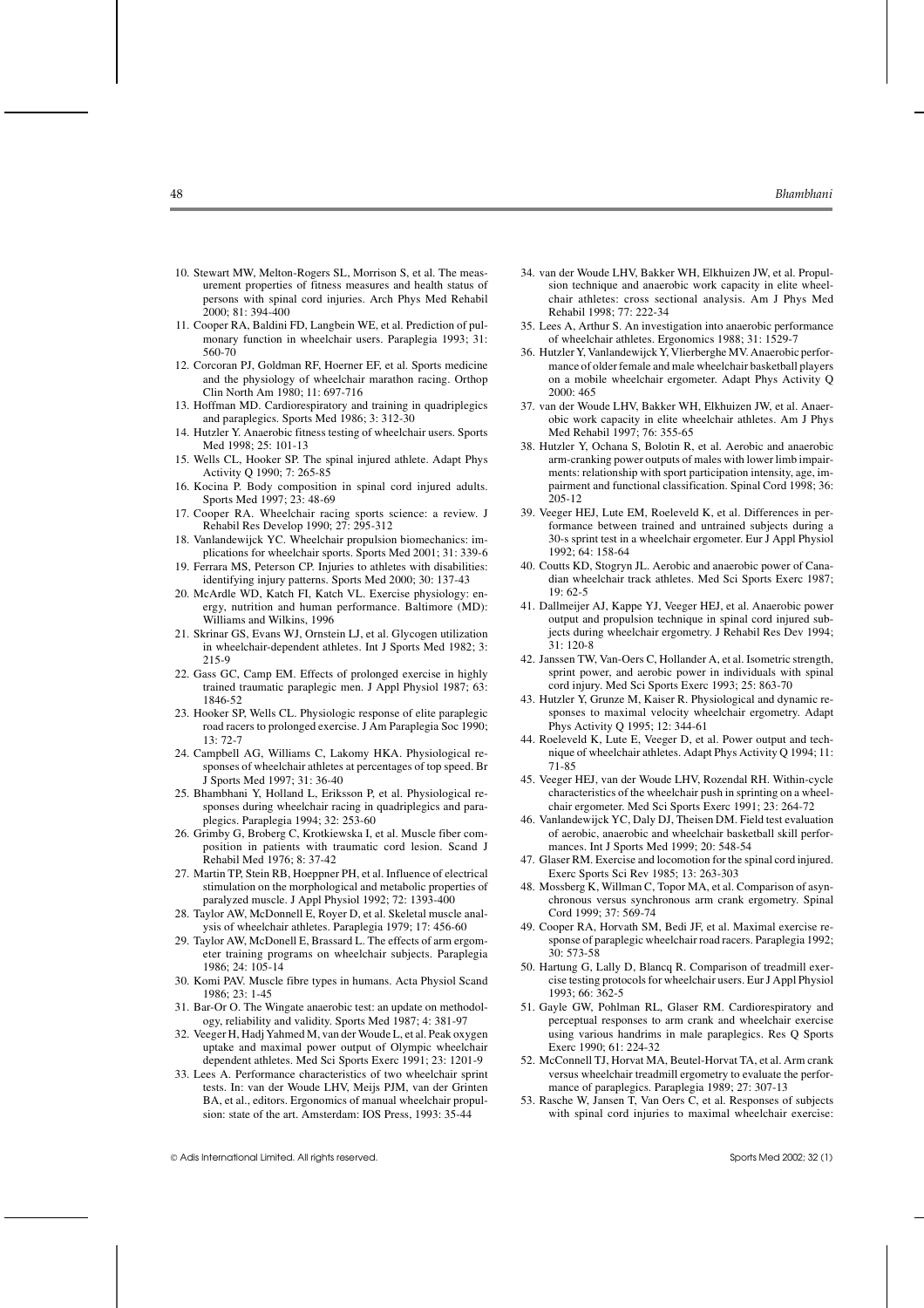comparison of discontinuous and continuous protocols. Eur J Appl Physiol 1993; 66: 328-31

- 54. Lasko-McCarthey P, Davis JA. Protocol dependency of V . O2max during arm cycle ergometry in male quadripelgia. Med Sci Sports Exerc 1991; 23: 1097-101
- 55. Lasko-McCarthey P, Davis JA. Effect of work rate increment on peak oxygen uptake during wheelchair ergometry in men with quadriplegia. Eur J Appl Physiol 1991; 63: 349-53
- 56. Bhambhani Y, Eriksson P, Steadward R. Reliability of peak physiological responses during wheelchair ergometry in persons with spinal cord injury. Arch Phys Med Rehabil 1991; 71: 559-62
- 57. McLean KP, Jones PP, Skinner JS. Exercise prescription for sitting and supine exercise in subjects with quadriplegia. Med Sci Sports Exerc 1995; 27: 15-21
- 58. Vinet A, Bernard PL, Poulain M, et al. Validation of an incremental filed test for the direct assessment of peak oxygen uptake in wheelchair-dependent athletes. Spinal Cord 1996; 34: 288-91
- 59. Poulain M, Vinet A. , Bernard PL, et al. Reproducibility of the Adapted Leger and Boucher Test for wheelchair-dependent athletes. Spinal Cord 1999; 37: 129-35
- 60. Rhodes EC, Mckenzie DC, Coutts KD, et al. A field test for the prediction of aerobic capacity in male paraplegics and quadriplegics. Can J Appl Sport Sci 1981; 6: 182-6
- 61. Franklin BA, Swantek KI, Grais SL, et al. Field test estimation of maximal oxygen consumption in wheelchair users. Arch Phys Med Rehabil 1990; 71: 574-8
- 62. Coutts KD, Rhodes EC, McKenzie DC. Maximal exercise response of tetraplegics and paraplegics. J Appl Physiol 1983; 55: 479-82
- 63. Van Loan MD, McCluer S, Loftin JM, et al. Comparison of physiological responses to maximal arm cranking exercise among able-bodied, paraplegics, and quadriplegics. Paraplegia 1987; 25: 397-405
- 64. Wicks JR, Oldridge NB, Cameron BJ, et al. Arm cranking and wheelchair ergometry in elite spinal cord injured athletes. Med Sci Sports Exerc 1983; 15: 224-31
- 65. Bernard PL, Mercier J, Varray A, et al. Influence of lesion level on the cardioventilatory adaptations in paraplegic wheelchair athletes during muscular exercise. Spinal Cord 2000; 38: 16-25
- 66. Eriksson P, Lofstrom L, Ekblom B. Aerobic power during maximal exercise in untrained and well-trained persons with quadriplegia and paraplegia. Scand J Rehabil Med 1988; 20: 141-7
- 67. Bhambhani Y, Burnham R, Wheeler G, et al. Ventilatory threshold in untrained and endurance-trained quadriplegics during wheelchair exercise. Adapt Phys Activity Q 1995; 12: 333-43
- 68. Ready AE. Responses of quadriplegic athletes to maximal and submaximal exercise. Physiother Can 1984; 36: 124-8
- 69. Raymond J, Davis GM, Climstein M, et al. Cardiorespiratory responses to arm cranking and electrical stimulation leg cycling in people with paraplegia. Med Sci Sports Exerc 1999;  $31.822 - 8$
- 70. Coutts KD. Peak oxygen uptake of elite wheelchair athletes. Adapt Phys Activity Q 1990; 7: 62-6
- 71. Hooker SP, Wells CL. Aerobic power of competitive paraplegic road racers. Paraplegia 1992; 30: 428-36
- 72. Huonker M, Schmid A, Sorichter S, et al. Cardiovascular differences between sedentary and wheelchair-trained subjects with paraplegia. Med Sci Sports Exerc 1998; 30: 609-13
- 73. O'Connor TJ, Robertson RN, Cooper RA. Three-dimensional kinematic analysis and physiologic assessment of racing wheelchair propulsion. Adapt Phys Activity Q 1998; 15: 1-14
- 74. Okuma H, Ogata H, Hatada K. Transition of physical fitness in wheelchair marathon competitors over several years. Paraplegia 1989; 27: 237-43
- 75. Price MJ, Campbell IG. Thermoregulatory responses of spinal cord injured and able-bodied athletes to prolonged upper body exercise and recovery. Spinal Cord 1999; 37: 772-9
- 76. Vinet A, Le Gallais D, Bernard PL, et al. Aerobic metabolism and cardioventilatory responses in paraplegic athletes during incremental wheelchair exercise. Eur J Appl Physiol 1997; 76: 455-61
- 77. Schmid A, Huonker M, Stober P, et al. Physical performance and cardiovascular and metabolic adaptation of elite female wheelchair basketball players in wheelchair ergometry and in competition. Am J Phys Med Rehabil 1998; 77: 527-33
- 78. Tahamont M, Knowlton RG, Sawka MN, et al. Metabolic responses of women to exercise attributable to long-term use of a wheelchair. Paraplegia 1986; 24: 311-7
- 79. Morris AF. A case study of a female ultramarathon wheelchair road racer. Paraplegia 1986; 24: 260-4
- 80. Vanlandewijck YC, Spaepen AJ, Lysens RJ. Relationship between the level of physical impairment and sports performance in elite wheelchair basketball athletes. Adapt Phys Activity Q 1995; 12: 139-50
- 81. Frey GC, McCubbin JA, Dunn JM, et al. Plasma catecholamine and lactate relationship during graded exercise in men with spinal cord injury. Med Sci Sports Exerc 1997; 29: 451-6
- 82. Bar-On ZH, Nene AV. Relationship between heart rate and oxygen uptake in thoracic level paraplegics. Paraplegia 1990; 28: 87-95
- 83. Bhambhani Y. Prediction of stroke volume during upper body and lower body exercise in men and women. Arch Phys Med Rehabil 1995; 76: 713-8
- 84. Bhambhani Y, Burnham R, Wheeler G, et al. Oxygen pulse predicts stroke volume during wheelchair racing in trained males with quadriplegia [abstract]. Med Sci Sports Exerc 1997; 29: S84
- 85. Hopman MTE. Circulatory responses during arm exercise in individuals with paraplegia. Int J Sports Med 1994; 15: 126-31
- 86. Hopman MTE, Pistorius M, Kamerbeck ICE, et al. Cardiac output in paraplegic subjects at high exercise intensities. Eur J Appl Physiol 1993; 66: 531-5
- 87. Hopman M, Oeseburg B, Binkhorst R. Cardiovascular responses in paraplegic subjects during arm exercise. Eur J Appl Physiol 1992; 65: 73-8
- 88. Figoni SF. Exercise responses and quadriplegia. Med Sci Sports Exerc 1993; 25: 433-41
- 89. Jehl J, Gandmontagne M, Pastene G, et al. Cardiac output during exercise in paraplegic subjects. Eur J Appl Physiol 1991;  $62: 356-60$
- 90. Davis GM, Shephard RJ. Cardiorespiratory fitness in highly active versus inactive paraplegics. Med Sci Sports Exerc 1988; 20: 463-8
- 91. Figoni SF, Boileau RA, Massey BH, et al. Physiological responses of quadriplegic and able-bodied men during exercise at the same V . O2. Adapt Phys Activity Q 1988; 5: 130-9
- 92. Hooker SP, Greenwood JD, Hatae DT, et al. Oxygen uptake and heart rate relationship in persons with spinal cord injury. Med Sci Sports Exerc 1993; 25: 1115-9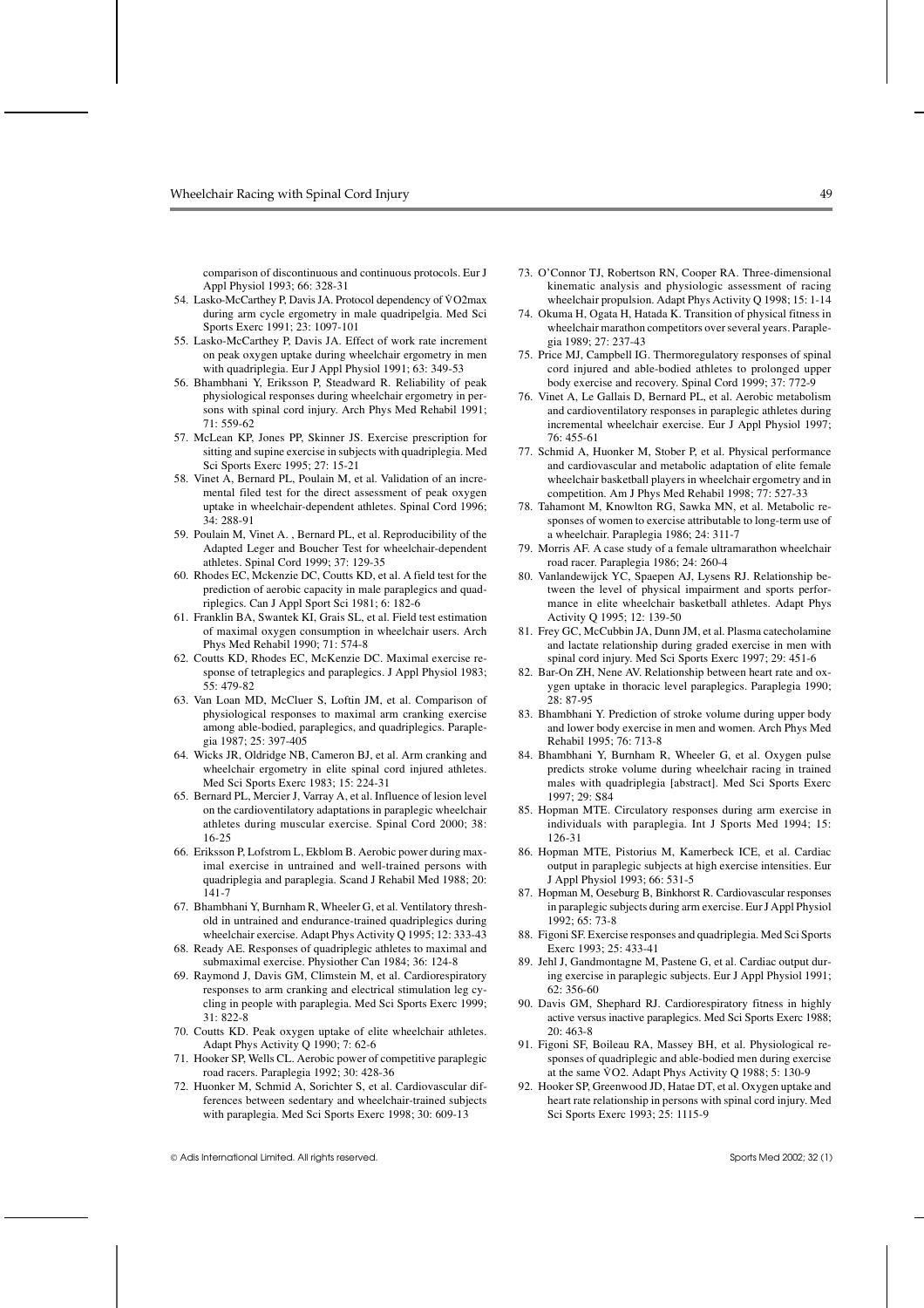- 93. Wasserman K. The anaerobic threshold: definition, physiological significance, and identification. Adv Cardiol 1986; 35: 1-23
- 94. Coyle EF. Determinants of endurance in well trained cyclists. J Appl Physiol 1988; 64: 2622-9
- 95. Farrell PA, Wilmore JH, Coyle EF, et al. Plasma lactate accumulation and distance running performance. Med Sci Sports Exerc 1979; 11: 338-43
- 96. Rawashdeh M, Heitkamp HC, Jeschke D. The anaerobic threshold in paraplegics. In: Bacjl N, Graham TE, Lollgen N, editors. Advances in ergometry. Heidelberg: Verlag Springer, 1991: 425-30
- 97. Rotstein A, Sagiv M, Ben-Sira D, et al. Aerobic capacity and anaerobic threshold of wheelchair basketball players. Paraplegia 1994; 32: 196-201
- 98. Coutts KD, McKenzie DC. Ventilatory threshold during wheelchair exercise in individuals with spinal cord injuries. Paraplegia 1995; 33: 419-22
- 99. Flandrois R, Grandmontagne M, Gerin H, et al. Aerobic performance capacity in paraplegic subjects. Eur J Appl Physiol 1986; 55: 604-9
- 100. Lin K, Lai J, Kao M, et al. Anaerobic threshold and maximal oxygen consumption during arm cranking exercise in paraplegia. Arch Phys Med Rehabil 1993; 74: 515-20
- 101. Muller E, Benko U, Raschner C, et al. Specific fitness training and testing in competitive sports. Med Sci Sports Exerc 2000; 32: 216-20
- 102. Liow DK, Hopkins WG. Training practices of athletes with disabilities. Adapt Phys Activity Q 1996; 13: 372-81
- 103. Chow JW, Mindock LA. Discus throwing performances and medical classification of wheelchair athletes. Med Sci Sports Exerc 1999; 31: 1271-9
- 104. Lees A. Short term power test for wheelchair athletes [abstract]. J Sport Sci 1987; 5: 72-3
- 105. Hutzler Y. Physical performance of elite wheelchair basketball players in arm cranking and in selected wheeling tasks. Paraplegia 1993; 31: 255-61
- 106. Bar-Or O, Inbar O, Dotan R. Proficiency, speed and endurance test for wheelchair bound. In: Simri U, editor. Proceedings of the International Seminar on Motor Learning in Physical Education and Sport: 1976 Apr: Netanya. Netanya: Wingate Institute, 1976: 310-26
- 107. Bhambhani Y, Burnham RS, Wheeler GD, et al. Physiological correlates of wheelchair racing performance in trained quadriplegics. Can J Appl Physiol 1995; 20: 65-77
- 108. Asayama K, Nakamura Y, Ogata H, et al. Physical fitness of paraplegics in full wheelchair marathon racing. Paraplegia 1985; 23: 277-87
- 109. Crews DL. Physiological profile of wheelchair marathon racers. Phys Sports Med 1982; 10: 243-9
- 110. Lakomy HKA. Treadmill performance and selected physiological characteristics of wheelchair athletes. Br J Sports Med 1987; 21: 130-3
- 111. Cooper RA. The contribution of selected anthropometric and physiological variables to 10K performance of wheelchair users: a preliminary study. J Rehabil Res Dev 1992; 29: 29-4
- 112. Ide M, Ogata H, Kobayashi M, et al. Anthropometric features of wheelchair marathon race competitors with spinal cord injuries. Paraplegia 1994; 32: 174-9
- 113. Coutts KD, Shultz RW. Analysis of wheelchair track performances. Med Sci Sports Exerc 1988; 20: 188-94
- 114. Sawka MN, Wenger CB, Pandolf KB. Thermoregulatory responses to acute exercise-heat stress and heat acclimation. In:

Fregly MJ, Blatteis CM, editors. Handbook of physiology. New York (NY): Oxford University Press, 1996: 185

- 115. Sawka MN, Coyle EF. Influence of body water and blood volume on thermoregulation and exercise performance in the heat. Exerc Sport Sci Rev 1999; 27: 167-218
- 116. Holme E, Mohr T, Kjaer M, et al. Temperature responses to electrically induced cycling in spinal cord injured persons. Med Sci Sports Exerc 2001; 31: 431-5
- 117. Sawka MN, Latzka WA. Pandolf KB. Temperature regulation during upper body exercise: able-bodied and spinal cord injured. Med Sci Sports Exerc 1989; 21: S132-40
- 118. Petrofsky JS. Thermoregulatory stress during rest and exercise in patients with spinal cord injury. Eur J Appl Physiol 1992; 64: 503-7
- 119. Hopman M, Oeseburg B, Binkhorst RA. Cardiovascular responses in persons with paraplegia to prolonged arm exercise and thermal stress. Med Sci Sports Exerc 1993; 25: 577-83
- 120. Fitzgerald PI, Sedlock D, Knowlton RG. Circulatory and thermal adjustments to prolonged exercise in paraplegic women. Med Sci Sports Exerc 1990 22: 629-35
- 121. Gass GC, Camp EM, Nadel ER, et al. Rectal and rectal *vs* esophageal temperatures in paraplegic men during prolonged exercise. J Appl Physiol 1988; 64: 2265-71
- 122. Normell LA. Distribution of impaired cutaneous vasomotor and sudomotor function in paraplegic man. Scand J Clin Lab Invest 1974; 33 Suppl 138: 25-41
- 123. Martinez SF. Medical concerns among wheelchair road racers. Phys Sports Med 1989; 17: 63-6
- 124. Price MJ, Campbell IG. Thermoregulatory responses of paraplegic and able-bodied athletes at rest and during prolonged upper body exercise and passive recovery. Eur J Appl Physiol 1997; 76: 552-60
- 125. Gass EM, Gass GC, Gwinn TH. Sweat rate and rectal and skin temperatures in tetraplegic men during exercise. Sports Med Train Rehabil 1992; 3: 243-9
- 126. Dawson BJ, Bridle J, Lockwood RJ. Thermoregulation of paraplegic and able bodied men during prolonged exercise in hot and cool climates. Paraplegia 1994; 32: 860-70
- 127. Muraki S, Yamasaki M, Ishii K, et al. Relationship between core temperature and skin blood flux in lower limbs during prolonged arm exercise in persons with spinal cord injury. Eur J Appl Physiol 1992; 76: 503-7
- 128. Armstrong LE, Pandolf KB Physical training, cardiorespiratory physical fitness and exercise-heat tolerance. In: Pandolf KB, Sawka MN, Gonzalez RR, editors. Human performance, physiology and environmental medicine at terrestrial extremes. Indianapolis (IN): Benchmark Press Inc., 1988: 199-226
- 129. Armstrong L, Maresh CM. The induction and decay of heat acclimatization in trained athletes. Sports Med 1991; 12: 302-12
- 130. Armstrong LE, Maresh CM. Thermoregulation of athletes with spinal cord injury. In: Steadward RD, Nelson E, Wheeler G, editors. Vista '93. Edmonton (AB): The Outlook Rick Hansen Centre, 1994: 71-81
- 131. Armstrong LE, Maresh CM, Riebe CM, et al. Local cooling in wheelchair athletes during exercise-heat stress. Med Sci Sports Exerc 1995; 27: 211-6
- 132. Karlsson AK. Autonomic dysreflexia. Spinal Cord 1999; 37: 383-91
- 133. Bloch RF. Autonomic dysfunction. In: Bloch RF, editor. Management of Spinal Cord Injuries. Baltimore (MD): Williams and Wilkins, 1986: 163
- 134. Burnham R, Wheeler G, Bhambhani Y, et al. Intentional induction of autonomic dysreflexia among quadriplegic athletes for